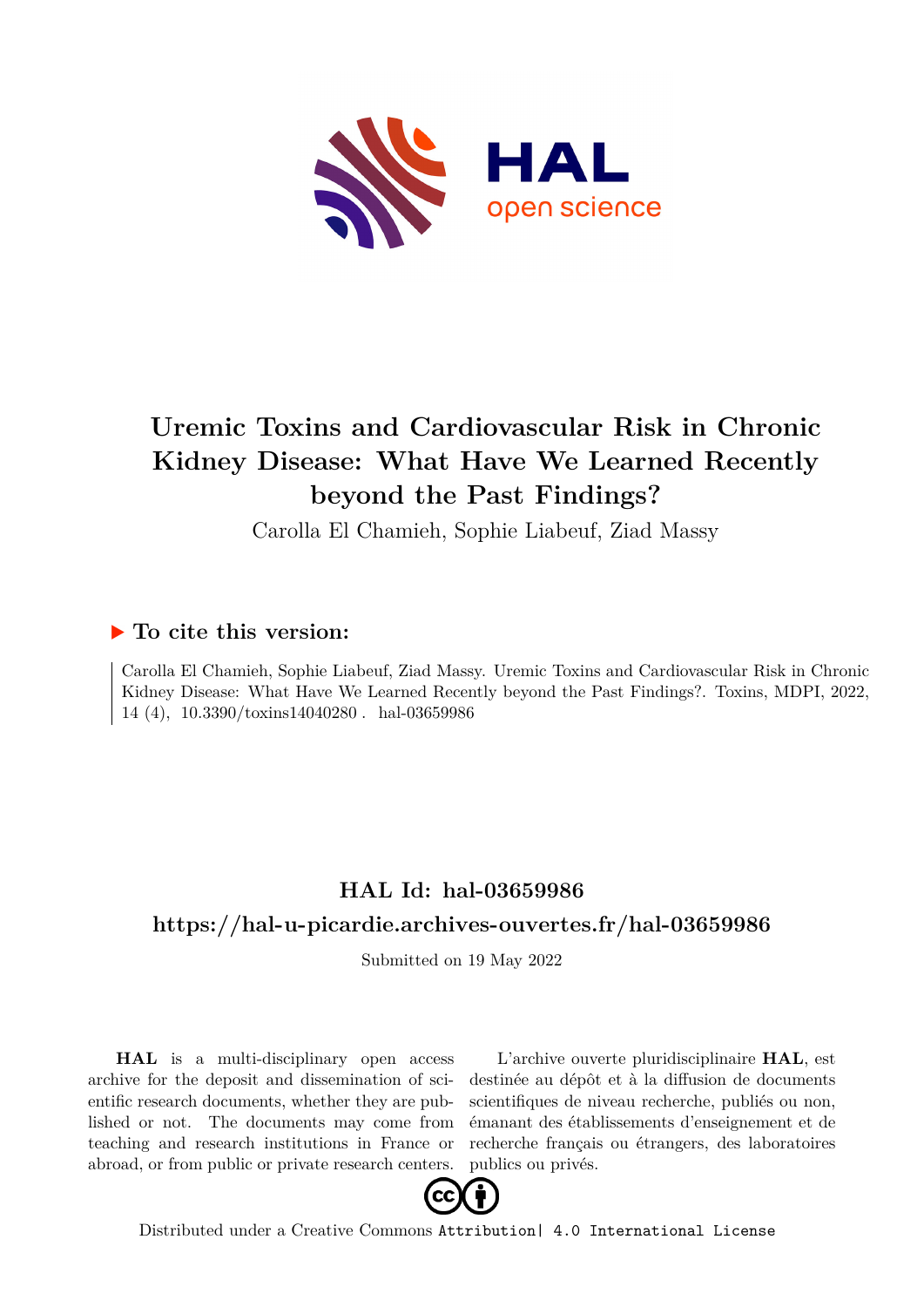

*Review*



## **Uremic Toxins and Cardiovascular Risk in Chronic Kidney Disease: What Have We Learned Recently beyond the Past Findings?**

**Carolla El Chamieh <sup>1</sup> [,](https://orcid.org/0000-0003-2536-556X) Sophie Liabeuf 2,3,[\\*](https://orcid.org/0000-0001-5384-9006) and Ziad Massy 4,\***

- <sup>1</sup> Center for Research in Epidemiology and Population Health (CESP), Paris-Saclay University, Versailles-Saint-Quentin-en-Yvelines University (UVSQ), INSERM UMRS 1018, F-94807 Villejuif, France; carolla.el-chamieh@inserm.fr
- <sup>2</sup> Pharmacology Department, Amiens University Hospital, F-80000 Amiens, France<br><sup>3</sup> MP3CV Laboratory EA7517 Jules Verno University of Pieardio E 80000 Amiens
- <sup>3</sup> MP3CV Laboratory, EA7517, Jules Verne University of Picardie, F-80000 Amiens, France
- <sup>4</sup> Nephrology Department, Ambroise Paré University Hospital, APHP, F-92100 Paris, France
- **\*** Correspondence: liabeuf.sophie@chu-amiens.fr (S.L.); ziad.massy@aphp.fr (Z.M.)

**Abstract:** Patients with chronic kidney disease (CKD) have an elevated prevalence of atheromatous (ATH) and/or non-atheromatous (non-ATH) cardiovascular disease (CVD) due to an array of CKDrelated risk factors, such as uremic toxins (UTs). Indeed, UTs have a major role in the emergence of a spectrum of CVDs, which constitute the leading cause of death in patients with end-stage renal disease. The European Uremic Toxin Work Group has identified over 100 UTs, more than 25 of which are dietary or gut-derived. Even though relationships between UTs and CVDs have been described in the literature, there are few reviews on the involvement of the most toxic compounds and the corresponding physiopathologic mechanisms. Here, we review the scientific literature on the dietary and gut-derived UTs with the greatest toxicity in vitro and in vivo. A better understanding of these toxins' roles in the elevated prevalence of CVDs among CKD patients might facilitate the development of targeted treatments. Hence, we review (i) ATH and non-ATH CVDs and the respective levels of risk in patients with CKD and (ii) the mechanisms that underlie the influence of dietary and gut-derived UTs on CVDs.

**Keywords:** uremic toxins; atheromatous cardiovascular diseases; non-atheromatous cardiovascular diseases; chronic kidney disease

**Key Contribution:** This review provides an overview of the pathophysiological mechanisms of major dietary and gut-derived uremic toxins in the emergence and progression of cardiovascular diseases in a chronic kidney disease setting.

#### **1. Introduction**

With an estimated prevalence between 8% and 16%, chronic kidney disease (CKD) is a growing worldwide public health problem [1]. The Kidney Disease: Improving Global Outcomes (KDIGO) initiative has defined CKD as a decrease in kidney function for at least 3 months, referring a glomerular filtration rate (GFR) below 60 mL/min or an albumin-tocreatinine ratio above 30 mg/g (3.4 mg/mmol) [2]. Renal impairment has been directly linked to high rates of morbidity and mortality in general [3] and cardiovascular morbidity and mortality in particular [4,5]. In fact, CKD increases the risk of cardiovascular disease (CVD) by a factor of two to four [6], making them the leading cause of death in longstanding CKD patients [4]. In adults, CKD is associated with both atheromatous (ATH) CVDs (such as myocardial infarction (MI) and stroke) and non-atheromatous (non-ATH) CVDs (such as heart failure and atrial fibrillation) [7].

This increased risk of CVD is multifactorial given the combination of both, traditional cardiovascular risk factors that are often found as comorbidities in patients with CKD (e.g.,



**Citation:** El Chamieh, C.; Liabeuf, S.; Massy, Z. Uremic Toxins and Cardiovascular Risk in Chronic Kidney Disease: What Have We Learned Recently beyond the Past Findings? *Toxins* **2022**, *14*, 280. [https://doi.org/10.3390/](https://doi.org/10.3390/toxins14040280) [toxins14040280](https://doi.org/10.3390/toxins14040280)

Received: 19 March 2022 Accepted: 11 April 2022 Published: 14 April 2022

**Publisher's Note:** MDPI stays neutral with regard to jurisdictional claims in published maps and institutional affiliations.



**Copyright:** © 2022 by the authors. Licensee MDPI, Basel, Switzerland. This article is an open access article distributed under the terms and conditions of the Creative Commons Attribution (CC BY) license [\(https://](https://creativecommons.org/licenses/by/4.0/) [creativecommons.org/licenses/by/](https://creativecommons.org/licenses/by/4.0/)  $4.0/$ ).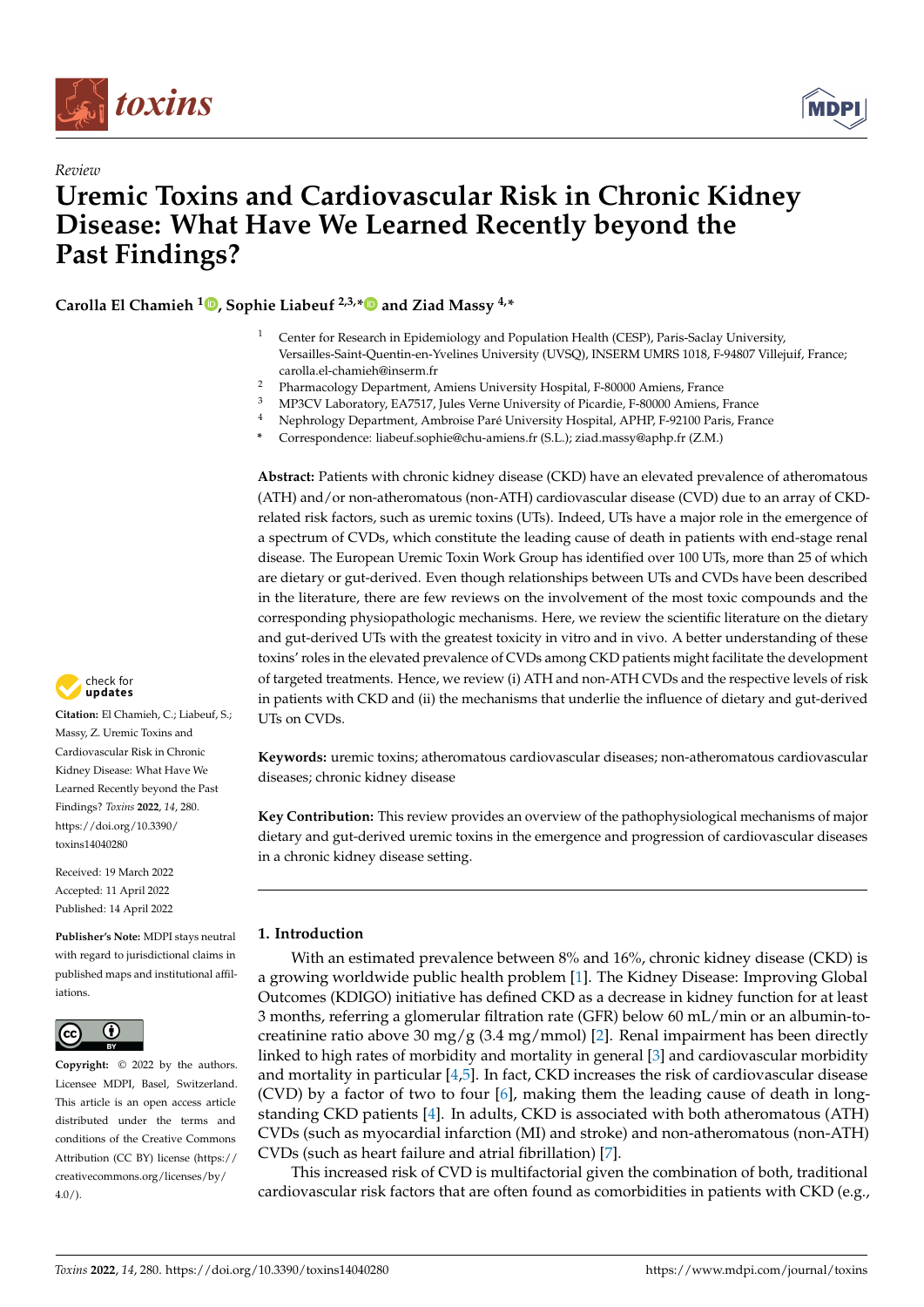hypertension, diabetes mellitus (DM), dyslipidemia, advanced age, male sex, smoking, high body mass index) and non-traditional cardiovascular risk factors, known as CKD-related risk factors (such as high albuminuria and uremic toxins' (UTs) accumulation) [8,9].

UTs are defined by harmful solutes accumulated in the body when the kidneys' filtration capabilities are gradually lost, whereas they normally should be excreted by healthy kidneys [4,10,11]. They originate from endogenous metabolism, microbial metabolism, or exogenous intake. In 2021, the European Uremic Toxin Work Group (EUTox) identified over 100 UTs, including more than 25 dietary and gut-derived compounds [12,13]. Based on their molecular weight and protein-binding ability, UTs are commonly classified into three categories: free water-soluble, low-molecular-weight solutes (<500 Da), water-soluble middle molecules (>500 Da), and protein-bound solutes [12,14]. In December 2021, Rosner et al. suggested a novel six-category classification of UTs [11]: small protein-bound molecules (<500 Da), small water-soluble molecules (<500 Da), small-middle molecules (500–15,000 Da), medium-middle molecules (>15,000–25,000 Da), large-middle molecules (>25,000–58,000 Da), and large molecules (>58,000 Da). This more holistic classification included the UTs' physicochemical characteristics and their correlations with clinical symptoms and outcomes; however, Rosner et al.'s classification has some limitations and has not yet been validated [11].

Dietary metabolites (such as 3-carboxy-4-ethyl-5-propyl-2-furanpropanoic acid (CMPF), phosphate, and urea) are known to be strongly associated with cardiovascular events [15,16]. Phosphate's impact on CVDs does not occur independently: Phosphate has a direct effect on vascular smooth muscle cells (VSMCs) through the complex calcium/phosphate and an indirect effect via the fibroblast growth factor 23 (FGF23)/Klotho and PTH axes [17]. The gut microbiota metabolizes many dietary compounds, although most of the resulting metabolites are excreted by the kidneys in healthy individuals [18]. Subsequently, any disruption of the intestinal microbial composition, as seen in patients with CKD, will generate harmful metabolites [13]. Here, we only review data on the UTs with the greatest toxicity in vitro and in vivo [16]: indoles (indoxyl sulfate (IS), indole-3-acetic acid (IAA), kynurenine, and kynurenic acid (KA)), phenols (p-cresyl sulfate (PCS), p-cresyl glucuronide (PCG), and phenylacetylglutamine (PAG)), hippurates (hippuric acid (HA)), and others (CMPF, phosphate, urea, trimethylamine N-oxide (TMAO)). As ilustrated in Figure 1, the accumulation of these UTs has been implicated directly or indirectly in a spectrum of ATH and non-ATH CVDs [19].

Previous reviews described the endogenously generated UTs (such as *β*-2 microglobulin, interleukins, and other inflammatory markers), we aimed in the present narrative review to focus on the most toxic dietary and gut-derived compounds. Here, we review research published between 2002 and 2022 by (i) defining the various ATH and non-ATH CVDs and the associated risks in patients with CKD (ii) and listing the various mechanisms that underlie the influence of dietary and gut-derived UTs on the CVD risk.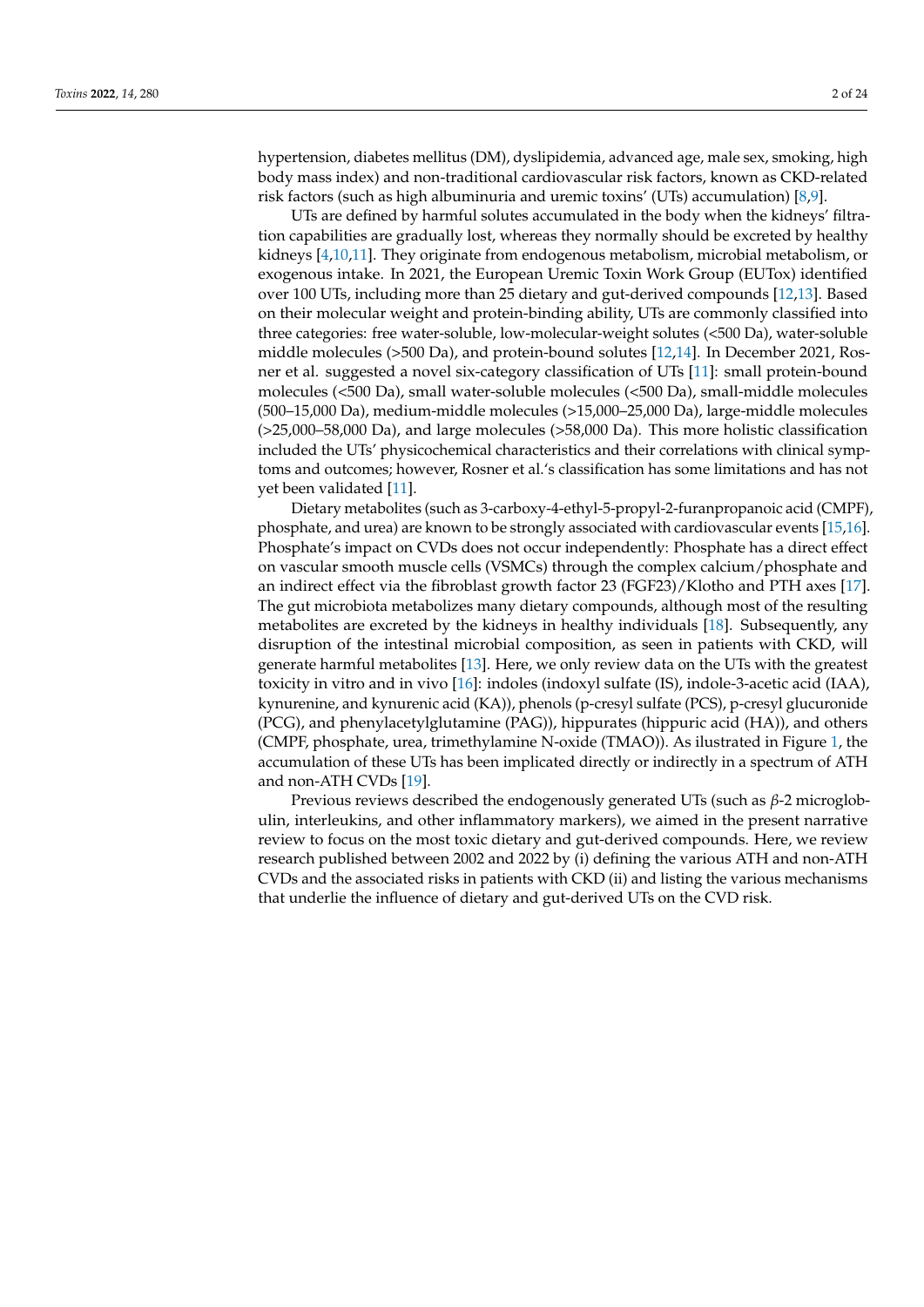



#### **2. Cardiovascular Diseases**

The elevated incidence and prevalence of CVD is due to many conventional and non-conventional risk factors, of which CKD is the major non-modifiable one [20]. The prevalence of CVD is higher in patients with CKD than in healthy individuals, and the cardiovascular mortality rate is 10 to 30 times higher in dialysis patients than in the general population [21]. This elevated risk can be ascribed to the combination of conventional cardiovascular risk factors with those related directly to CKD such as oxidative stress, chronic inflammation, vascular calcification, and UTs [8,20,22]. According to Jankowski et al. [22], "CKD mimics accelerated aging of the cardiovascular system".

In physiopathologic terms, CVDs can be classified as ATH or non-ATH [6] that are both highly prevalent in patients with CKD [8].

#### *2.1. Atheromatous Cardiovascular Diseases*

ATH CVD is characterized by the presence of occlusive lesions and plaques (called atheromas) inside the arterial wall; the aorta and the coronary arteries are primarily affected [23]. Atheromas in patients with CKD are mainly characterized by important thickening of the intima media [20,24]. According to the KDIGO [25] and the Cardiovascular Stroke Endpoint Definitions for Clinical Trials [26], ATH CVDs include stroke or MI (whether fatal or not) and hospitalization for silent ischemia, unstable angina, transient ischemic attacks, intrastent thrombosis, peripheral artery disease (PAD), percutaneous coronary interventions or coronary artery bypass grafts, vascular surgery, amputation, and revascularization for coronary artery disease (CAD) or PAD. Furthermore, PAD can be defined as a history of amputation, angioplasty, or lower limb bypass prompted by ATH distal ischemic lesions [8,27].

The prevalence of atherosclerotic CVD is higher in patients with moderate CKD than in healthy individuals, and atherosclerosis progression is strongly linked to the worsening of CKD [28]. The incidence of fatal MI was higher in dialysis patients than in the general population [20]. The results of observational studies have shown that the stroke risk increases with declining GFR [28,29], and that CKD is associated with a higher risk of PAD [30,31].

#### *2.2. Non-Atheromatous Cardiovascular Diseases*

Non-ATH CVD encompasses other types of CVD, including sudden cardiac death or death from heart failure (without a history of CAD), hospitalization for heart failure (again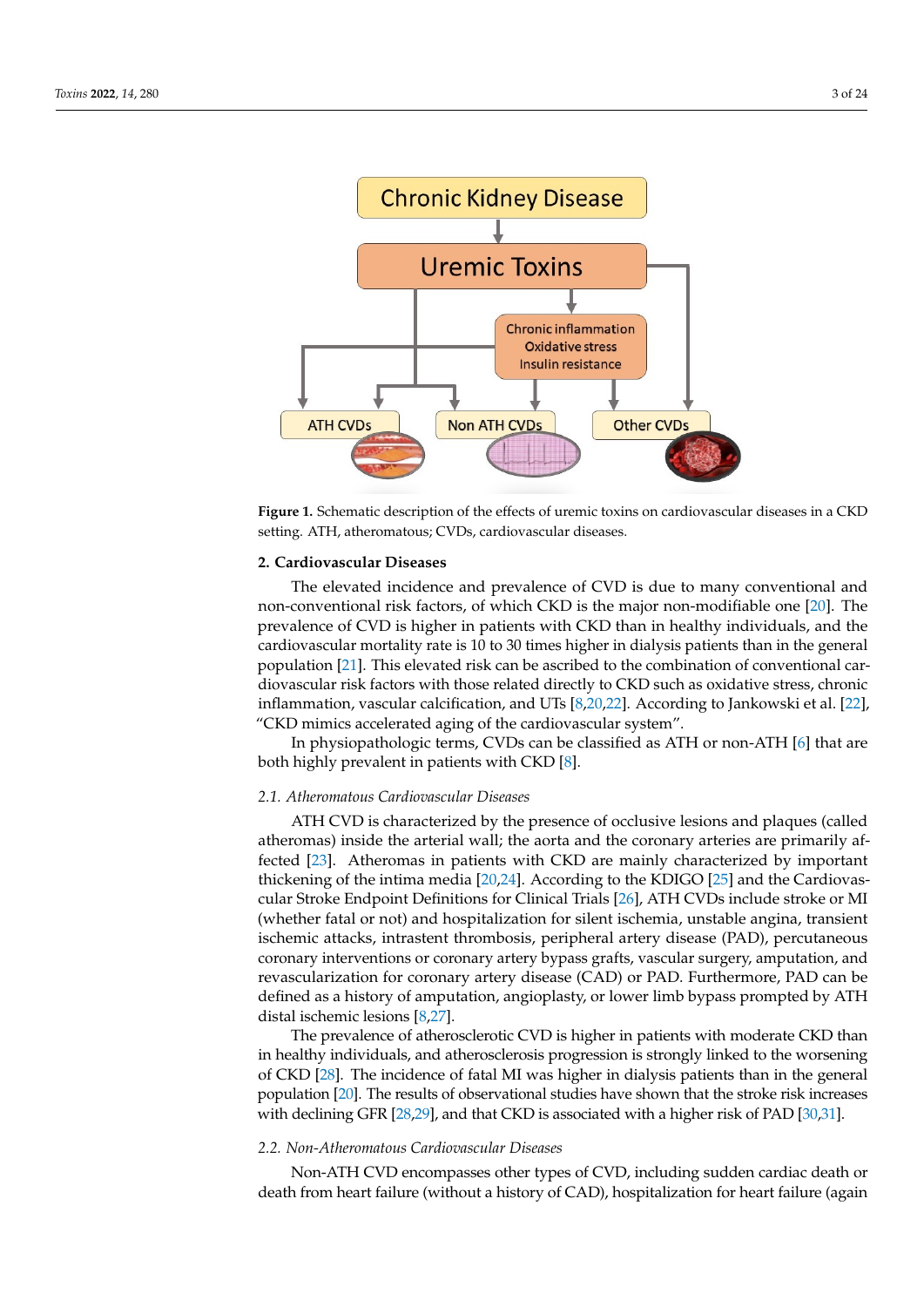with no history of CAD), cardiac fibrosis, atrial fibrillation or other arrhythmia disorders, diastolic dysfunction, arterial stiffness, cardiomyocytes hypertrophy, vascular calcification, or valvular heart disease [8,27,32]. Prior cohorts concluded that the prevalence of heart failure increased markedly with CKD progression and affected 65 to 70% of patients with end-stage renal disease (ESRD) [33]. Patients with CKD had a significantly higher aortic pulse wave velocity [34]. The higher the CKD stage, the greater the risk of arterial stiffness [35]—the most prevalent arterial modification being in patients with CKD [36]. Arterial stiffness reflects vascular calcification [37], and both variables are independent predictors of CVD mortality [38]. Vascular calcification is mainly associated with low vessel elasticity [39], and medial artery calcification is the most common vascular calcification in patients with CKD [38]. Various studies have reported that CKD is a risk factor for cardiac arrhythmia [40,41]. Although atrial fibrillation represents the most prevalent type of arrhythmia, ventricular disorders are the most lethal [40,42]. For example, ventricular tachyarrhythmia accounted for 79% of cardiac arrests recorded in a study of hemodialysis (HD) patients [42].

In summary, CKD contributes significantly to severe non-ATH CVDs [33].

#### *2.3. Other than Atheromatous and Non Atheromatous Cardiovascular Diseases*

We also included cardiovascular complications that are neither ATH CVDs nor non-ATH CVDs (referred to hereafter as "other than ATH and non-ATH CVDs"). This group includes platelet aggregation, thrombus formation, and endothelial cell (EC) dysfunction. Many studies have characterized the vascular damage caused by CKD. It is well known that CKD progression is closely associated with levels of oxidative stress and inflammation, which enhance cardiovascular damage and mortality [43]. Numerous studies have also demonstrated that CKD is associated with significantly increased platelet activation [44,45], and with the risk of both venous and arterial thrombosis [46,47]. Patients with CKD frequently undergo endovascular procedures; the risk of post-angioplasty thrombosis or vascular access thrombosis is elevated in this high-risk population [48], and makes CKD the second-ranked risk factor for post-procedural complications [48,49].

#### **3. Uremic Toxins and Risk for Cardiovascular Diseases**

Some UTs markedly increase the relative risk of CVD in the CKD population. Many in vitro, in vivo, and observational studies have concluded for the impact of dietary and gut-derived UTs on adverse cardiac risk. We systematically searched the literature (the PubMed database, up until 28 February 2022) for publications on the relationship between UTs and CVDs in patients with CKD, by combining the following keywords: ("Chronic kidney disease" OR "renal impairment" OR "kidney disease" OR "chronic kidney failure" OR "chronic renal failure") AND ("Cardiovascular disease" OR "vascular calcification" OR "oxidative stress" OR "coronary artery disease" OR "atherosclerosis" OR "peripheral artery disease" OR "cardiovascular damage" OR "Cardiovascular Diseases" [Mesh] OR "arrythmia" OR "stroke" OR "cardiovascular death" OR "myocardial infarction") AND ("uremic toxin\*" OR "uremic retention solute\*" OR "cardiovascular toxin\*" OR " indoxyl sulfate" OR "p-Cresyl sulfate" OR "p-cresyl glucuronide " OR "indole-3-acetic acid "OR" hippuric acid" OR "kynurenic acid" OR "kynurenine" OR "3-carboxy-4-methyl-5-propyl-2 furanpropanoic acid" OR "Phenylacetylglutamine" OR "trimethylamine N-oxide") AND ("in vivo" OR "in vitro" OR "animal\*") NOT "hemodialysis" NOT "peritoneal dialysis" NOT "dialysis"). A total of 262 articles were analyzed. We excluded 9 studies on pediatric patients, 25 reviews, and 15 studies investigating other UTs than the dietary and gutderived ones included in the present review. A total of 213 original articles were selected.

#### *3.1. Experimental Data: In Vitro Studies*

Table 1 summarizes the in vitro studies of the UTs' impact on CVDs in a CKD setting. Recent results have demonstrated that UTs contribute to CVDs in CKD patients through a variety of mechanisms, the most significant of which are endothelial dysfunction and vascular calcification caused mostly by oxidative stress and inflammation. For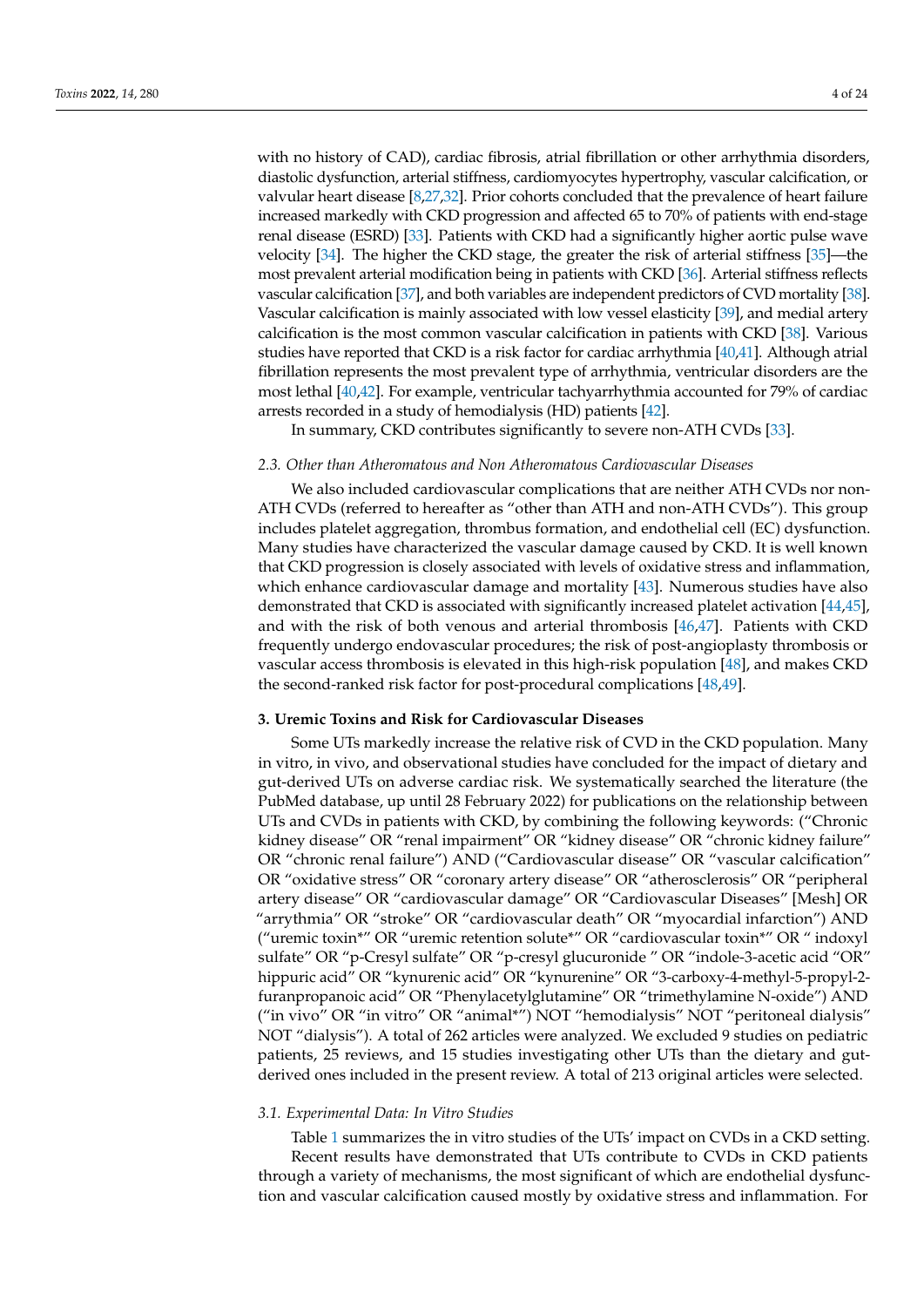example, a recent study of primary human dermal microvascular ECs by Arinze et al. [50] showed that tryptophan-derived indoles (IS, kynurenine, and KA) were associated with the worsening of PAD. The UTs decreased Wnt/*β*-catenin activity, causing EC dysfunction and impaired angiogenesis.

Studies in different in vitro models found that IS, IAA, PCS, phosphate, and urea induced oxidative stress by increasing reactive oxygen species (ROS) production [51–57] or by activating leukocyte free radical production [58], thus contributing to endothelial dysfunction and apoptosis. Itoh et al. [59] reported that IS induced ROS production in human umbilical vein endothelial cells (HUVECs) more intensely than CMPF did. HA and phosphate caused EC apoptosis by disrupting the mitochondrial membrane through increased production of ROS and Drp1 protein [54,60].

Shang et al. [61] concluded that IS, IAA, and HA increased levels of miR-92a, a microRNA induced by oxidative stress in ECs and which is involved in atherosclerosis. Furthermore, IS was involved in the pathophysiology of atherosclerosis by increasing the expression of the adhesion molecules intercellular adhesion molecule-1, vascular cell adhesion molecule-1, monocyte chemotactic protein-1, and e-selectin [62,63], and activating the p42/44 mitogen-activated protein kinase (MAPK) pathway and thus vascular smooth muscle cell (VSMC) proliferation [64].

Experiments on HUVECs demonstrated that PCS had a damaging effect on ECs by (i) directly stimulating the Rho-associated protein kinase [65], (ii) enhancing NADPH oxidase expression and ROS production [53], (iii) inducing the shedding of endothelial microparticles [66], and (iv) inhibiting (along with IS) endothelial proliferation and wound repair [67]. Phosphate (the UT most intensively studied in vitro) also damages ECs. Phosphate overloads blocked G1/S progression, reducing EC proliferation [68]. Moreover, phosphate overload decreased annexin II expression and stiffened ECs [69]. In experiments on aortic rings, excess of phosphate caused vasoconstriction, increased phenylephrineinduced contraction, and lowered acetylcholine-induced relaxation [70]. Furthermore, high phosphate levels accelerated calcium deposition on arteriole walls and decreased vasorelaxation and nitric oxide (NO) production in human vascular smooth muscle cells (HVSMCs), leading to vasoconstriction [71]. Similarly, urea disrupted ECs either via a direct effect on the cells or indirectly via protein carbamylation. Urea prompted the formation of excessive neutrophil extracellular trap in HUVECs [72], altered cell-to-cell junctions in an immortalized human EC line [73], induced Associated Agonist Of Cell Death (BAD) protein expression [74], and inhibited glyceraldehyde 3-phosphate dehydrogenase (GAPDH) and Prostacyclin (PGI2) synthase (thus facilitating the activation of pro-atherosclerotic pathways) [57]. It is also noteworthy that high urea levels were associated with elevated mitochondrial ROS production in arterial ECs even after dialysis—suggesting that there is a "cellular memory" for urea-induced oxidative stress [55]. In terms of an indirect effect, urea levels were positively correlated with high-density lipoprotein (HDL) carbamylation, which then inhibited endothelial repair functions [75]. TMAO had the same endothelial effect in various models. It activated the nucleotide-binding domain, leucine-rich-containing family, pyrin domain-containing-3 (NLRP3) inflammasome and nuclear factor-kappa B (NF-*κ*B) signals, promoted leukocyte-EC adhesion, EC dysfunction, and vascular calcification and thus helped to enhance atherosclerosis processes [76–79].

Vascular calcification happens in various ways. Studies of human aortic smooth muscle cells (HASMCs) showed that IS induced aortic calcification by activating the NF-*κ*B signaling pathway [80], decreasing Klotho expression [81], and inducing ROS generation and the expression of NADPH oxidases (Nox1, Nox2, and Nox4), core binding factor 1, alkaline phosphatase, and osteopontin [51]. In Bouabdallah et al.'s study [82] of HUVECs and HASMCs, IS and phosphate induced the secretion of interleukin-8 from ECs and thus the promotion of vascular calcification. In addition, phosphate promoted extracellular matrix calcification and upregulated osteoblast marker expression by VSMCs [83]. High phosphate levels activated toll-like receptor 4 (TLR4)/NF-*κ*B signaling [84] and upregulated aldosterone synthase expression, which induced VSMCs osteogenic transdifferentiation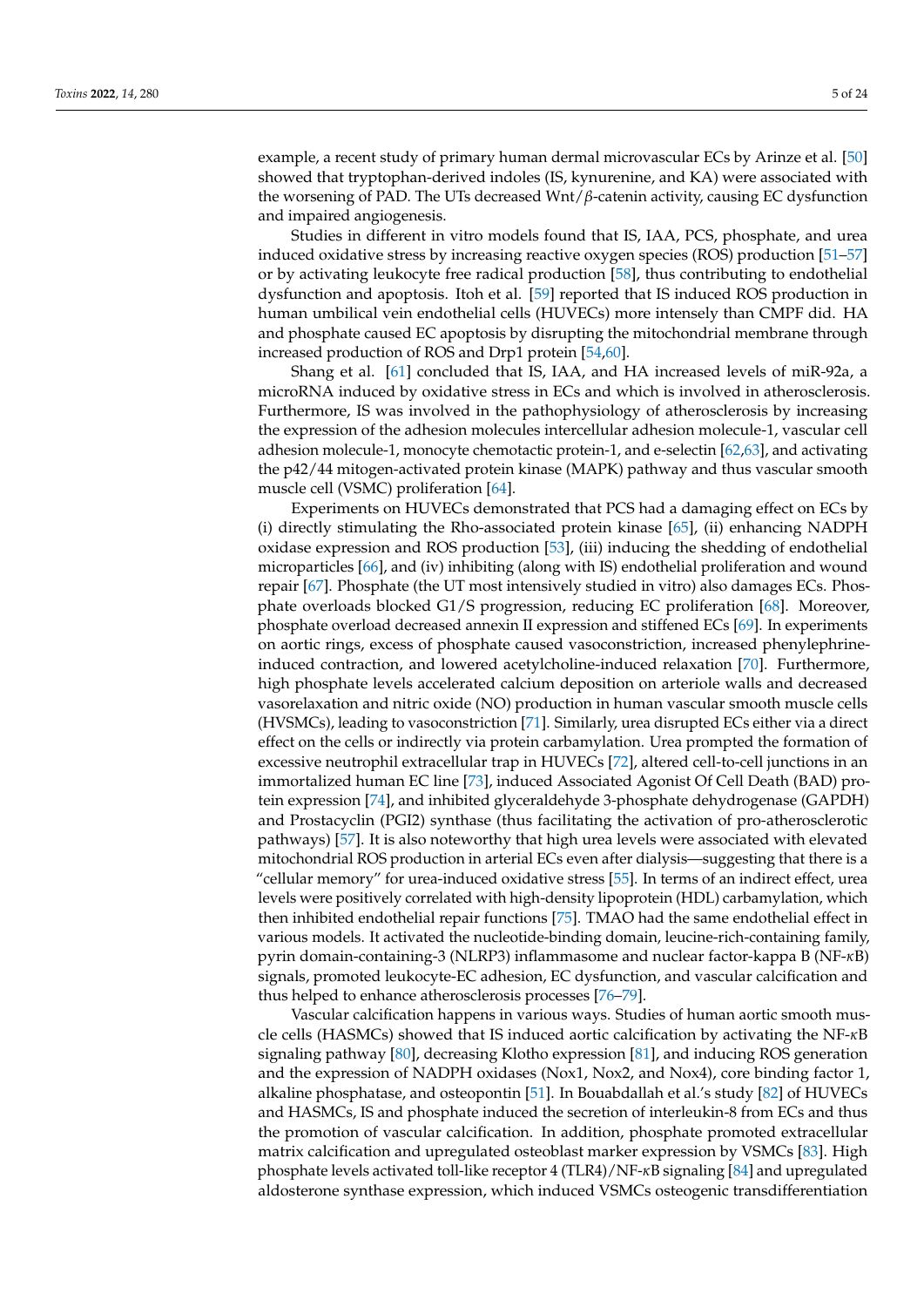and calcification [85]. In an in vitro study of peripheral blood mononuclear cells, phosphate modulated miR-223 expression and decreased osteoclastogenesis [86]. Similarly, phosphate caused osteoblastic differentiation in VSMCs [87], reduced perlecan expression in rat aortic rings (ex vivo) and HVSMCs, and induced BMP-2 (involved in osteogenic transdifferentiation pathways) [88]. Lastly, phosphate mediated vascular calcification by increasing alkaline phosphatase activity in VSMCs [89].

It has been reported that IS contributes to CVD through associations with arrhythmia, cardiac hypertrophy, and fibrosis. The toxin's arrhythmogenic effect was evaluated in embryonic rat cardiomyocytes: IS inhibited the inward rectifier potassium ion channel—prolonging the action potential and the QT interval and inducing early after depolarization [90]. Lekawanvijit et al. [91] demonstrated the fibrotic effect of IS for the first time; this was later confirmed by Liu et al. [92]. IS exerted pro-fibrotic, pro-hypertrophic, and pro-inflammatory effects by activating MAPK and NF-*κ*B pathways [91]. Furthermore, IS increased collagen synthesis in neonatal rat cardiac fibroblasts, promoted myocyte hypertrophy, and stimulated tumor necrosis factor-alpha and interleukin-6 expression [91]. In rats, cardiomyocytes took up IS the organic anion transporters (OATs) 1 and 3, which led to the activation of the NF-*κ*B and MAPK pathways and favored cardiac hypertrophy and fibrosis [92].

Indoles are also known to have a prothrombotic effect. IS and IAA activated the aryl hydrocarbon receptor (AHR), which led to an increase in tissue factor (TF) expression [93–95]. Gao et al. [96] demonstrated that IS and IAA caused red blood cell damage, which might lead to thrombus formation.

UTs also have indirect effects on CVD. In particular, CMPF inhibited insulin secretion [97], and urea increased the expression of the adipokines retinol binding protein 4 and resistin [98].

Most of the following in vitro studies added human serum albumin (HSA) to the protein-bound UT to reflect their natural protein-bound state in uremia. This addition should be considered in such a context and, most importantly, while interpreting the results in order to reflect their actual clinical effects [99].

**Table 1.** In vitro studies of the effects of UTs on cardiovascular complications.

| First Author, Year             | Models                                                               | UT(s) Studied | <b>Main Findings</b>                                                                                                                           |
|--------------------------------|----------------------------------------------------------------------|---------------|------------------------------------------------------------------------------------------------------------------------------------------------|
| Arinze [50], 2022              | Primary human dermal                                                 | <b>IS</b>     | IS, kynurenine, and KA decreased Wnt/ $\beta$ -catenin                                                                                         |
|                                | microvascular ECs                                                    | Kynurenine    | activity, which causes EC dysfunction and impairs                                                                                              |
|                                |                                                                      | KA            | angiogenesis.                                                                                                                                  |
| Lano [93], 2020                | <b>HUVECs</b>                                                        | <b>IS</b>     | IS had a prothrombotic effect by increasing TF expression in ECs and pe-<br>ripheral blood mononuclear cells via AHR activation.               |
| He [80], 2019                  | <b>HASMCs</b>                                                        | IS            | IS induced calcification of HASMCs via the $NF-\kappa B$ signaling pathway.                                                                    |
| Chen [81], 2016                | <b>HASMCs</b>                                                        | IS            | IS decreased Klotho expression, promoting aortic calcification.                                                                                |
| Tang [90], 2015                | Embryonic rat heart-derived car-                                     | <b>IS</b>     | IS has a role in arrhythmogenesis: IS inhibited the inward rectifier potas-                                                                    |
|                                | diac H9c2 cells                                                      |               | sium ion channels function, resulting in a prolonged QT interval.                                                                              |
| Chitalia [94], 2013            | <b>HVSMCs</b>                                                        | IS            | IS increased TF expression and decreased TF ubiquitination, leading to a<br>thrombogenic milieu.                                               |
| Liu [92], 2012                 | Neonatal cardiac myocytes and                                        | <b>IS</b>     | IS was taken up by cardiomyocytes through OAT-1 and -3, leading to ac-                                                                         |
|                                | fibroblasts from Sprague-Dawley                                      |               | tivation of the $NF-xB$ and $MAPK$ pathways that are involved in cardiac                                                                       |
|                                | rats                                                                 |               | hypertrophy and fibrosis.                                                                                                                      |
| Lekawanvijit [91], 2010        | Isolated NCMs, NCFs and THP-1                                        | <b>IS</b>     | IS has a role in harmful cardiac remodeling: it has pro-fibrotic, pro-                                                                         |
|                                |                                                                      |               | hypertrophic, and pro-inflammatory effects via the activation of MAPK<br>and $NF-\kappa B$ pathways.                                           |
| Tumur [62], 2010 and Ito [63], | <b>HUVECs</b>                                                        | IS            | IS increased the expression of the adhesion molecules ICAM-1, VCAM-1,                                                                          |
| 2010                           |                                                                      |               | MCP-1, and e-selectin, all of which are involved in the pathophysiology of<br>atherosclerosis.                                                 |
| Muteliefu [51], 2009           | <b>HASMCs</b>                                                        | <b>IS</b>     | IS induced ROS generation and the expression of Nox4, Cbfa1, ALP, and<br>osteopontin in VSMCs.                                                 |
| Yamamoto [64], 2006            | VSMCs were isolated from the aor-<br>tas of male Sprague-Dawley rats | <b>IS</b>     | IS caused VSMC proliferation via activation of the p42/44 MAPK pathway,<br>a mechanism involved in the progression of atherosclerotic lesions. |
| Dou [52], 2015                 | Cultured human endothelial cells                                     | <b>IAA</b>    | IAA activated the inflammatory AHR/p38MAPK/NF-KB pathway and in-                                                                               |
|                                |                                                                      |               | creased the production of endothelial ROS.                                                                                                     |
| Gao [96], 2015                 | RBC from peripheral vein                                             | <b>IAA</b>    | IS and IAA caused RBC damage, which is involved                                                                                                |
|                                | blood of eight healthy volunteers                                    | <b>IS</b>     | in thrombus formation.                                                                                                                         |
| Gondouin [95], 2013            | <b>HUVECs</b>                                                        | <b>IAA</b>    | IAA increased TF expression resulting in a prothrombotic effect.                                                                               |
| Gross [65], 2015               | HUVECs and HVSMCs                                                    | <b>PCS</b>    | PCS directly stimulated the Rho-associated protein kinase, which is in-<br>volved in vascular dysfunction and vascular remodeling.             |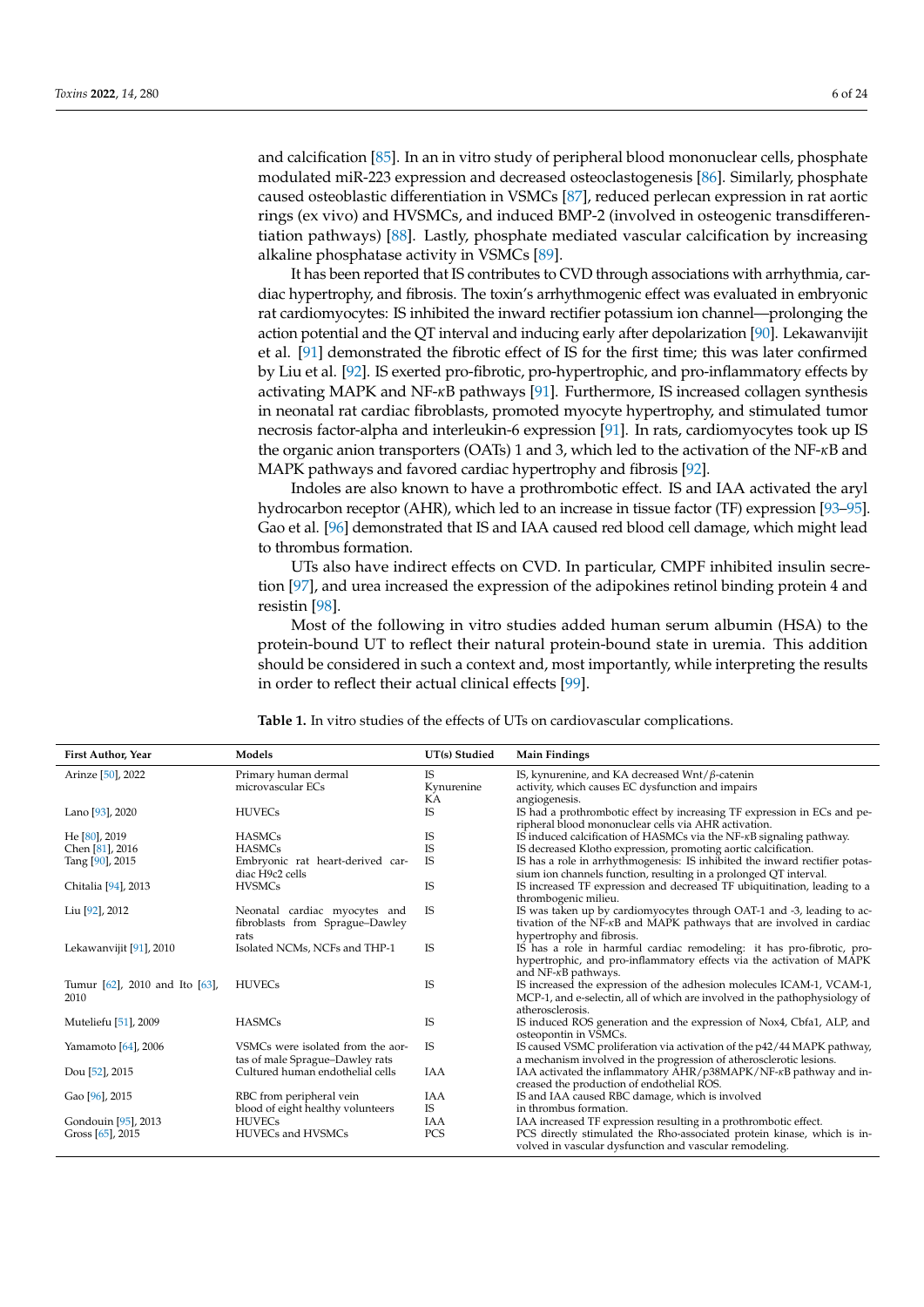## **Table 1.** *Cont.*

| First Author, Year                              | Models                                                          | UT(s) Studied          | <b>Main Findings</b>                                                                                                                                                                                                                                               |
|-------------------------------------------------|-----------------------------------------------------------------|------------------------|--------------------------------------------------------------------------------------------------------------------------------------------------------------------------------------------------------------------------------------------------------------------|
| Watanabe [53], 2015<br>Meijers [66], 2009       | <b>HUVECs</b><br><b>HUVECs</b>                                  | PCS<br>PCS             | PCS enhanced ROS production and NADPH oxidase expression.<br>PCS induced shedding of endothelial microparticles, causing endothelial                                                                                                                               |
| Schepers [58], 2007                             | Blood from healthy donors incu-<br>bated in the presence of PCS | PCS                    | dysfunction.<br>The presence of PCS activated pro-inflammatory leukocyte free radical pro-<br>duction.                                                                                                                                                             |
| Dou [67], 2004                                  | <b>HUVECs</b>                                                   | PCS<br>IS              | Both PCS and IS inhibited endothelial proliferation                                                                                                                                                                                                                |
| Huang [60], 2018                                | Human aortic endothelial cells                                  | HA                     | and wound repair.<br>HA contributed to mitochondrial fission by activating mitochondrial ROS                                                                                                                                                                       |
| Shang [61], 2017                                | <b>HUVECs</b>                                                   | HA<br>IS               | production and Drp1 protein expression.<br>HA, IS, and IAA increased miR-92a levels, which im-<br>pairs EC function.                                                                                                                                               |
| Nagy [97], 2017                                 | Human islets of Langerhans from<br>healthy donors               | IAA<br><b>CMPF</b>     | CMPF inhibited insulin secretion.                                                                                                                                                                                                                                  |
| Itoh [59], 2012                                 | <b>HUVECs</b>                                                   | <b>CMPF</b>            | IS induced ROS production more intensely than                                                                                                                                                                                                                      |
| Bouabdallah [82], 2019                          | HUVECs and HASMCs                                               | IS<br>Phosphate        | CMPF did.<br>Phosphate and IS induced the secretion of interleuk-                                                                                                                                                                                                  |
| Jover [83], 2018                                | <b>VSMCs</b>                                                    | IS<br>Phosphate        | in-8 from ECs, which is involved in VSMC calcification.<br>High phosphate promoted extracellular matrix calcification and upregu-<br>lated osteoblast markers.                                                                                                     |
| Zhang [84], 2017                                | <b>HASMCs</b>                                                   | Phosphate              | High phosphate induced vascular calcification via the activation of                                                                                                                                                                                                |
| Alesutan [85], 2017                             | <b>HASMCs</b>                                                   | Phosphate              | TLR4/NF- $\kappa$ B signaling.<br>Hyperphosphatemia upregulated aldosterone synthase expression, induc-                                                                                                                                                            |
| Rahabi-Layachi [68], 2015                       | <b>HASMCs</b>                                                   | Phosphate              | ing VSMCs osteogenic transdifferentiation and calcification.<br>Phosphate induced apoptosis and cell cycle arrest by blocking G1/S pro-                                                                                                                            |
| M'Baya-Moutoula [86], 2015                      | Peripheral blood mononuclear cells                              | Phosphate              | gression, thus reducing HASMCs proliferation.<br>Phosphate caused vascular calcification by modulating miR-223 and de-                                                                                                                                             |
| Ciceri [87], 2015                               | <b>VSMCs</b>                                                    | Phosphate              | creasing osteoclastogenesis.<br>Phosphate caused VSMC osteoblastic differentiation and led to cell calcifi-<br>cation.                                                                                                                                             |
| Di Marco [69], 2013<br>Six [70], 2012           | Human coronary artery ECs<br><b>HUVECs</b>                      | Phosphate<br>Phosphate | Hyperphosphatemia decreased annexin II expression and stiffened ECs.<br>Phosphate exhibited a direct vasoconstrictor effect on aortic rings, in-<br>creased phenylephrine-induced contraction, and lowered acetylcholine-                                          |
| Guerrero [88], 2012                             | Rat aortic rings and HVSMCs                                     | Phosphate              | induced relaxation—leading to endothelial dysfunction.<br>Phosphate reduced expression of perlecan and induced BMP-2, which is<br>involved in the osteogenic transdifferentiation pathways and would pro-                                                          |
| Shroff [89], 2010                               | <b>VSMCs</b>                                                    | Phosphate              | mote cells calcification.<br>Phosphate increased alkaline phosphatase activity and mediated calcifica-<br>tion.                                                                                                                                                    |
| Di Marco [54], 2008                             | <b>HUVECs</b>                                                   | Phosphate              | Hyperphosphatemia caused EC apoptosis by increasing ROS generation<br>and disrupting the mitochondrial membrane potential.                                                                                                                                         |
| Shigematsu [71], 2003                           | <b>HVSMCs</b>                                                   | Phosphate              | Phosphate overload accelerated calcium deposition on arteriole walls.<br>Moreover, phosphate led to vasoconstriction, decreased vasorelaxation,<br>decreased NO production, stimulated ROS production, and induced ECs                                             |
| Lee [72], 2021                                  | <b>HUVECs</b>                                                   | Urea                   | apoptosis.<br>Urea led to excessive neutrophil extracellular trap formation and thus EC                                                                                                                                                                            |
| Maciel [73], 2018<br>$D'$ Apolito $[55]$ , 2018 | An immortalized human EC line<br>Human arterial ECs             | Urea<br>Urea           | dysfunction.<br>Urea altered cell-to-cell junctions, leading to greater endothelial damage.<br>Abnormal high urea levels had long-lasting effects on arterial cells: urea<br>increased mitochondrial ROS production in arterial ECs even after dialysis,           |
| $D'$ Apolito [56], 2017                         | Human endothelial progenitor cell                               | Urea                   | which typically promotes endothelial dysfunction.<br>Urea caused ROS production and accelerated endothelial progenitor cell<br>senescence.                                                                                                                         |
| Sun [75], 2016                                  | Human arterial EC                                               | Urea                   | Urea levels were positively correlated with HDL carbamylation, which in-                                                                                                                                                                                           |
| D'Apolito [57], 2015                            | Human aortic ECs                                                | Urea                   | hibited endothelial repair functions.<br>Urea increased mitochondrial ROS production and inhibited GAPDH,<br>which leads to the activation of the endothelial pro-inflammatory pathway.<br>Furthermore, urea inactivated the anti-atherosclerosis enzyme PGI2 syn- |
| Trécherel [74], 2012                            | <b>HASMCs</b>                                                   | Urea                   | thase.<br>Urea induced BAD protein expression, sensitizing the HASMCs to apopto-                                                                                                                                                                                   |
| $D'$ Apolito $[98]$ , 2010                      | 3T3-L1 adipocytes treated with urea                             | Urea                   | sis.<br>Urea increased ROS levels and expression of the adipokines retinol binding                                                                                                                                                                                 |
| Zhang [76], 2020                                | Aortic VSMCs from male "Sprague                                 | <b>TMAO</b>            | protein 4 and resistin.<br>TMAO promoted vascular calcification through activation of the NLRP3                                                                                                                                                                    |
| Ma [77], 2017                                   | Dawley" rats and human VSMCs<br><b>HUVECs</b>                   | TMAO                   | inflammasome and $NF-\kappa B$ signals.<br>HUVECs showed impairment in cellular proliferation, and TMAO in-<br>duced NF-xB signaling pathway, increasing vascular inflammatory signals<br>and EC dysfunction.                                                      |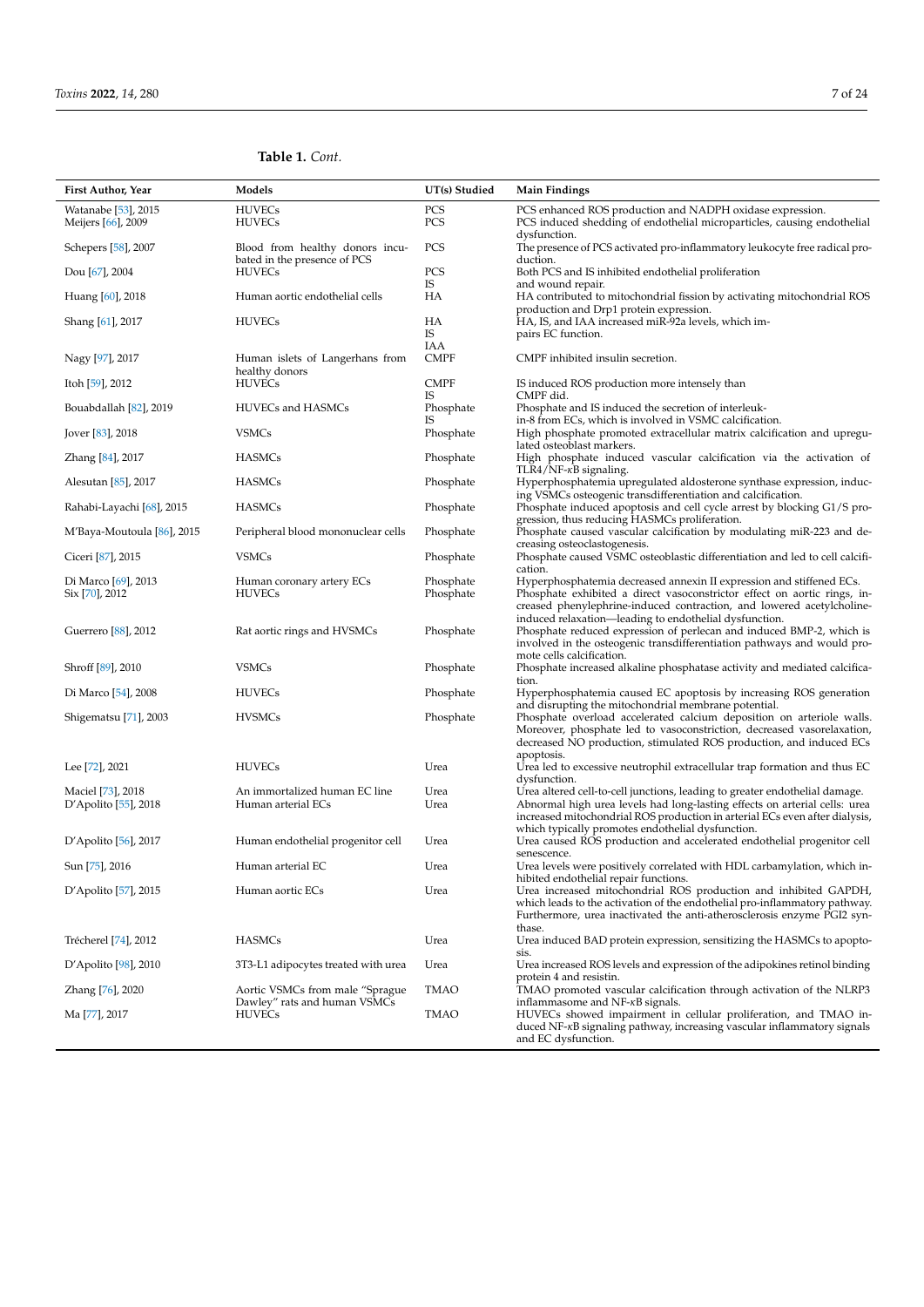| First Author, Year | Models                   | UT(s) Studied | <b>Main Findings</b>                                                      |
|--------------------|--------------------------|---------------|---------------------------------------------------------------------------|
| Boini [78], 2017   | Mouse carotid artery ECs | TMAO          | TMAO activated NLRP3 inflammasomes, causing endothelial dysfunc-<br>tion. |
| Sun [79], 2016     | <b>HUVECs</b>            | <b>TMAO</b>   | TMAO activated NLRP3 inflammasomes, causing endothelial dysfunc-<br>tion. |

**Table 1.** *Cont.*

Abbreviations: AHR: aryl hydrocarbon receptor; ALP: alkaline phosphatase; Cbfa1: core binding factor 1; CMPF: 3-carboxy-4-methyl-5-propyl-2-furanpropanoic acid; CVD: cardiovascular disease; Drp: dynamin-related protein; ECs: endothelial cells; eNOS: endothelial nitric oxide synthase; ENPP1: ectonucleotide pyrophosphate/phosphodiesterase 1; GAPDH: glyceraldehyde 3-phosphate dehydrogenase; HA: hippuric acid; HASMC: human aortic smooth muscle cell; HDL: high-density lipoprotein; HUVECs: human umbilical vein endothelial cells; HVSMC: human vascular smooth muscle cell; IAA: indole-3-acetic acid; ICAM-1: intercellular adhesion molecule-1; IS:indoxyl sulfate; KA: kynurenic acid; MAPK: mitogen-activated protein kinase; MCP-1: monocyte chemotactic protein-1; NADPH: nicotinamide adenine dinucleotide phosphate; NCM: neonatal rat cardiac myocyte; NCF: neonatal rat cardiac fibroblast; NF-*κ*B: nuclear factor-kappa B; NLRP3: nucleotide-binding domain, leucine-rich containing family, pyrin domain-containing-3; NO: nitric oxide; PCS: para-cresyl sulfate; RBC: red blood cell; ROS: reactive oxygen species; TF: tissue factor; THP-1: human leukemia monocytic cell line; TLR4: tolllike receptor 4; TMAO: trimethylamine-N-oxide; UT: uremic toxin; VCAM-1: vascular cell adhesion molecule-1; VSMC: vascular smooth muscle cells.

#### *3.2. Experimental Data: Animal Studies*

Animal studies investigating the UTs' impact on ATH or non-ATH CVDs are summarized in Table 2.

#### 3.2.1. Atheromatous Cardiovascular Diseases

Arinze et al. [50,100] also recently studied the effect of tryptophan-derived indoles on PAD in adenine-induced CKD and IS solute–specific C57BL/6 mouse models [50]. IS, kynurenine, and KA increased AHR activity, resulting in the suppression of Wnt/βcatenin signaling. This phenomenon led to impaired angiogenesis and caused hindlimb ischemia. This complication of PAD was also observed by Hung et al. [101], who concluded that IS caused PAD by decreasing the mobilization of endothelial progenitor cell and impairing neovascularization. TMAO was also found to engender PAD by impairing endothelium- derived, hyperpolarizing factor-type relaxation [102]. The results of in vivo studies suggest that PCS, HA, urea, and TMAO contribute to the acceleration of atherosclerosis. In a study of five of six nephrectomized apo $E - / -$  mice, Han et al. [103] showed that PCS induced VSMC migration and proliferation and disturbed the balance between matrix metalloproteinases and tissue inhibitors of metalloproteinases within plaques. Huang et al. [60] and Shang et al. [61] added to their in vitro findings by studying HA's role in atherosclerosis induction in animal models. HA induced oxidative stress, led to endothelial dysfunction, impaired endothelium-dependent vasodilation [60], and induced miR-92a (involved in the angiogenic process) [61]. Recent studies have found that TMAO is also involved in atherosclerosis induction. The compound activated the expression of components of the CD36/MAPK/JNK and NF-*κ*B signaling pathways [104,105], which promoted foam cell formation [104] and vascular inflammation [105]. Moreover, Koeth et al. [106] showed that TMAO was linked to major cardiac events—mainly MI and stroke. Massy et al. confirmed the role of urea [107] and concluded that the compound aggravated atherosclerosis by promoting arterial calcification.

#### 3.2.2. Non-Atheromatous Cardiovascular Diseases

IS, PCS, phosphate, and urea also promote non-ATH CVDs in general and vascular calcification in particular. IS and PCS induced severe calcification of the aorta and peripheral arteries: IS decreased NO production and increased endothelial nitric oxide synthase (eNOS) phosphorylation [108], and both IS and PCS activated the inflammation and coagulation pathways [109]. According to Chen et al. [81], IS promoted aortic calcification by decreasing Klotho expression. Moreover, Muteliefu et al. [110] and Adijiang et al. [111,112] showed that IS accelerated wall thickening and vascular calcification through the upregulation of p16, p21, p53, prelamin A, and osteoblast-specific protein, which induced VSMC senescence. Phosphate also generated VSMCs calcification [113] and was associated with ar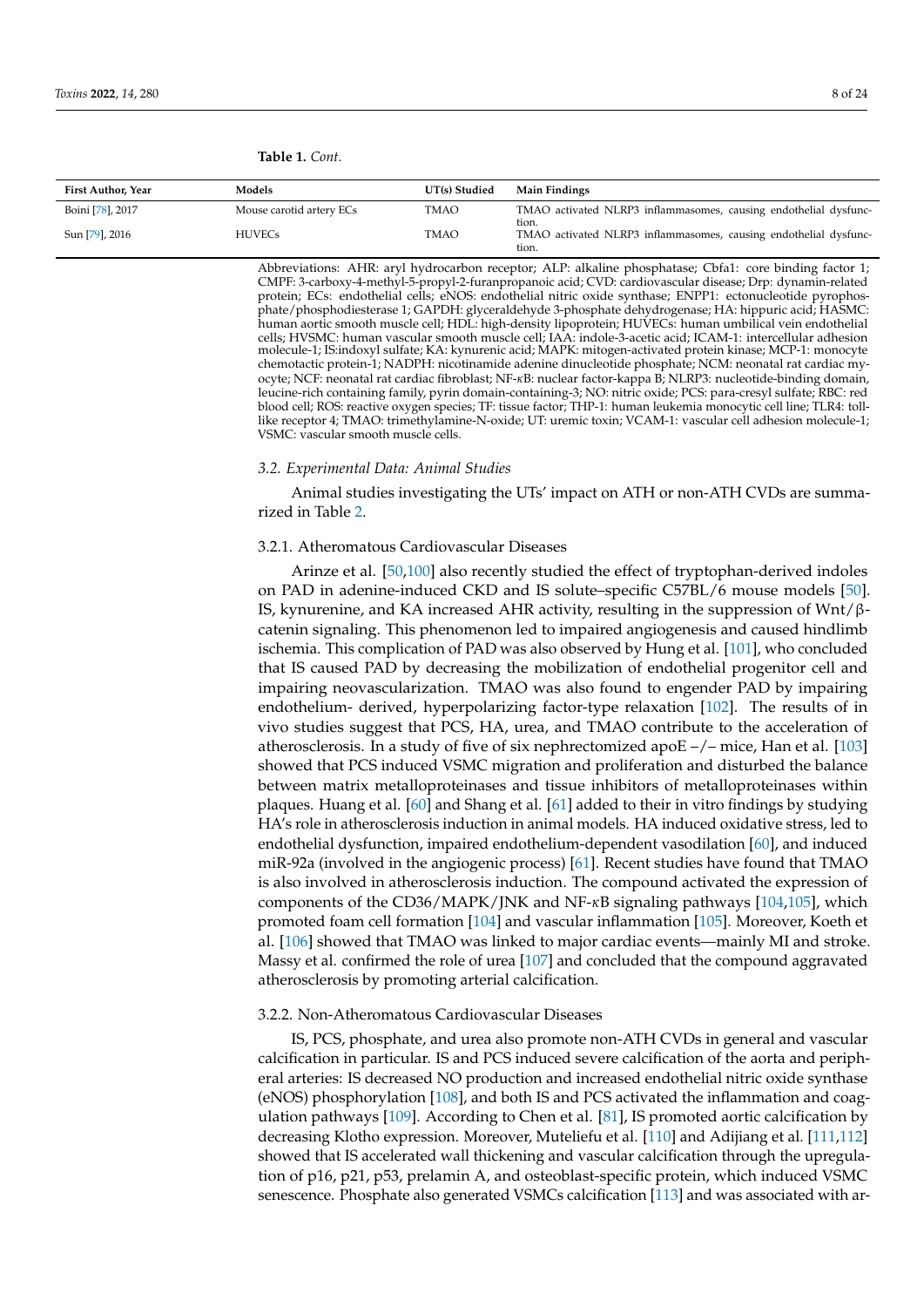terial medial calcification [114,115]. Phosphate overload increased the expression of Tumor Necrosis Factor alpha (TNF-*α*), osteochondrogenic markers [116], and aortic runt-related transcription factor 2 [117], which induced systemic inflammation and VSMC calcification. In 5/6 nephrectomized male Sprague–Dawley rats, high phosphate caused medial calcification by increasing tissue-nonspecific alkaline phosphatase activity, which induced elastin degradation and accelerated the transformation of VSMCs into osteoblast-like cells [118].

UTs contributed to cardiac fibrosis, arrhythmia, and myocardial hypertrophy. It has been suggested that IS leads to atrial fibrillation. Exposure to IS accentuated cardiac fibrosis and cardiomyocyte hypertrophy by increasing oxidative stress and decreasing anti-oxidative defenses [119,120]. Chen et al. showed that these changes [121] led to greater pulmonary vein and atrial arrhythmogenesis. High phosphate and urea levels also lead to cardiac hypertrophy [122] and fibrosis [123]. For example, it was shown that high phosphate levels result in lower Klotho levels in rodent models of CKD [123]. Moreover, high urea levels led to systemic microvascular disease with microvascular rarefaction, tissue hypoxia, and dysfunctional angiogenesis [124]. High urea also induced systemic inflammation, which was responsible for subepicardiac artery thickening [125]. In 5/6 nephrectomized mice, PCS toxicity was linked to increases in NADPH oxidase expression and ROS production; these changes contributed to cardiomyocyte apoptosis, which in turn aggravated diastolic dysfunction (with a change in the ratio between early and late left ventricular transmitral peak flow velocities) [126].

### 3.2.3. Other Than Atheromatous and Non-Atheromatous Cardiovascular Diseases

It has been suggested that IS, kynurenine, and TMAO increase the thrombosis risk. IS activated ROS/p38 MAPK signaling and reduced Klotho expression, which would aggravate the effect on platelet aggregation and thrombus formation [127]. Kynurenine promoted clotting as a consequence of vascular injury [128]. Zhu et al. [129] concluded that TMAO enhanced submaximal stimulus-dependent platelet activation and thus contributed to the thrombosis risk.

A number of mechanisms favor EC dysfunction. In 5/6 nephrectomized rats, urea increased ROS production and thus induced oxidative stress in the systemic circulation [98,130,131]. Furthermore, high TMAO levels are associated with a decrease in NO production [132].

The oxidative stress induced by urea contributed also to insulin resistance. Urea increases oxidative stress and protein O-GlcNAcylation, thus impairing insulin secretion and glycolysis [130]. D'Apolito et al. [98] showed that urea increased ROS production and promoted insulin resistance and glucose intolerance. IS and PCS also exert indirect effects given that they were strongly associated with impaired glucose homeostasis and thus hyperglycemia and insulin resistance [109]. Koppe et al. [133] concluded that only PCS (but not PCG) induced insulin resistance by activating extracellular signal-regulated kinases and thus altering insulin signaling in skeletal muscle [134]. Furthermore, Nagy et al.'s in vitro results [97] on CMPF's role in promoting insulin resistance were confirmed in vivo [97].

**Table 2.** Animal studies of the effects of UTs on cardiovascular complications.

| First Author, Year | Models                                   | UT(s) Studied | <b>Main Findings</b>                                                                                                                                                                                                                                                    |
|--------------------|------------------------------------------|---------------|-------------------------------------------------------------------------------------------------------------------------------------------------------------------------------------------------------------------------------------------------------------------------|
|                    |                                          |               | Atheromatous CVDs                                                                                                                                                                                                                                                       |
| Arinze [50], 2022  | Adenine-induced                          | IS            | IS, kynurenine, and KA suppressed Wnt/ $\beta$ -                                                                                                                                                                                                                        |
|                    | CKD mice and IS so-                      | Kynurenine    | catenin signaling through increased AHR activity,                                                                                                                                                                                                                       |
|                    | lute-specific C57BL/6                    | KA            | leading to impaired angiogenesis and hindlimb                                                                                                                                                                                                                           |
|                    | mice                                     |               | ischemia.                                                                                                                                                                                                                                                               |
| Hung [101], 2016   | Mice with subtotal nephrectomy           | IS            | IS decreased endothelial progenitor cells mobilization and impaired neo-<br>vascularization, leading to PAD.                                                                                                                                                            |
| Han [103], 2016    | nephrectomized $ApoE$ -/-<br>5/6<br>mice | PCS           | PCS promoted the formation of atherosclerotic lesions, induced plaque in-<br>stability and the migration and proliferation of VSMCs, and disturbed the<br>balance between matrix metalloproteinases and tissue inhibitor of metallo-<br>proteinases within the plaques. |
| Huang [60], 2018   | 5/6 nephrectomized rat model             | HA            | HA caused pro-atherogenic effects by contributing to endothelial dysfunc-<br>tion via greater oxidative stress and impaired endothelium-dependent va-<br>sodilation.                                                                                                    |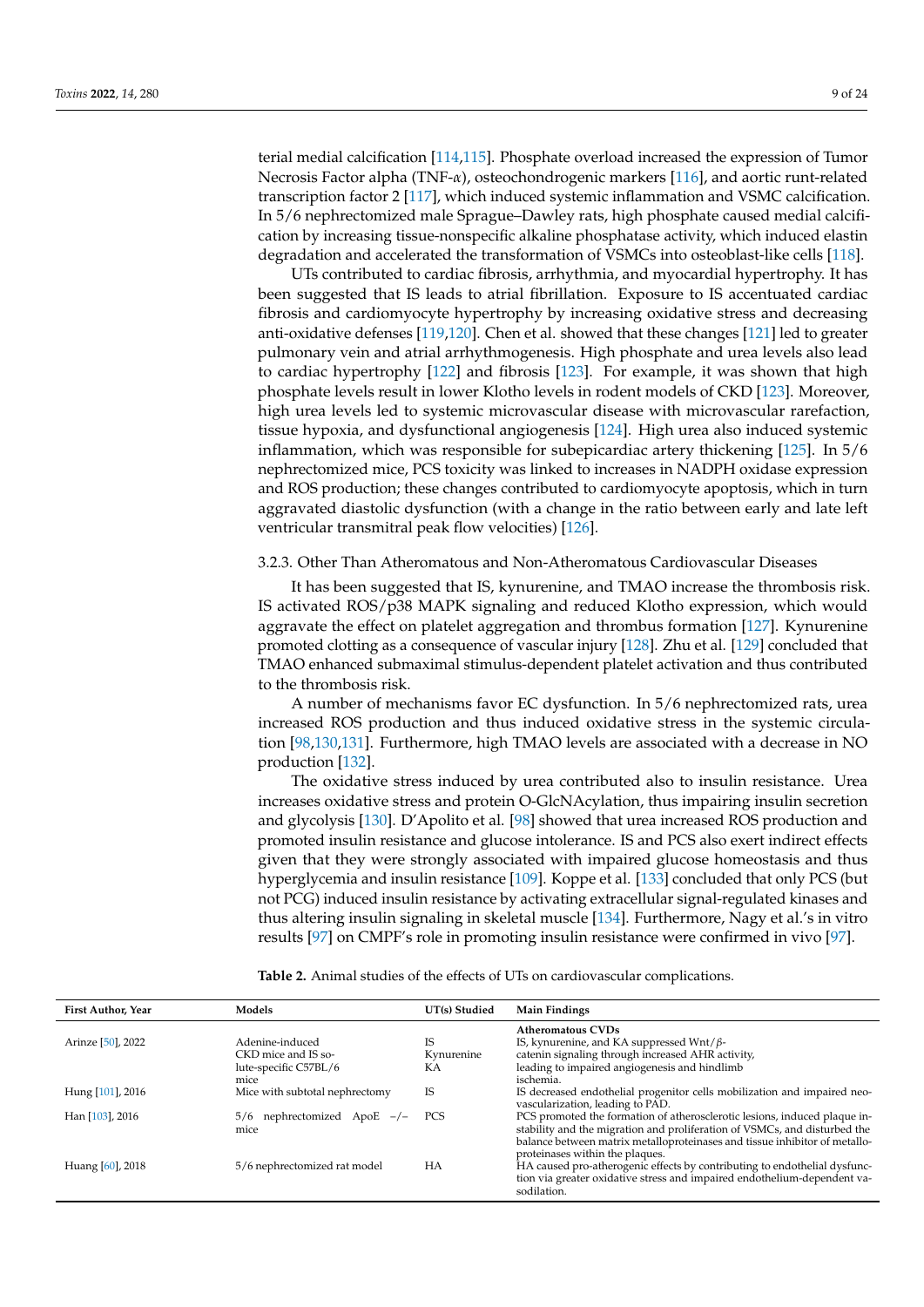## **Table 2.** *Cont.*

| First Author, Year                                                                    | Models                                                                                                                          | UT(s) Studied       | <b>Main Findings</b>                                                                                                                                                                                                                       |
|---------------------------------------------------------------------------------------|---------------------------------------------------------------------------------------------------------------------------------|---------------------|--------------------------------------------------------------------------------------------------------------------------------------------------------------------------------------------------------------------------------------------|
| Shang [61], 2017                                                                      | Male Wistar rats                                                                                                                | HA                  | HA induced miR-92a, which is involved in angiogenic and atherosclerotic                                                                                                                                                                    |
| Massy [107], 2005                                                                     | ApoE $-/-$ mice with partial kid-                                                                                               | Urea                | processes.<br>Urea contributed to arterial calcification and aggravated atherosclerosis.                                                                                                                                                   |
| Matsumoto [102], 2020                                                                 | ney ablation<br>Superior mesenteric arteries and                                                                                | <b>TMAO</b>         | TMAO impaired endothelium-derived hyperpolarizing factor-type relax-                                                                                                                                                                       |
| Geng [104], 2018                                                                      | femoral arteries of rat<br>Apoe $-/-$ mice fed a high-fat diet                                                                  | <b>TMAO</b>         | ation, which led to PAD.<br>TMAO enhanced the expression of CD36/MAPK/JNK pathway, promot-                                                                                                                                                 |
| Seldin [105], 2016                                                                    | with or without TMAO<br>Female low-density lipoprotein re-<br>ceptor knockout mice injected with                                | <b>TMAO</b>         | ing foam cells formation and, ultimately, atherosclerosis.<br>TMAO induced vascular inflammation by activating MAPK and NF-KB<br>signaling, thus enhancing atherosclerosis.                                                                |
| Koeth [106], 2013                                                                     | vehicle or TMAO<br>Mice supplemented with dietary<br>TMAO, carnitine, or choline                                                | <b>TMAO</b>         | TMAO accelerated atherosclerosis and was linked to major cardiac events.                                                                                                                                                                   |
| Kuo [108], 2020                                                                       | Nephrectomized male C57BL/6<br>mice                                                                                             | IS                  | Non-atheromatous CVDs<br>IS promoted calcification in the aorta and peripheral arteries, with low NO<br>production and high eNOS phosphorylation.                                                                                          |
| Opdebeeck [109], 2019                                                                 | 42 male Wistar rats ex-<br>posed to adenine sulfate for 10 days<br>and then fed a phosphate-enriched<br>diet                    | IS<br>PCS           | Both IS and PCS directly promoted severe calcifica-<br>tion in the aorta and peripheral vessels via activation of inflammation and<br>coagulation pathways. These changes were strongly associated with im-<br>paired glucose homeostasis. |
| Chen [81], 2016                                                                       | 5/6 nephrectomized Sprague Daw-<br>ley rats treated with IS                                                                     | IS                  | IS decreased Klotho expression and promoted aortic calcification.                                                                                                                                                                          |
| Chen [121], 2015                                                                      | Isolated rabbit left atrium, right<br>atrium, pulmonary vein, and sinoa-<br>trial nodes before and after treat-<br>ment with IS | IS                  | IS may contribute to atrial fibrillation: It increased pulmonary vein and<br>atrial arrhythmogenesis through oxidative stress, inflammation, and fibro-<br>sis.                                                                            |
| Yisireyili [119],<br>2013<br>and<br>Lekawanvijit [120], 2012<br>Muteliefu [110], 2012 | Dahl salt-sensitive hypertensive<br>rats<br>Aorta of subtotally nephrectomized                                                  | IS<br>IS            | IS aggravated cardiac fibrosis and cardiomyocyte hypertrophy, with<br>greater levels of oxidative stress and lower anti-oxidative defenses.<br>IS accelerated VSMC senescence and vascular calcification, with upregula-                   |
| Adijiang [111], 2010                                                                  | Dahl salt-sensitive hypertensive<br>rats<br>Dahl salt-sensitive hypertensive<br>rats                                            | IS                  | tion of p21, p53, and prelamin A through oxidative stress.<br>IS increased aortic calcification and wall thickness; induced expression of<br>p16, p21, p53 and Rb in the calcification area; and thus promoted cell senes-                 |
| Adijiang [112], 2008                                                                  | Dahl salt-sensitive hypertensive                                                                                                | IS                  | cence.<br>IS induced aortic calcification (with expression of osteoblast-specific pro-                                                                                                                                                     |
| Han [126], 2015                                                                       | rats<br>5/6 nephrectomized mice                                                                                                 | PCS                 | teins) and aortic wall thickening.<br>PCS promoted cardiac apoptosis and diastolic dysfunction by upregulat-                                                                                                                               |
| Hu [123], 2015                                                                        | Two CKD rodent models: UNX-                                                                                                     | Phosphate           | ing the expression of NADPH oxidase and the production of ROS.<br>High phosphate was associated with lower Klotho levels, leading to car-                                                                                                  |
| Yamada [116], 2014                                                                    | IRI26 and 5/6 nephrectomized<br>Adenine-induced<br>CKD<br>male                                                                  | Phosphate           | diac hypertrophy and fibrosis.<br>High phosphate directly increased the expression of $TNF-\alpha$ and osteochon-                                                                                                                          |
|                                                                                       | Sprague–Dawley rats                                                                                                             |                     | drogenic markers, inducing systemic inflammation and vascular calcifica-<br>tion.                                                                                                                                                          |
| Lau [114], 2013                                                                       | DBA/2 mice with partial renal abla-<br>tion                                                                                     | Phosphate           | High phosphate was associated with arterial medial calcification.                                                                                                                                                                          |
| Crouthamel [113], 2013                                                                | Mice with targeted deletion of PiT-1<br>in VSMCs                                                                                | Phosphate           | High phosphate induced calcification of VSMCs.                                                                                                                                                                                             |
| El-Abbadi [115], 2009                                                                 | Female DBA/2 mice induced ure-<br>mia with left total nephrectomy                                                               | Phosphate           | High phosphate was associated with extensive arterial medial calcification.                                                                                                                                                                |
| Graciolli [117], 2009                                                                 | 5/6 nephrectomized Wistar rats<br>with parathyroidectomy                                                                        | Phosphate           | Phosphate upregulated aortic expression of Runx2 and led to calcified<br>VSMC.                                                                                                                                                             |
| Hosaka [118], 2009                                                                    | 5/6 nephrectomized male Sprague-<br>Dawley rats                                                                                 | Phosphate           | High phosphate induced elastin degradation via the upregulation of<br>tissue-nonspecific alkaline phosphatase, accelerating the transformation of<br>VSMCs into osteoblast-like cells and leading to medial layer calcification.           |
| Zhu [122], 2021                                                                       | 25 nephrectomized SPF-grade male<br>Sprague-Dawley rats                                                                         | Urea                | Urea caused myocardial hypertrophy.                                                                                                                                                                                                        |
| Prommer [124], 2018                                                                   | 11 uremic mice and 8 controls                                                                                                   | Urea                | Urea led to systemic microvascular disease, with microvascular rarefaction,<br>tissue hypoxia, and dysfunctional angiogenesis.                                                                                                             |
| Carmona [125], 2011                                                                   | 2 groups of 30 Wistar male rats: 1<br>with renal ablation and the other<br>with kidney manipulation only                        | Urea                | Urea induced systemic inflammation and led to the thickening of subepi-<br>cardiac arteries.                                                                                                                                               |
| Yang [127], 2017                                                                      | C57BL/6J mice with left total                                                                                                   | IS                  | Other than ATH and non ATH CVDs<br>IS activated ROS/p38 MAPK signaling and reduced Klotho expression,                                                                                                                                      |
| Kolachalama [128], 2018                                                               | nephrectomy<br>A group of C57BL/6 mice admin-<br>istered Kyn, the excretion of which                                            | Kynurenine          | which induced platelet aggregation and thrombus formation.<br>High kynurenine levels promoted clotting in response to vascular injury.                                                                                                     |
| Koppe [133], 2017                                                                     | was inhibited by probenecid<br>5/6 nephrectomized                                                                               | PCS<br>PCG          | PCS (but not PCG) promoted insulin resistance.                                                                                                                                                                                             |
| Koppe [134], 2013                                                                     | mice<br>CD1 Swiss and C57BL/6J mice with<br>5/6 nephrectomy                                                                     | PCS                 | PCS contributed to insulin resistance: It altered insulin signaling in skeletal<br>muscle through the activation of extracellular signal-regulated kinases.                                                                                |
| Nagy [97], 2017<br>Koppe [130], 2016                                                  | Male CD1 mice injected with CMPF<br>$C57BL/6N$ male mice with $5/6$                                                             | <b>CMPF</b><br>Urea | CMPF inhibited insulin secretion.<br>Urea increased oxidative stress and protein O-GlcNAcylation, impairing                                                                                                                                |
| Carracedo [131], 2013                                                                 | nephrectomy<br>5/6 nephrectomized 40 male Wistar<br>rats                                                                        | Urea                | insulin secretion and glycolysis.<br>Urea induced oxidative stress, leading to EC damage.                                                                                                                                                  |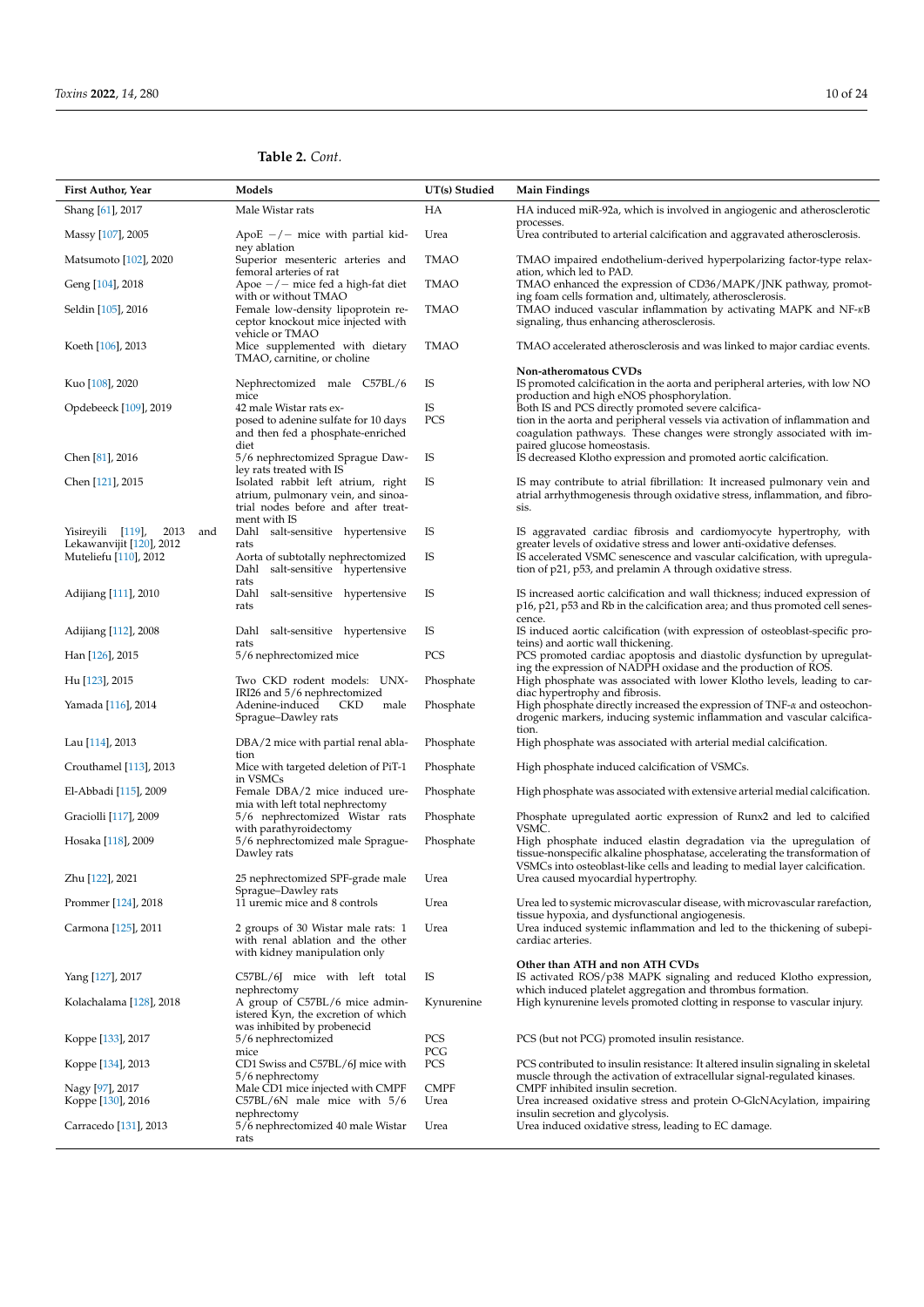| First Author, Year          | Models                                                                | UT(s) Studied | <b>Main Findings</b>                                                                                  |
|-----------------------------|-----------------------------------------------------------------------|---------------|-------------------------------------------------------------------------------------------------------|
| $D'$ Apolito [ $98$ ], 2010 | 5/6 nephrectomized C57BL/6J<br>wild-type mice                         | Urea          | Urea increased ROS production and induced insulin resistance and glu-<br>cose intolerance.            |
| Li [132], 2018              | 5/6 nephrectomized rats                                               | <b>TMAO</b>   | High TMAO levels decreased NO production, contributing to endothelial<br>dysfunction.                 |
| Zhu [129], 2016             | Carotid artery thrombosis models<br>of germ-free C57BL/6J female mice | TMAO          | TMAO enhanced submaximal stimulus-dependent platelet activation, in-<br>creasing the thrombosis risk. |

Abbreviations: CMPF: 3-carboxy-4-methyl-5-propyl-2-furanpropanoic acid; CVD: cardiovascular disease; eNOS:endothelial nitric oxide synthase; HA: hippuric acid; IS:indoxyl sulfate; KA: kynurenic acid; MAPK: mitogen-activated protein kinase; MI: myocardial infarction; NADPH: nicotinamide adenine dinucleotide phosphate; NO: nitric oxide; PAD: peripheral artery disease; PCS: para-cresyl sulfate; PCG: p-cresyl glucuronide; ROS: reactive oxygen species; Runx2: runt-related transcription factor 2; TMAO: trimethylamine-N-oxide; UT: uremic toxin; VSMC: vascular smooth muscle cell.

#### *3.3. Observational Studies*

Observational studies of the UTs' impact on ATH and/or non-ATH CVDs are summarized in Table 3.

Some of the studies sought to elucidate the association between UTs with ATH and/or non-ATH CVDs in patients with CKD.

In 147 patients with stage 1 to 5 CKD, high plasma IS levels were associated with major adverse cardiovascular events independently of the GFR and nutritional status [135]. A recent study by Konje et al. [136] found a positive association between kynurenine and incident ATH and non-ATH CVDs, including MI, angina, coronary artery bypass grafting, angioplasty/stenting of a coronary artery, stroke, PAD, congestive heart failure, and arrhythmia. Wu et al. [137] showed that elevated free PCS serum levels were associated with cardiovascular mortality in HD patients. A study by Liabeuf et al. [138] demonstrated for the first time that serum PCG levels were positively correlated with cardiovascular mortality, independently of survival predictors. These results showed that even though PCG is the minor metabolite of p-cresol, it appears to have a substantial impact on mortality—as much as PCS and IS do. Several studies confirmed the link between phosphate and CVDs and mortality. In 13,292 stage 3 to 5 CKD patients, serum phosphate was positively correlated with increased risk of incident stroke, transient ischaemic attack, MI, advanced coronary artery disease, new cardiac failure, and death [139]. An elevated serum phosphate concentration was significantly associated with cardiovascular mortality in many study settings [140–143]. Similarly, high serum TMAO levels were associated with cardiovascular events and death in HD patients, including coronary events, arrhythmias, sudden cardiac death, and congestive heart failure [144].

Urea has direct and indirect effects on adverse cardiovascular outcomes in patients with CKD. A recent cohort conducted by Laville et al. in 2022 [27] was the first to show a direct association between elevated serum urea concentrations and a greater risk of ATH CVD, non-ATH CVD, and mortality in pre-ESRD patients; this was independent of other conventional risk factors, including renal function. In addition, elevated urea levels were positively correlated with CVD. Nevertheless, this correlation was indirect. There are various hypotheses for the toxicity of high urea levels, including protein carbamylation (a post-translational modification of proteins with various biological consequences—mainly related to atherogenesis) [145]. Berg et al. [146] affirmed that high urea was positively correlated with the carbamylation of serum albumin, and suggested that this carbamylation had an impact on CVD and mortality.

All the above-mentioned previous studies concluded that there was a significant, independent association between UTs and the risk of cardiovascular complications. However, a few studies did not find an association after adjusting for confounders, and others did not find any association between some UTs and cardiovascular morbidity/mortality. The Chronic Renal Insufficiency Cohort (CRIC) study by Chen et al. [147] included 3407 patients with CKD but not ESRD. The results showed that lower 24-h kidney clearance of IS, KA, and PCS was associated with incident heart failure and MI; however, this association was not statistically significant after adjustment for the GFR. In the HEMO study, Shafi et al.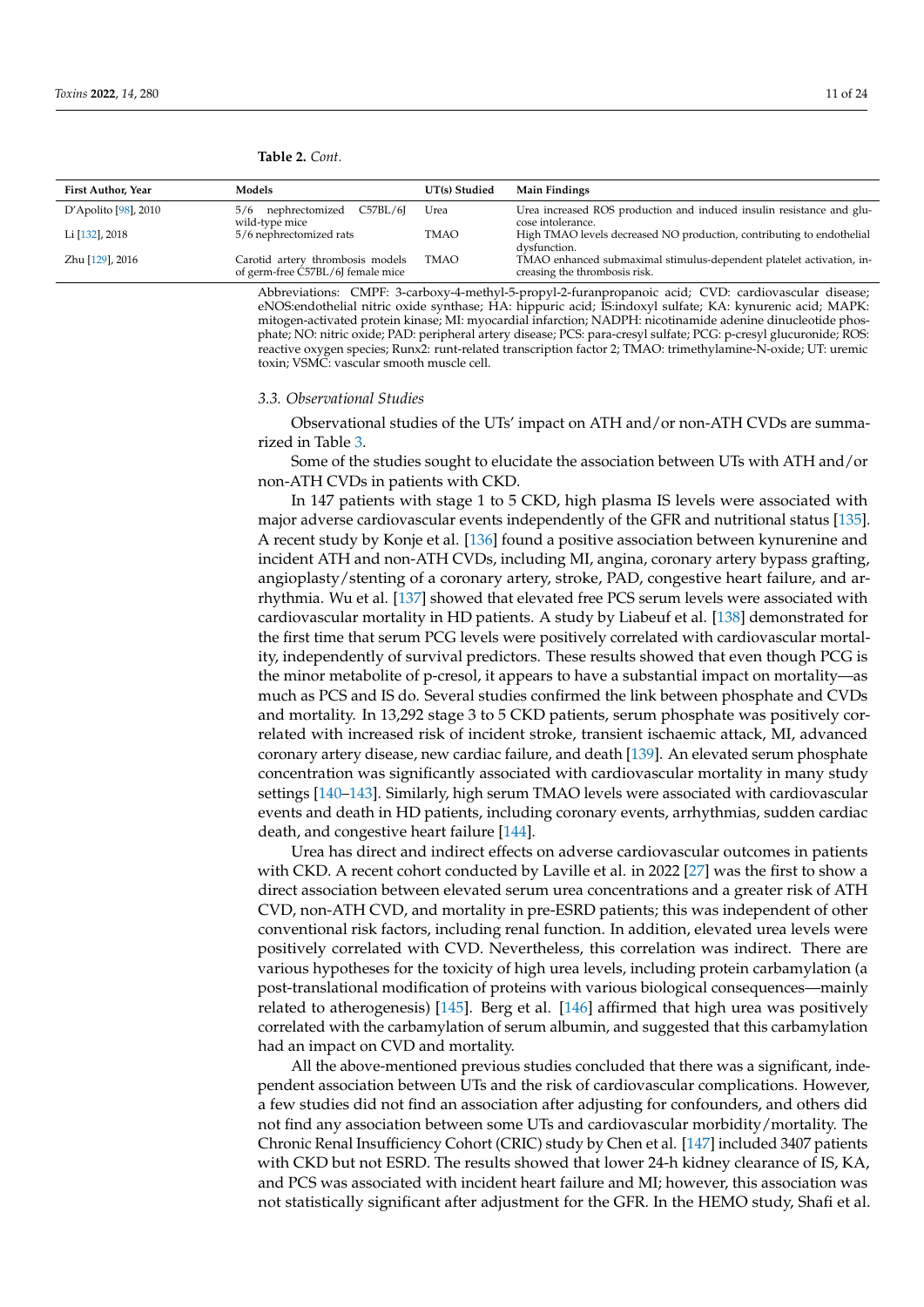concluded [148] that IS, PCS, PAG, and HA were not associated with any cardiovascular event (coronary events, peripheral vascular disease, ischemic heart disease, congestive heart failure, or arrhythmias). However, high IS levels were predictive of cardiac and sudden cardiac death in patients with lower albumin. It has been shown that high serum CMPF levels were not associated with any type of CVD [149], and that higher phosphate levels were associated with increased cardiovascular mortality; however, the latter association was not statistically significant after adjustment for GFR [150]. In a study of 235 HD patients, Kaysen et al. [151] found that there was no significant association between TMAO and cardiovascular hospitalizations or death.

Even though some studies investigated the association of UTs with both ATH and non-ATH CVDs, many focused on one or the other.

#### 3.3.1. Atheromatous Cardiovascular Diseases

The in vitro and in vivo effect of tryptophan-derived indoles on PAD (observed by Arinze et al. [50]) was confirmed in two cohorts. Firstly, a study of 20 HDs concluded that elevated plasma levels of IS, kynurenine, and KA were associated with a significant decrease in EC proliferation and migration, relative to 15 controls [50]. Secondly, 28 PAD patients with adverse limb events and 35 PAD patients without adverse limb events were followed up for 2 years. High plasma levels of IS, kynurenine, and KA, along with suppressed Wnt activity in ECs, were associated with an elevated risk of future adverse limb events [50]. In another study of 100 HD patients, elevated serum levels of IS and PCS were associated with PAD and arteriosclerosis markers [152].

Shafi et al. [153] concluded that higher serum levels of IS, PCS, PAG, and HA were associated with a greater risk of fatal or nonfatal atherosclerotic cardiovascular events. Previous studies had already shown that higher serum IS levels were associated with atherosclerotic cardiovascular events [154–156]. Hsu et al. [154] showed that higher serum IS levels were associated with coronary atherosclerosis and indicated that this elevation was correlated with the severity of the disease. In a cohort of 224 HD patients, plasma IS levels showed a significant negative correlation with HDL cholesterol, and they were associated with atherosclerotic lesions [156]. An older study by Lin et al. [157] in 2010 showed that high serum levels of PCS were significantly associated with atherosclerotic cardiovascular events. In 2016, Poesen et al. carried out two ancillary analyses of data from the Leuven Mild-to-Moderate CKD Study. One ancillary analysis showed that a lower serum PCS:PCG ratio and high total PCS and PCG levels were associated with fatal and nonfatal atherosclerotic CVDs [158]. The other demonstrated that an elevated serum PAG level was associated with CVD even after adjustment for age, sex, the presence of DM, prior CVD, and GFR; hence, elevated PAG was considered to be a powerful, independent risk factor for major CVDs (notably MI and stroke) [159].

The toxic effect of PCS on ATH CVDs dates back to a study conducted in 2010 on 202 stable angina patients with early stage of CKD, presenting that an elevated plasma level of PCS was associated with CAD and it was correlated with the severity of the disease [160]. The association between hyperphosphatemia and atherosclerotic diseases was reported from 2002 onwards [161] and again recently [162]. In 1203 non-dialyzed CKD patients, high serum phosphate levels were associated with an increased risk of fatal ATH CVD [163]. Hyperphosphatemia was associated with MI in a representative study of 3490 patients with CKD [164]. TMAO is the UT most frequently studied in animal models with regard to its link to ATH CVDs. Many cohorts from 2016 onwards have confirmed these findings. High TMAO concentrations were positively correlated with coronary atherosclerosis in one study [165] and with ischemic cardiovascular events in a study of 2529 stage 3b or 4 patients with CKD [166].

Only one study (by Melamed et al. [167]) failed to find an association between IS or PCS and fatal ATH CVD.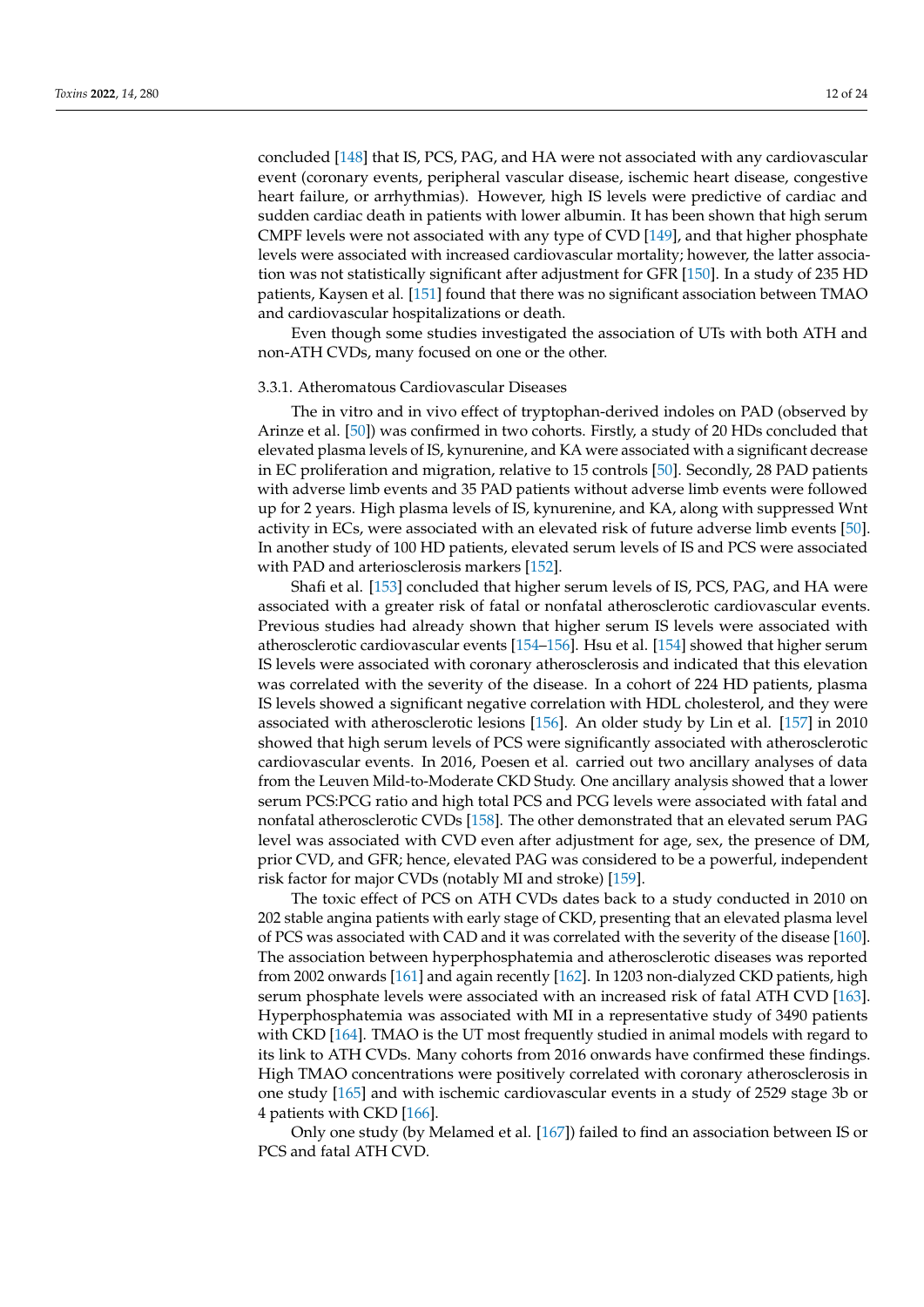#### 3.3.2. Non-Atheromatous Cardiovascular Diseases

While TMAO is most studied compound with regard to the effect of UTs on ATH CVDs in vivo, its counterpart for non-ATH CVDs is IS. Most observational clinical studies have confirmed the association between IS and vascular calcification. A recent study of IS, IAA, PCS, PCG, and HA showed that each UT was significantly and negatively correlated with peak cardiac power and significantly and positively correlated with subclinical cardiac dysfunction but not with the left ventricular mass index [168]. Cao et al. [169] and Shimazu et al. [170] reported that high plasma IS was associated with heart failure [169,170] and cardiac death [170]. In a study of 204 patients with CKD and preserved left ventricular function, greater plasma IS levels were associated with an elevated risk of left ventricular diastolic dysfunction [171]. In a cohort study by Barreto et al. [172], serum IS levels were directly associated with pulse wave velocity and aortic calcification, and being in the highest IS tertile was a strong predictor of cardiovascular mortality. In a study in 2020, KA also was associated with diastolic dysfunction [173]. Serum KA levels were positively correlated with aortic stiffness and with indices of left atrium and left ventricle diastolic dysfunction [173]. In addition, high plasma kynurenine and KA levels were associated with intima-media thickness in 106 CKD patients [174]. A 2010 study by Liabeuf et al. [175] proved that an elevated serum total and free PCS levels were significantly associated with vascular calcification, and free PCS was shown to be a predictor of cardiovascular mortality. HA was also investigated in 2018; high HA levels were significantly associated with left ventricular hypertrophy in HD patients [176]. Several studies showed that hyperphosphatemia was associated with vascular calcification [177–179]. Petchey et al. [177] further reported that serum phosphate was positively correlated with the aortic pulse wave velocity and thus with arterial stiffness. In a cohort of 6814 patients with CKD, high serum phosphate was associated with vascular and valvular calcification [178]. Moreover, Ix et al. [180] concluded that hyperphosphatemia was strongly associated with peripheral arterial stiffness. As mentioned above, urea exerts its toxicity indirectly through protein carbamylation. In 1255 HD patients, greater blood urea levels were associated with serum carbamylated albumin levels, and being in the upper urea tertile was positively correlated with heart failure and arrhythmia [181].

#### 3.3.3. Other Than Atheromatous and Non-Atheromatous Cardiovascular Diseases

Many observational studies have highlighted the detrimental effect of UTs on ECs. A novel study by Glorieux et al. [182] in 2021 demonstrated that high serum levels of IS, IAA, PCS, PCG, and HA were correlated with markers of endothelial damage—mainly angiopoietin-2, a protein with an essential role in angiogenesis and that is involved in carotid artery intima media thicknening, arterial stiffness, and left ventricular hypertrophy [182,183]. In a 2019 study by Wang et al. [184], elevated serum IS levels were negatively correlated with vascular reactivity index values. A study by Jourde-Chiche et al. [185] found that high serum levels of IS, IAA, and PCS were associated with low numbers of endothelial progenitor cells. Meijers et al. [66] investigated PCS in vitro and in an observational study; high serum PCS levels were associated with the presence of circulating endothelial microparticles. In 2009 and 2010, Pawlak et al. studied the toxicity of kynurenine and its metabolite KA; both were shown to be associated with elevated oxidative stress, inflammation, and EC dysfunction [186]. The researchers found that plasma KA levels were associated positively with TF inhibitor levels and negatively with prothrombin fragment 1 + 2 levels [187]. Pawlak et al. also concluded that plasma kynurenine levels were positively associated with thrombomodulin and von Willebrand factor (both markers of EC dysfunction) [188].

In addition, high serum kynurenine and KA levels were independently and significantly associated with hypercoagulability [189]. Elevated serum IS and kynurenine levels contribute to postangioplasty complications. High serum levels of IS [128,190] and kynurenine [128] were associated with postangioplasty thrombosis of dialysis grafts.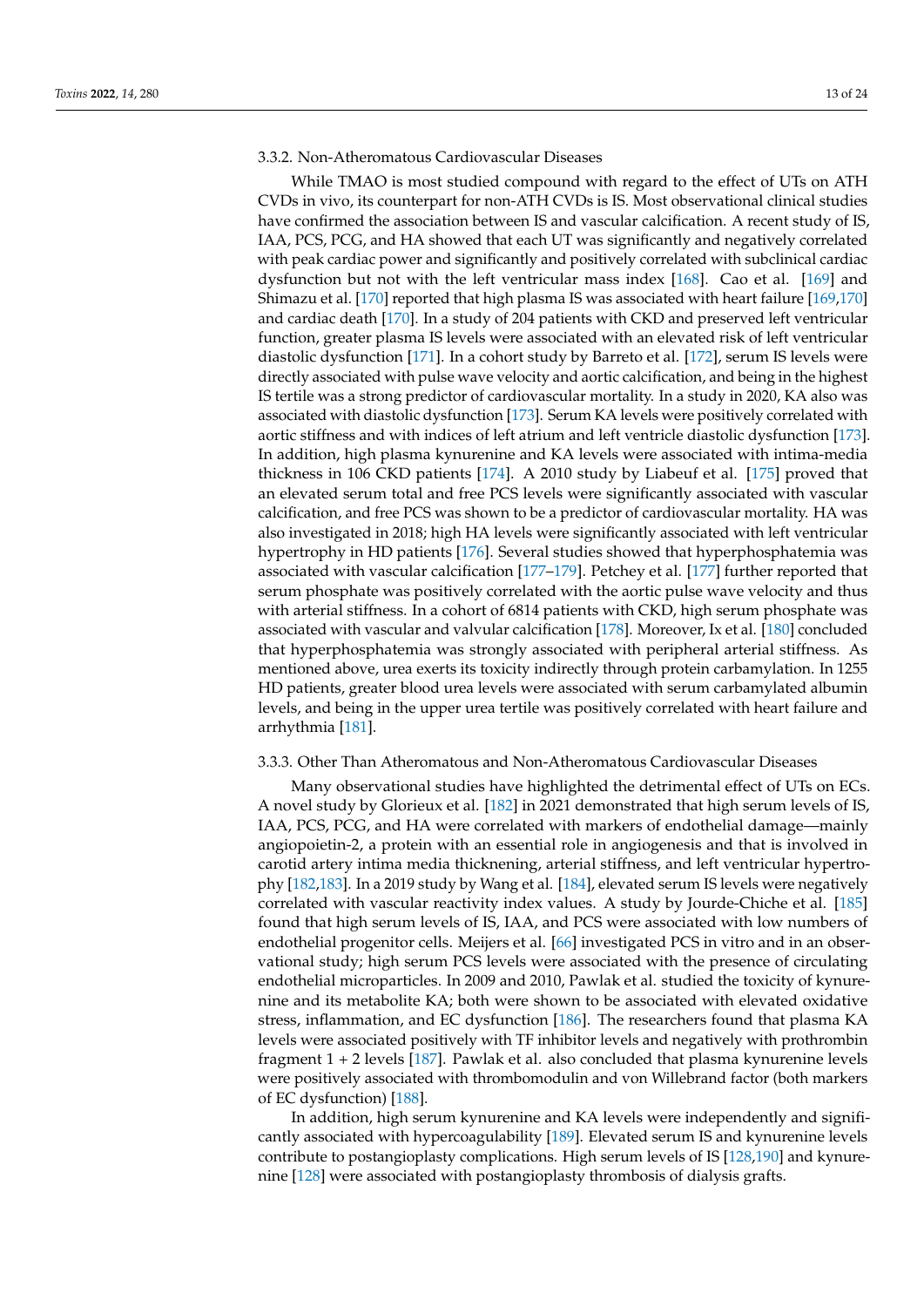It is noteworthy that high levels of free PCS and free PCG had the strongest association with CVDs even after adjustment for the GFR [182].

**Table 3.** Observational studies of the effects of UTs on cardiovascular complications.

| First Author, Year                                                   | Models                                                                                | UT(s) Studied                         | <b>Main Findings</b>                                                                                                                                                                                               |
|----------------------------------------------------------------------|---------------------------------------------------------------------------------------|---------------------------------------|--------------------------------------------------------------------------------------------------------------------------------------------------------------------------------------------------------------------|
| Arinze [50], 2022                                                    | 20 HD patients and 15<br>controls                                                     | IS<br>Kynurenine<br>КA                | <b>Atheromatous CVDs</b><br>Elevated plasma levels of IS, kynurenine, and KA in<br>HD patients showed a significant decrease in ECs<br>proliferation and migration, compared with the control group.               |
| Arinze [50], 2022                                                    | PAD patients: 35 without<br>adverse limb event and                                    | IS<br>Kynurenine                      | Elevated plasma levels of IS, kynurenine, KA, with<br>suppressed Wnt activity in ECs were associated with                                                                                                          |
| Shafi et al. [153], 2015                                             | 28 with<br>394 incident HD patients                                                   | КA<br>IS<br>PCS<br>PAG                | an increased risk of future adverse limb events.<br>Elevated serum levels of IS, PCS, PAG and HA were<br>associated with greater risk of fatal or nonfatal<br>atherosclerotic cardiovascular events in incident HD |
| Hsu [154], 2013                                                      | 191 mild-to-moderate CKD patients                                                     | HA<br>IS                              | patients.<br>Elevated serum IS levels were associated with coronary atherosclerosis and<br>correlated with the severity of the disease.                                                                            |
| Melamed [167], 2013                                                  | 521 incident HD patients                                                              | IS<br>PCS                             | IS and PCS were not associated with atherosclerotic<br>cardiovascular death.                                                                                                                                       |
| Lin [155], 2012                                                      | 70 pre-dialysis patients (CKD stage<br>$3$ to $5)$                                    | IS                                    | Serum IS levels were positively correlated with atherosclerotic cardiovas-<br>cular events.                                                                                                                        |
| Lin [152], 2012                                                      | 100 stable HD patients                                                                | IS<br>PCS                             | Elevated serum levels of IS and PCS were associated<br>with PAD and arteriosclerosis markers.                                                                                                                      |
| Lin [157], 2010                                                      | 100 HD patients                                                                       | IS<br>PCS                             | Only elevated serum PCS levels were significantly<br>associated with fatal or nonfatal atherosclerotic cardiovascular events.                                                                                      |
| Taki [156], 2007                                                     | 224 HD patients                                                                       | IS                                    | Plasma IS levels were significantly and negatively correlated with HDL<br>cholesterol and were positively associated with atherosclerotic lesions.                                                                 |
| Poesen [158], 2016                                                   | 488 patients (all CKD<br>stages)                                                      | PCS<br>PCG                            | A lower serum PCS:PCG ratio and a higher<br>total PCS + PCG level were associated with fatal or nonfatal atherosclerotic<br>CVD <sub>s</sub> .                                                                     |
| Wang [160], 2010                                                     | 202 patients with stable angina and<br>early-stage kidney failure                     | PCS                                   | Elevated plasma PCS levels were associated with coronary artery disease<br>and correlated with the severity of the disease.                                                                                        |
| Poesen [159], 2016                                                   | 488 patients with CKD stages 1–5                                                      | PAG                                   | An elevated serum PAG level was a powerful, independent risk factor for<br>major CVD (such as MI and stroke).                                                                                                      |
| Merhi [162], 2017<br>Eddington [163], 2010                           | 3138 CKD patients<br>1203 nondialyzed CKD patients                                    | Phosphate<br>Phosphate                | Hyperphosphatemia was associated with atherosclerotic CVD.<br>Hyperphosphatemia increased the risk of cardiovascular death from<br>atheromatous CVD.                                                               |
| Kestenbaum [164], 2005<br>Nakamura [161], 2002<br>Stubbs [165], 2016 | 3490 CKD patients<br>525 HD patients<br>104 CKD patients                              | Phosphate<br>Phosphate<br><b>TMAO</b> | Hyperphosphatemia was associated with MI.<br>Hyperphosphatemia was associated with atherosclerotic diseases.<br>Elevated TMAO concentrations were correlated with coronary atheroscle-                             |
| Kim [166], 2016                                                      | 2529 patients (stages 3b and 4 CKD)                                                   | <b>TMAO</b>                           | rosis.<br>Elevated serum TMAO levels were associated with ischemic cardiovascu-<br>lar events.<br>Non-atheromatous CVDs                                                                                            |
| Chinnappa [168], 2018                                                | 56 male patients with<br>stage 2–5 CKD, nondia-<br>lyzed and free of heart<br>disease | IS<br>IAA<br>PCS<br>PCG<br>HA         | These serum UT levels showed significant negative<br>correlation with peak cardiac power and subclinical<br>cardiac dysfunction, but no correlation with left ven-<br>tricular mass index was found.               |
| Cao [169], 2015<br>Sato [171], 2013                                  | 258 HD patients<br>204 CKD patients with preserved<br>left ventricular function       | IS<br>IS                              | Elevated plasma IS was associated with heart failure.<br>Elevated plasma IS levels were associated with an increased risk of left<br>ventricular diastolic dysfunction.                                            |
| Shimazu [170], 2013                                                  | 76 patients with mild-to-moderate<br>CKD and dilated cardiomyopathy                   | IS                                    | Elevated serum IS levels were associated with hospitalization for heart fail-<br>ure and cardiac death.                                                                                                            |
| Barreto [172], 2009                                                  | 139 patients with CKD from stage 2<br>to dialysis                                     | IS                                    | Being in the highest serum IS tertile was directly associated with pulse<br>wave velocity, aortic calcification, and higher cardiovascular mortality.                                                              |
| Zapolski [173], 2020                                                 | 100 CKD patients with persistent<br>atrial fibrillation                               | KА                                    | Serum KA levels were positively correlated with aortic stiffness and in-<br>dices of diastolic dysfunction of left atrium and left ventricle.                                                                      |
| Pawlak [174], 2010                                                   | 106 CKD patients                                                                      | КA<br>Kynurenine                      | Elevated plasma kynurenine and KA levels were as-<br>sociated with intima-media thickness.                                                                                                                         |
| Liabeuf [175], 2010                                                  | 139 CKD patients                                                                      | PCS                                   | Elevated total and free serum PCS levels were significantly associated with<br>vascular calcification, and free PCS was shown to be a predictor of cardio-<br>vascular death.                                      |
| Yu [176], 2018                                                       | 80 HD patients                                                                        | HA                                    | Elevated HA levels were significantly associated with left ventricular hy-                                                                                                                                         |
| Petchey [177], 2012                                                  | 120 CKD pre-dialysis patients                                                         | Phosphate                             | pertrophy.<br>Serum phosphate was positively correlated with aortic pulse wave velocity,<br>arterial stiffness, and the presence of vascular calcification.                                                        |
| Adeney [178], 2009                                                   | 6814 patients with CKD aged 45–84                                                     | Phosphate                             | Hyperphosphatemia was associated with vascular and valvular calcifica-<br>tion.                                                                                                                                    |
| Ix [180], 2009                                                       | 440 patients with moderate CKD                                                        | Phosphate                             | Hyperphosphatemia was strongly associated with peripheral arterial stiff-<br>ness.                                                                                                                                 |
| Ketteler [179], 2003                                                 | 312 HD patients                                                                       | Phosphate                             | Hyperphosphatemia was associated with vascular calcification and cardio-<br>vascular mortality.                                                                                                                    |
| Drechsler [181], 2015                                                | 1255 HD patients                                                                      | Urea                                  | Higher blood urea levels were associated with higher tertile serum car-<br>bamylated albumin levels, which in turn were positively correlated with<br>heart failure and arrhythmia.                                |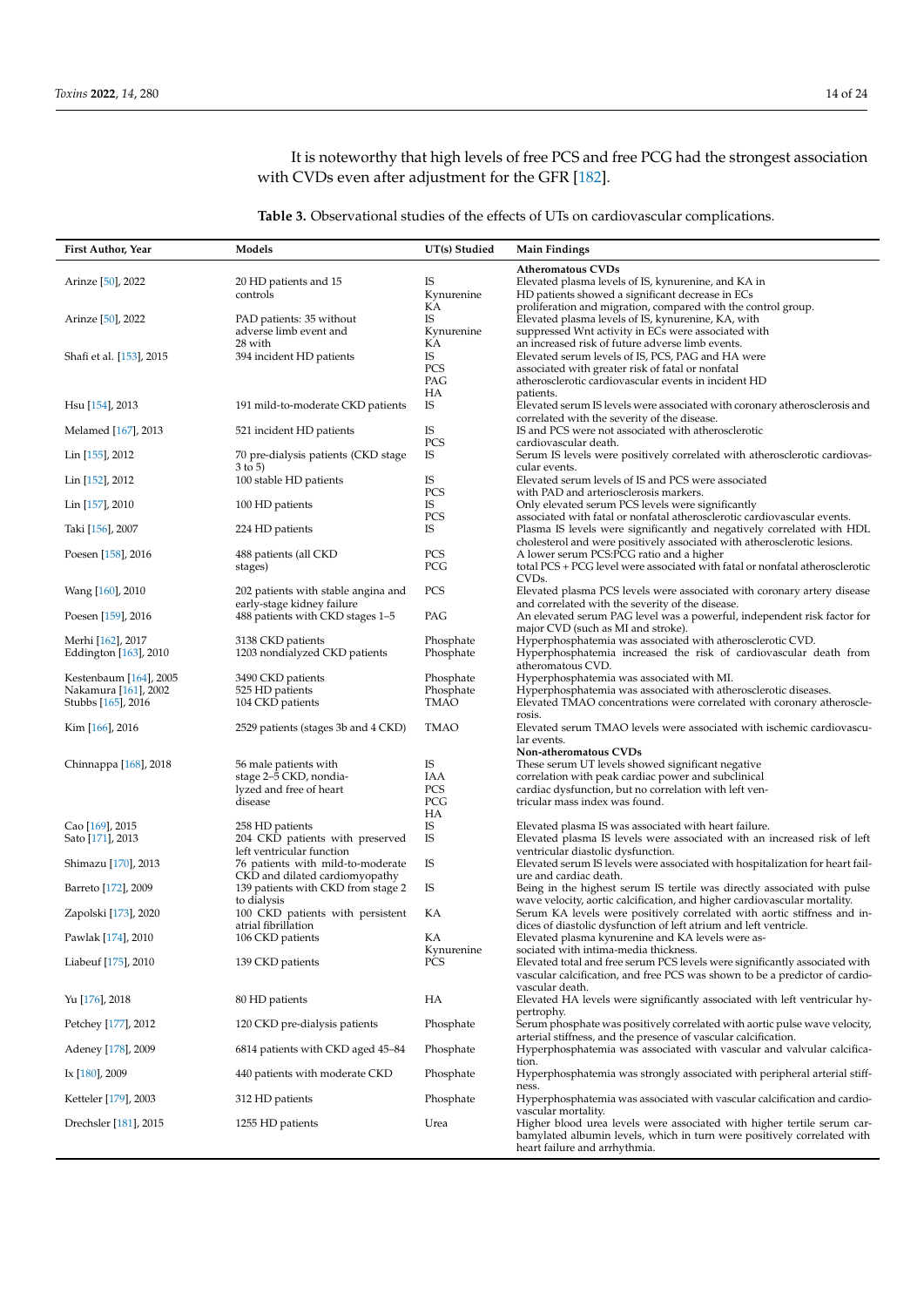### **Table 3.** *Cont.*

| First Author, Year        | Models                                    | UT(s) Studied | <b>Main Findings</b>                                                       |
|---------------------------|-------------------------------------------|---------------|----------------------------------------------------------------------------|
|                           |                                           |               | Atheromatous and non-atheromatous CVDs                                     |
| Chen [147], 2021          | 3407 participants with                    | IS            | Lower 24-hour kidney clearance of IS, KA, and PCS                          |
|                           | CKD, excluding those                      | KА            | was not found to be associated with heart failure and                      |
|                           | with a GFR <20 mL/min/1.73 m <sup>2</sup> | <b>PCS</b>    | MI after adjustment for GFR.                                               |
| Fan [135], 2019           | 147 patients with CKD stage 1-5           | <b>IS</b>     | Elevated plasma IS levels were associated with major adverse cardiovascu-  |
|                           |                                           |               | lar events, independently of GFR and nutritional status.                   |
| Shafi [148], 2017         | 1273 HD patients                          | IS            | Overall, elevated serum IS, PCS, PAG and HA levels                         |
|                           |                                           | PCS           | were not associated with any cardiovascular event.                         |
|                           |                                           | PAG           | However, high IS levels were predictive of cardiac                         |
|                           |                                           | HA            | and sudden cardiac death in patients with low albumin levels.              |
| Konje [136], 2021         | 92 CKD patients with a history of         | Kynurenine    | Elevated serum kynurenine levels were associated with incident atheroma-   |
|                           | CVD, 46 with no history of CVD,           |               | tous and non-atheromatous CVDs.                                            |
|                           | and 46 with incident CVD                  |               |                                                                            |
| Wu [137], 2012            | 112 HD patients aged from 65 to 90        | PCS           | Elevated free PCS serum levels were associated with cardiovascular mor-    |
|                           |                                           |               | tality.                                                                    |
| Liabeuf [138], 2013       | 139 CKD patients                          | PCG           | Elevated free and total serum PCG levels were correlated with cardiovas-   |
|                           |                                           |               | cular mortality independently of survival predictors.                      |
| Luce [149], 2018          | 270 HD patients                           | CMPF          | Elevated serum CMPF was not associated with any CVD.                       |
| McGovern [139], 2013      | 13,292 CKD patients at stages 3-5         | Phosphate     | Hyperphosphatemia was correlated with increased CVDs.                      |
| Kimata [140], 2007        | 3973 HD patients                          | Phosphate     | Hyperphosphatemia was significantly associated with cardiovascular mor-    |
|                           |                                           |               | tality.                                                                    |
| Menon [150], 2005         | 840 CKD patients                          | Phosphate     | Hyperphosphatemia was significantly associated with increased cardio-      |
|                           |                                           |               | vascular mortality but only before adjustment for GFR.                     |
| Slinin [141], 2005        | 14829 HD patients                         | Phosphate     | Hyperphosphatemia was associated with CVDs and mortality.                  |
| Young [142], 2005         | 17236 dialysis patients                   | Phosphate     | Hyperphosphatemia was significantly associated with cardiovascular mor-    |
|                           |                                           |               | tality.                                                                    |
| Block [143], 2004         | 40538 HD patients                         | Phosphate     | Hyperphosphatemia was significantly associated with cardiovascular hos-    |
|                           |                                           |               | pitalization and mortality.                                                |
| Laville [27], 2022        | 2507 CKD patients before RRT              | Urea          | Higher serum urea levels were associated with a greater risk of CVD.       |
| Berg [146], 2013          | 187 HD patients                           | Urea          | Urea was positively correlated with carbamylation of serum albumin,        |
|                           |                                           |               | which is associated with CVDs and mortality.                               |
| Shafi [144], 2017         | 1846 prevalent HD patients                | TMAO          | An elevated serum TMAO concentration was associated with cardiovascu-      |
|                           |                                           |               | lar events and death.                                                      |
| Kaysen [151], 2015        | 235 HD patients                           | <b>TMAO</b>   | There was no significant association between TMAO and cardiovascular       |
|                           |                                           |               | hospitalizations or death.                                                 |
|                           |                                           |               | Other than ATH and non ATH CVDs                                            |
| Glorieux [182], 2021      | 523 nondialyzed patients                  | IS            | Elevated serum levels of these UTs were correlated                         |
|                           | (all stages of CKD)                       | IAA           | with markers of endothelial damage (mainly angio-                          |
|                           |                                           | <b>PCS</b>    | poietin-2). Elevated levels of free PCS and free PCG                       |
|                           |                                           | PCG           | had the strongest association with CVD, indepen-                           |
|                           |                                           | НA            | dently of the GFR.                                                         |
| Wang [184], 2019          | 110 patients with stage 3-5 CKD           | IS            | Elevated levels of serum IS were negatively correlated with vascular reac- |
|                           |                                           |               | tivity index values, leading to endothelial dysfunction.                   |
| Kolachalama [128], 2018   | 473 participants under-                   | IS            | Elevated serum levels of IS and kynurenine were                            |
|                           | going angioplasty for dialysis ac-        | Kynurenine    | associated with postangioplasty thrombosis of dialysis grafts.             |
|                           | cess dysfunction                          |               |                                                                            |
| Wu [190], 2016            | 306 patients undergoing angio-            | IS            | Elevated serum levels of IS were associated with postangioplasty thrombo-  |
|                           | plasty for dialysis access dysfunc-       |               | sis of dialysis grafts.                                                    |
|                           | tion                                      |               |                                                                            |
| Jourde-Chiche [185], 2009 | 38 HD patients and 21                     | IS            | Elevated serum levels of IS, IAA, and PCS were asso-                       |
|                           | healthy controls                          | IAA           | ciated with low numbers of endothelial progenitor                          |
|                           |                                           | <b>PCS</b>    | cells.                                                                     |
| Pawlak [187], 2010        | 64 patients on peritoneal dialysis        | KА            | Plasma KA levels were positively associated with TF inhibitor and nega-    |
|                           |                                           |               | tively associated with prothrombin fragment $1 + 2$ levels.                |
| Pawlak [188], 2009        | 48 patients with ESRD                     | Kynurenine    | Plasma kynurenine levels were positively associated with thrombomod-       |
|                           |                                           |               | ulin and von Willebrand factor (markers of endothelial dysfunction).       |
| Pawlak [186], 2009        | 146 CKD patients with 91                  | Kynurenine    | Elevated serum levels of kynurenine and KA were                            |
|                           | ones on dialysis                          | KA            | associated with increased oxidative stress, inflammation, and endothelial  |
|                           |                                           |               | dysfunction.                                                               |
| Pawlak [189], 2009        | 92 patients on dialysis                   | Kynurenine    | Elevated serum levels of kynurenine and KA were                            |
|                           |                                           | KА            | independently and significantly associated with hypercoagulability.        |
| Meijers [66], 2009        | 100 HD patients                           | PCS           | Elevated serum PCS levels were associated with the levels of circulating   |
|                           |                                           |               | endothelial microparticles.                                                |

Abbreviations: CMPF: 3-carboxy-4-methyl-5-propyl-2-furanpropanoic acid; CKD: chronic kidney disease; CVD: cardiovascular disease; EC: endothelial cell; ESRD: end-stage renal disease; GFR: glomerular filtration rate; HA: hippuric acid; HD: hemodialysis; HDL: high-density lipoprotein; IAA: indole-3-acetic acid; IS:indoxyl sulfate; KA: kynurenic acid; MI: myocardial infarction; PAD: peripheral artery disease; PAG: phenylacetylglutamine; PCS: para-cresyl sulfate; PCG: p-cresyl glucuronide; RRT: renal replacement therapy; TF: tissue factor; TMAO: trimethylamine-N-oxide; UT: uremic toxin.

#### **4. Conclusions**

We primarily reviewed gut-derived UTs because most of the latter are protein-bound solutes that are difficult to remove from the plasma; their accumulation in the circulation is associated with many harmful effects (including cardiovascular complications). We also reviewed phosphate and urea, whose toxicity has long been known but is still being explored. CVD is a major problem in patients with CKD and constitutes the leading cause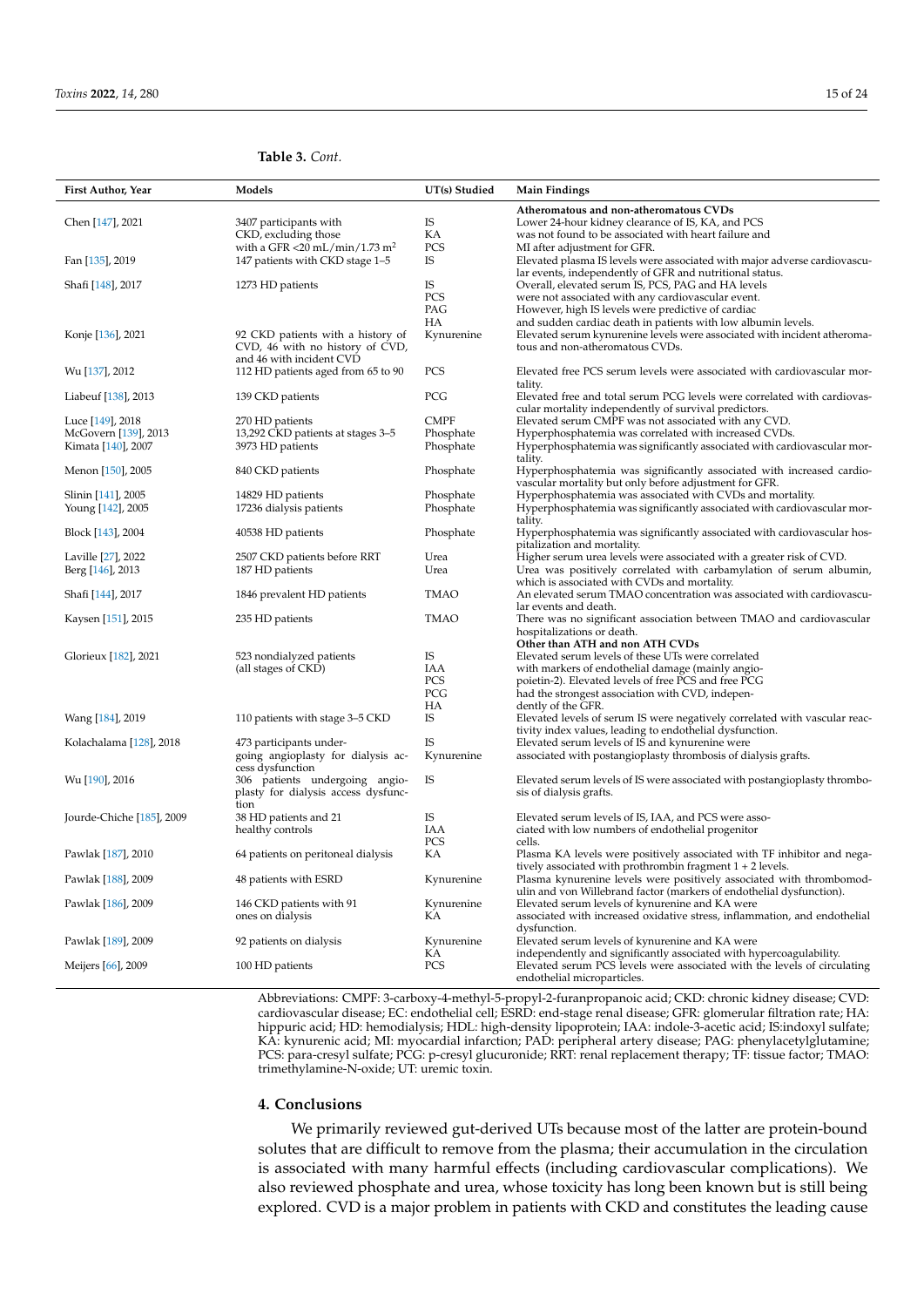of death in this population [19]. Strategies implemented to modify UT levels have been described in previous reviews [11,191]. A combined approach of targeting UTs with the other aspects of CVD could be necessary for its prevention. Noteworthy, the relation between CKD and CVDs is bidirectional: CVDs could also impact kidney's health, causing kidney damage and disease progression, creating the cardio-renal syndrome [192].

**Author Contributions:** Conceptualization, S.L. and Z.M.; methodology, C.E.C.; software, not applicable; validation, not applicable; investigation, not applicable; resources, C.E.C., Z.M. and S.L.; data curation, not applicable; writing—original draft preparation, C.E.C.; writing—review and editing, S.L. and Z.M.; visualization, not applicable; supervision, S.L. and Z.M.; project administration, not applicable; funding acquisition, not applicable. All authors have read and agreed to the published version of the manuscript.

**Funding:** This research received no external funding.

**Institutional Review Board Statement:** Not applicable.

**Informed Consent Statement:** Not applicable.

**Data Availability Statement:** Not applicable.

**Acknowledgments:** We genuinely appreciate the assistance of M.David Fraser in English revision.

**Conflicts of Interest:** C.E.C and S.L. declare no conflict of interest. Z.M. reports having received grants for CKD REIN and other research projects from Amgen, Baxter, Fresenius Medical Care, GlaxoSmithKline, Merck Sharp and Dohme-Chibret, Sanofi-Genzyme, Lilly, Otsuka, Astra Zeneca, Vifor, and the French government, as well as fees and grants to charities from Astra Zeneca.

#### **References**

- 1. Perico, N.; Remuzzi, G. Chronic kidney disease: A research and public health priority. *Nephrol. Dial. Transplant.* **2012**, *27*, iii19–iii26. [\[CrossRef\]](http://doi.org/10.1093/ndt/gfs284) [\[PubMed\]](http://www.ncbi.nlm.nih.gov/pubmed/22764188)
- 2. Levey, A.S.; Eckardt, K.U.; Dorman, N.M.; Christiansen, S.L.; Hoorn, E.J.; Ingelfinger, J.R.; Inker, L.A.; Levin, A.; Mehrotra, R.; Palevsky, P.M.; et al. Nomenclature for kidney function and disease: Report of a Kidney Disease: Improving Global Outcomes (KDIGO) Consensus Conference. *Kidney Int.* **2020**, *97*, 1117–1129. [\[CrossRef\]](http://dx.doi.org/10.1016/j.kint.2020.02.010) [\[PubMed\]](http://www.ncbi.nlm.nih.gov/pubmed/32409237)
- 3. Lv, J.C.; Zhang, L.X. Prevalence and disease burden of chronic kidney disease. *Ren. Fibros. Mech. Ther.* **2019**, *1165*, 3–15.
- 4. Nlandu, Y.; Padden, M.; Seidowsky, A.; Hamaz, S.; Vilaine, E.; Cheddani, L.; Essig, M.; Massy, Z.A. Toxines urémiques de moyen poids moléculaire: Un véritable regain d'intérêt. *Néphrol. Thér.* **2019**, *15*, 82–90. [\[CrossRef\]](http://dx.doi.org/10.1016/j.nephro.2018.09.003) [\[PubMed\]](http://www.ncbi.nlm.nih.gov/pubmed/30954165)
- 5. Wojtaszek, E.; Oldakowska-Jedynak, U.; Kwiatkowska, M.; Glogowski, T.; Malyszko, J. Uremic toxins, oxidative stress, atherosclerosis in chronic kidney disease, and kidney transplantation. *Oxidative Med. Cell. Longev.* **2021**, *2021*, 6651367. [\[CrossRef\]](http://dx.doi.org/10.1155/2021/6651367)
- 6. Gansevoort, R.T.; Correa-Rotter, R.; Hemmelgarn, B.R.; Jafar, T.H.; Heerspink, H.J.L.; Mann, J.F.; Matsushita, K.; Wen, C.P. Chronic kidney disease and cardiovascular risk: Epidemiology, mechanisms, and prevention. *Lancet* **2013**, *382*, 339–352. [\[CrossRef\]](http://dx.doi.org/10.1016/S0140-6736(13)60595-4)
- 7. Drüeke, T.B.; Massy, Z.A. Atherosclerosis in CKD: Differences from the general population. *Nat. Rev. Nephrol.* **2010**, *6*, 723–735. [\[CrossRef\]](http://dx.doi.org/10.1038/nrneph.2010.143)
- 8. Villain, C.; Metzger, M.; Combe, C.; Fouque, D.; Frimat, L.; Jacquelinet, C.; Laville, M.; Briançon, S.; Klein, J.; Schanstra, J.P.; et al. Prevalence of atheromatous and non-atheromatous cardiovascular disease by age in chronic kidney disease. *Nephrol. Dial. Transplant.* **2020**, *35*, 827–836. [\[CrossRef\]](http://dx.doi.org/10.1093/ndt/gfy277)
- 9. Liabeuf, S.; Drüeke, T.B.; Massy, Z.A. Protein-bound uremic toxins: New insight from clinical studies. *Toxins* **2011**, *3*, 911–919. [\[CrossRef\]](http://dx.doi.org/10.3390/toxins3070911)
- 10. Vanholder, R.; De Smet, R.; Glorieux, G. Review on uremic toxins: Classification, concentration, and interindividual variability (volume 63, pg 1934, 2003). *Kidney Int.* **2020**, *98*, 1354.
- 11. Rosner, M.H.; Reis, T.; Husain-Syed, F.; Vanholder, R.; Hutchison, C.; Stenvinkel, P.; Blankestijn, P.J.; Cozzolino, M.; Juillard, L.; Kashani, K.; et al. Classification of uremic toxins and their role in kidney failure. *Clin. J. Am. Soc. Nephrol.* **2021**, *16*, 1918–1928. [\[CrossRef\]](http://dx.doi.org/10.2215/CJN.02660221) [\[PubMed\]](http://www.ncbi.nlm.nih.gov/pubmed/34233920)
- 12. Duranton, F.; Cohen, G.; De Smet, R.; Rodriguez, M.; Jankowski, J.; Vanholder, R.; Argiles, A.; European Uremic Toxin Work Group. Normal and pathologic concentrations of uremic toxins. *J. Am. Soc. Nephrol.* **2012**, *23*, 1258–1270. [\[CrossRef\]](http://dx.doi.org/10.1681/ASN.2011121175) [\[PubMed\]](http://www.ncbi.nlm.nih.gov/pubmed/22626821)
- 13. Graboski, A.L.; Redinbo, M.R. Gut-derived protein-bound uremic toxins. *Toxins* **2020**, *12*, 590. [\[CrossRef\]](http://dx.doi.org/10.3390/toxins12090590) [\[PubMed\]](http://www.ncbi.nlm.nih.gov/pubmed/32932981)
- 14. Vanholder, R.; Baurmeister, U.; Brunet, P.; Cohen, G.; Glorieux, G.; Jankowski, J.; European Uremic Toxin Work Group. A bench to bedside view of uremic toxins. *J. Am. Soc. Nephrol.* **2008**, *19*, 863–870. [\[CrossRef\]](http://dx.doi.org/10.1681/ASN.2007121377) [\[PubMed\]](http://www.ncbi.nlm.nih.gov/pubmed/18287557)
- 15. Moradi, H.; Sica, D.A.; Kalantar-Zadeh, K. Cardiovascular burden associated with uremic toxins in patients with chronic kidney disease. *Am. J. Nephrol.* **2013**, *38*, 136–148. [\[CrossRef\]](http://dx.doi.org/10.1159/000351758)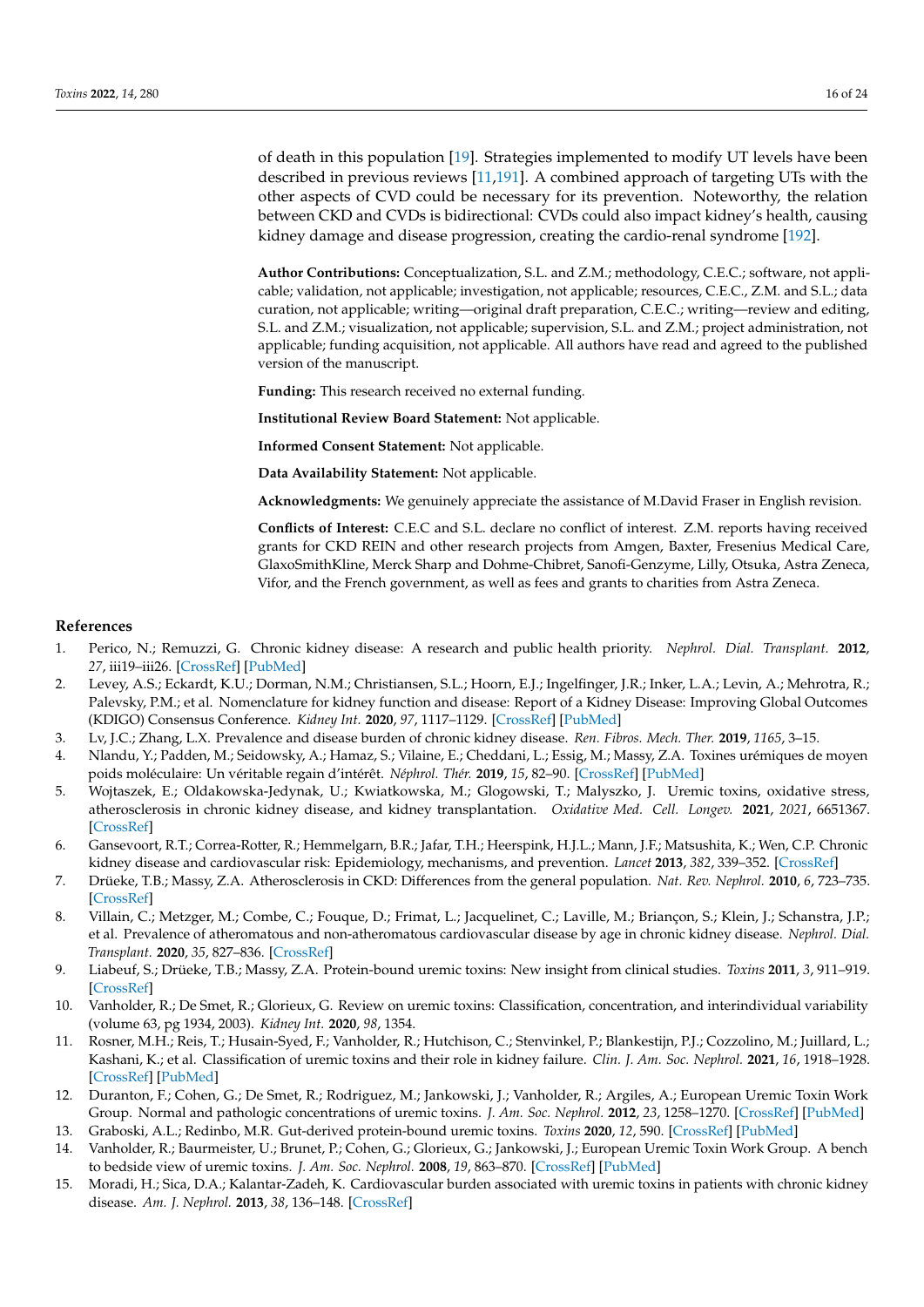- 16. Pieniazek, A.; Bernasinska-Slomczewska, J.; Gwozdzinski, L. Uremic Toxins and Their Relation with Oxidative Stress Induced in Patients with CKD. *Int. J. Mol. Sci.* **2021**, *22*, 6196. [\[CrossRef\]](http://dx.doi.org/10.3390/ijms22126196)
- 17. Gross, P.; Six, I.; Kamel, S.; Massy, Z.A. Vascular Toxicity of Phosphate in Chronic Kidney Disease–Beyond Vascular Calcification. *Circ. J.* **2014**, *78*, 2339–2346. [\[CrossRef\]](http://dx.doi.org/10.1253/circj.CJ-14-0735)
- 18. Wang, Z.; Zhao, Y. Gut microbiota derived metabolites in cardiovascular health and disease. *Protein Cell* **2018**, *9*, 416–431. [\[CrossRef\]](http://dx.doi.org/10.1007/s13238-018-0549-0)
- 19. Lim, Y.J.; Sidor, N.A.; Tonial, N.C.; Che, A.; Urquhart, B.L. Uremic Toxins in the Progression of Chronic Kidney Disease and Cardiovascular Disease: Mechanisms and Therapeutic Targets. *Toxins* **2021**, *13*, 142. [\[CrossRef\]](http://dx.doi.org/10.3390/toxins13020142)
- 20. Sarnak, M.J.; Levey, A.S.; Schoolwerth, A.C.; Coresh, J.; Culleton, B.; Hamm, L.L.; McCullough, P.A.; Kasiske, B.L.; Kelepouris, E.; Klag, M.J.; et al. Kidney disease as a risk factor for development of cardiovascular disease: A statement from the American Heart Association Councils on Kidney in Cardiovascular Disease, High Blood Pressure Research, Clinical Cardiology, and Epidemiology and Prevention. *Circulation* **2003**, *108*, 2154–2169. [\[CrossRef\]](http://dx.doi.org/10.1161/01.CIR.0000095676.90936.80)
- 21. Association, A.H.; Virani, S.S.; Alonso, A.; Benjamin, E.J.; Bittencourt, M.S.; Callaway, C.W.; Carson, A.P.; Chamberlain, A.M.; Chang, A.R; Cheng, S.; et al. Heart Disease and Stroke Statistics-2020 Update. 2020. Available online: [https://www.ahajournals.](https://www.ahajournals.org/doi/10.1161/CIR.0000000000000757) [org/doi/10.1161/CIR.0000000000000757](https://www.ahajournals.org/doi/10.1161/CIR.0000000000000757) (accessed on 27 February 2022).
- 22. Jankowski, J.; Floege, J.; Fliser, D.; Böhm, M.; Marx, N. Cardiovascular disease in chronic kidney disease: Pathophysiological insights and therapeutic options. *Circulation* **2021**, *143*, 1157–1172. [\[CrossRef\]](http://dx.doi.org/10.1161/CIRCULATIONAHA.120.050686) [\[PubMed\]](http://www.ncbi.nlm.nih.gov/pubmed/33720773)
- 23. London, G.M.; Marchais, S.J.; Guerin, A.P.; Metivier, F.; Adda, H. Arterial structure and function in end-stage renal disease. *Nephrol. Dial. Transplant.* **2002**, *17*, 1713–1724. [\[CrossRef\]](http://dx.doi.org/10.1093/ndt/17.10.1713) [\[PubMed\]](http://www.ncbi.nlm.nih.gov/pubmed/12270974)
- 24. Schwarz, U.; Buzello, M.; Ritz, E.; Stein, G.; Raabe, G.; Wiest, G.; Mall, G.; Amann, K. Morphology of coronary atherosclerotic lesions in patients with end-stage renal failure. *Nephrol. Dial. Transplant.* **2000**, *15*, 218–223. [\[CrossRef\]](http://dx.doi.org/10.1093/ndt/15.2.218) [\[PubMed\]](http://www.ncbi.nlm.nih.gov/pubmed/10648668)
- 25. Herzog, C.A.; Asinger, R.W.; Berger, A.K.; Charytan, D.M.; Díez, J.; Hart, R.G.; Eckardt, K.U.; Kasiske, B.L.; McCullough, P.A.; Passman, R.S.; et al. Cardiovascular disease in chronic kidney disease. A clinical update from Kidney Disease: Improving Global Outcomes (KDIGO). *Kidney Int.* **2011**, *80*, 572–586. [\[CrossRef\]](http://dx.doi.org/10.1038/ki.2011.223) [\[PubMed\]](http://www.ncbi.nlm.nih.gov/pubmed/21750584)
- 26. Hicks, K.A.; Mahaffey, K.W.; Mehran, R.; Nissen, S.E.; Wiviott, S.D.; Dunn, B.; Solomon, S.D.; Marler, J.R.; Teerlink, J.R.; Farb, A.; et al. 2017 cardiovascular and stroke endpoint definitions for clinical trials. *Circulation* **2018**, *137*, 961–972. [\[CrossRef\]](http://dx.doi.org/10.1161/CIRCULATIONAHA.117.033502)
- 27. Laville, S.M.; Couturier, A.; Lambert, O.; Metzger, M.; Mansencal, N.; Jacquelinet, C.; Laville, M.; Frimat, L.; Fouque, D.; Combe, C.; et al. Urea levels and cardiovascular disease in patients with chronic kidney disease. *Nephrol. Dial. Transplant.* **2022**, gfac045. [\[CrossRef\]](http://dx.doi.org/10.1093/ndt/gfac045)
- 28. Valdivielso, J.M.; Rodríguez-Puyol, D.; Pascual, J.; Barrios, C.; Bermúdez-López, M.; Sánchez-Niño, M.D.; Pérez-Fernández, M.; Ortiz, A. Atherosclerosis in chronic kidney disease: More, less, or just different? *Arterioscler. Thromb. Vasc. Biol.* **2019**, *39*, 1938–1966. [\[CrossRef\]](http://dx.doi.org/10.1161/ATVBAHA.119.312705)
- 29. Masson, P.; Webster, A.C.; Hong, M.; Turner, R.; Lindley, R.I.; Craig, J.C. Chronic kidney disease and the risk of stroke: A systematic review and meta-analysis. *Nephrol. Dial. Transplant.* **2015**, *30*, 1162–1169. [\[CrossRef\]](http://dx.doi.org/10.1093/ndt/gfv009)
- 30. Chen, J.; Mohler, E.R.; Xie, D.; Shlipak, M.; Townsend, R.R.; Appel, L.J.; Ojo, A.; Schreiber, M.; Nessel, L.; Zhang, X.; et al. Traditional and non-traditional risk factors for incident peripheral arterial disease among patients with chronic kidney disease. *Nephrol. Dial. Transplant.* **2016**, *31*, 1145–1151. [\[CrossRef\]](http://dx.doi.org/10.1093/ndt/gfv418)
- 31. Wattanakit, K.; Folsom, A.R.; Selvin, E.; Coresh, J.; Hirsch, A.T.; Weatherley, B.D. Kidney function and risk of peripheral arterial disease: Results from the Atherosclerosis Risk in Communities (ARIC) Study. *J. Am. Soc. Nephrol.* **2007**, *18*, 629–636. [\[CrossRef\]](http://dx.doi.org/10.1681/ASN.2005111204)
- 32. Odutayo, A.; Wong, C.X.; Hsiao, A.J.; Hopewell, S.; Altman, D.G.; Emdin, C.A. Atrial fibrillation and risks of cardiovascular disease, renal disease, and death: Systematic review and meta-analysis. *BMJ* **2016**, *354*, i4482. [\[CrossRef\]](http://dx.doi.org/10.1136/bmj.i4482) [\[PubMed\]](http://www.ncbi.nlm.nih.gov/pubmed/27599725)
- 33. Silverberg, D.; Wexler, D.; Blum, M.; Schwartz, D.; Iaina, A. The association between congestive heart failure and chronic renal disease. *Curr. Opin. Nephrol. Hypertens.* **2004**, *13*, 163–170. [\[CrossRef\]](http://dx.doi.org/10.1097/00041552-200403000-00004) [\[PubMed\]](http://www.ncbi.nlm.nih.gov/pubmed/15202610)
- 34. Sarafidis, P.A.; Loutradis, C.; Karpetas, A.; Tzanis, G.; Piperidou, A.; Koutroumpas, G.; Raptis, V.; Syrgkanis, C.; Liakopoulos, V.; Efstratiadis, G.; et al. Ambulatory pulse wave velocity is a stronger predictor of cardiovascular events and all-cause mortality than office and ambulatory blood pressure in hemodialysis patients. *Hypertension* **2017**, *70*, 148–157. [\[CrossRef\]](http://dx.doi.org/10.1161/HYPERTENSIONAHA.117.09023) [\[PubMed\]](http://www.ncbi.nlm.nih.gov/pubmed/28483919)
- 35. Briet, M.; Bozec, E.; Laurent, S.; Fassot, C.; London, G.; Jacquot, C.; Froissart, M.; Houillier, P.; Boutouyrie, P. Arterial stiffness and enlargement in mild-to-moderate chronic kidney disease. *Kidney Int.* **2006**, *69*, 350–357. [\[CrossRef\]](http://dx.doi.org/10.1038/sj.ki.5000047)
- 36. Pannier, B.; Guérin, A.P.; Marchais, S.J.; Safar, M.E.; London, G.M. Stiffness of capacitive and conduit arteries: Prognostic significance for end-stage renal disease patients. *Hypertension* **2005**, *45*, 592–596. [\[CrossRef\]](http://dx.doi.org/10.1161/01.HYP.0000159190.71253.c3)
- 37. London, G.M. Arterial stiffness in chronic kidney disease and end-stage renal disease. *Blood Purif.* **2018**, *45*, 154–158. [\[CrossRef\]](http://dx.doi.org/10.1159/000485146)
- 38. Lee, S.J.; Lee, I.K.; Jeon, J.H. Vascular calcification—new insights into its mechanism. *Int. J. Mol. Sci.* **2020**, *21*, 2685. [\[CrossRef\]](http://dx.doi.org/10.3390/ijms21082685)
- 39. Vahed, S.Z.; Mostafavi, S.; Khatibi, S.M.H.; Shoja, M.M.; Ardalan, M. Vascular calcification: An important understanding in nephrology. *Vasc. Health Risk Manag.* **2020**, *16*, 167. [\[CrossRef\]](http://dx.doi.org/10.2147/VHRM.S242685)
- 40. Ozcan, C. Conduction Intervals and Atrial Fibrillation in Chronic Kidney Disease. *Am. J. Nephrol.* **2021**, *52*, 354–355. [\[CrossRef\]](http://dx.doi.org/10.1159/000516153)
- 41. Kaya, B.; Paydas, S.; Aikimbaev, K.; Altun, E.; Balal, M.; Deniz, A.; Kaypakli, O.; Demirtas, M. Prevalence of cardiac arrhythmia and risk factors in chronic kidney disease patients. *Saudi J. Kidney Dis. Transplant.* **2018**, *29*, 567. [\[CrossRef\]](http://dx.doi.org/10.4103/1319-2442.235178)
- 42. Bonato, F.O.B.; Canziani, M.E.F. Ventricular arrhythmia in chronic kidney disease patients. *Braz. J. Nephrol.* **2017**, *39*, 186–195. [\[CrossRef\]](http://dx.doi.org/10.5935/0101-2800.20170033) [\[PubMed\]](http://www.ncbi.nlm.nih.gov/pubmed/29069243)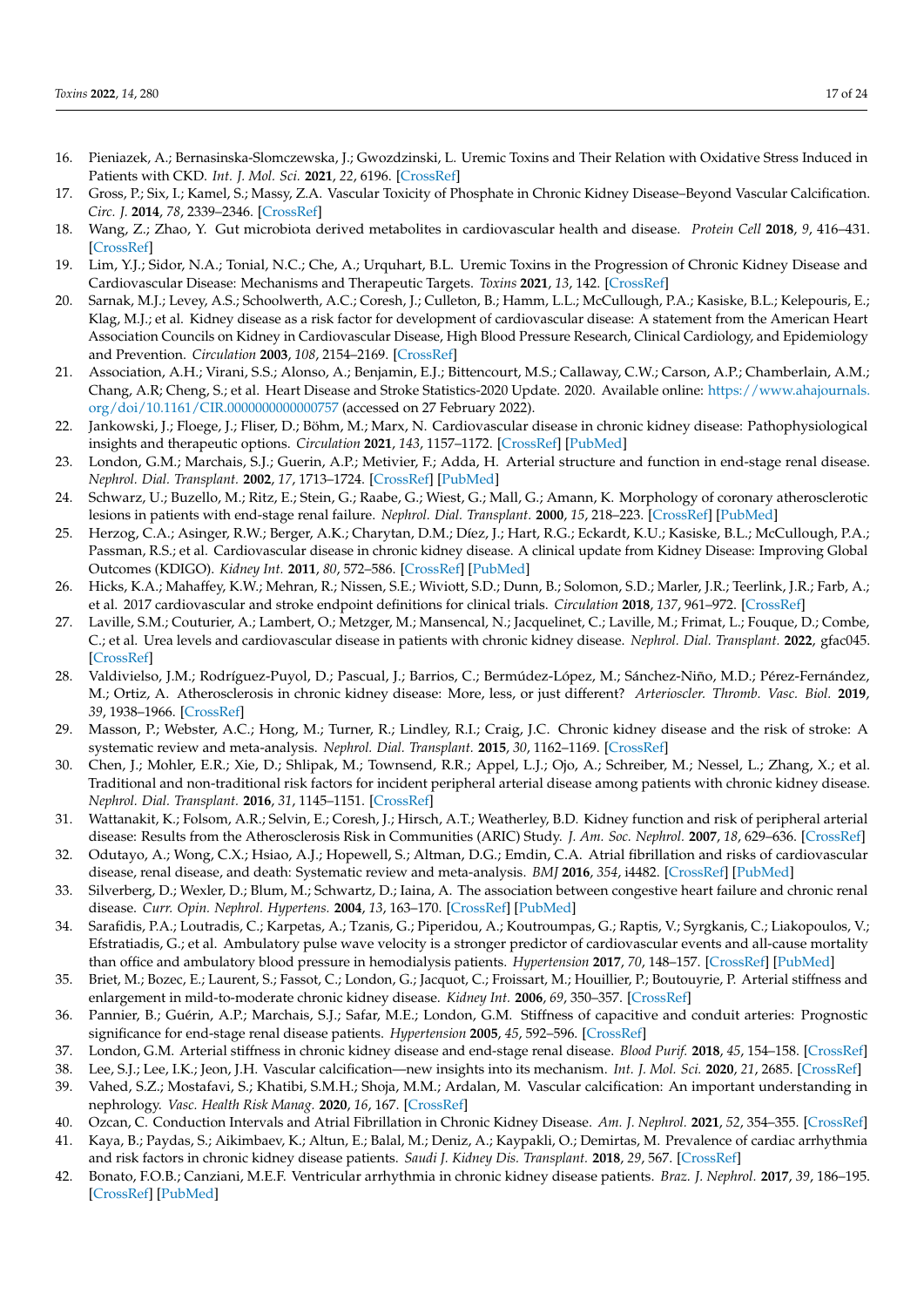- 43. Rapa, S.F.; Di Iorio, B.R.; Campiglia, P.; Heidland, A.; Marzocco, S. Inflammation and oxidative stress in chronic kidney disease—potential therapeutic role of minerals, vitamins and plant-derived metabolites. *Int. J. Mol. Sci.* **2020**, *21*, 263. [\[CrossRef\]](http://dx.doi.org/10.3390/ijms21010263) [\[PubMed\]](http://www.ncbi.nlm.nih.gov/pubmed/31906008)
- 44. Gremmel, T.; Müller, M.; Steiner, S.; Seidinger, D.; Koppensteiner, R.; Kopp, C.W.; Panzer, S. Chronic kidney disease is associated with increased platelet activation and poor response to antiplatelet therapy. *Nephrol. Dial. Transplant.* **2013**, *28*, 2116–2122. [\[CrossRef\]](http://dx.doi.org/10.1093/ndt/gft103) [\[PubMed\]](http://www.ncbi.nlm.nih.gov/pubmed/23729489)
- 45. Jain, N.; Wan, F.; Kothari, M.; Adelodun, A.; Ware, J.; Sarode, R.; Hedayati, S.S. Association of platelet function with depression and its treatment with sertraline in patients with chronic kidney disease: Analysis of a randomized trial. *BMC Nephrol.* **2019**, *20*, 395. [\[CrossRef\]](http://dx.doi.org/10.1186/s12882-019-1576-7) [\[PubMed\]](http://www.ncbi.nlm.nih.gov/pubmed/31664940)
- 46. Ocak, G.; Verduijn, M.; Vossen, C.Y.; Lijfering, W.M.; Dekker, F.W.; Rosendaal, F.R.; Gansevoort, R.T.; Mahmoodi, B.K. Chronic kidney disease stages 1–3 increase the risk of venous thrombosis. *J. Thromb. Haemost.* **2010**, *8*, 2428–2435. [\[CrossRef\]](http://dx.doi.org/10.1111/j.1538-7836.2010.04048.x) [\[PubMed\]](http://www.ncbi.nlm.nih.gov/pubmed/20831624)
- 47. Folsom, A.R.; Lutsey, P.L.; Astor, B.C.; Wattanakit, K.; Heckbert, S.R.; Cushman, M.; Atherosclerosis Risk in Communities Study. Chronic kidney disease and venous thromboembolism: A prospective study. *Nephrol. Dial. Transplant.* **2010**, *25*, 3296–3301. [\[CrossRef\]](http://dx.doi.org/10.1093/ndt/gfq179)
- 48. Kimura, T.; Morimoto, T.; Kozuma, K.; Honda, Y.; Kume, T.; Aizawa, T.; Mitsudo, K.; Miyazaki, S.; Yamaguchi, T.; Hiyoshi, E.; et al. Comparisons of baseline demographics, clinical presentation, and long-term outcome among patients with early, late, and very late stent thrombosis of sirolimus-eluting stents: Observations from the Registry of Stent Thrombosis for Review and Reevaluation (RESTART). *Circulation* **2010**, *122*, 52–61.
- 49. Ting, H.H.; Tahirkheli, N.K.; Berger, P.B.; McCarthy, J.T.; Timimi, F.K.; Mathew, V.; Rihal, C.S.; Hasdai, D.; Holmes, D.R., Jr. Evaluation of long-term survival after successful percutaneous coronary intervention among patients with chronic renal failure. *Am. J. Cardiol.* **2001**, *87*, 630–633. [\[CrossRef\]](http://dx.doi.org/10.1016/S0002-9149(00)01442-9)
- 50. Arinze, N.V.; Yin, W.; Lotfollahzadeh, S.; Napoleon, M.A.; Richards, S.; Walker, J.A.; Belghasem, M.; Ravid, J.D.; Kamel, M.H.; Whelan, S.A.; et al. Tryptophan metabolites suppress Wnt pathway and promote adverse limb events in CKD patients. *J. Clin. Investig.* **2022**, *132*, e142260 [\[CrossRef\]](http://dx.doi.org/10.1172/JCI142260)
- 51. Muteliefu, G.; Enomoto, A.; Jiang, P.; Takahashi, M.; Niwa, T. Indoxyl sulphate induces oxidative stress and the expression of osteoblast-specific proteins in vascular smooth muscle cells. *Nephrol. Dial. Transplant.* **2009**, *24*, 2051–2058. [\[CrossRef\]](http://dx.doi.org/10.1093/ndt/gfn757)
- 52. Dou, L.; Sallée, M.; Cerini, C.; Poitevin, S.; Gondouin, B.; Jourde-Chiche, N.; Fallague, K.; Brunet, P.; Calaf, R.; Dussol, B.; et al. The cardiovascular effect of the uremic solute indole-3 acetic acid. *J. Am. Soc. Nephrol.* **2015**, *26*, 876–887. [\[CrossRef\]](http://dx.doi.org/10.1681/ASN.2013121283) [\[PubMed\]](http://www.ncbi.nlm.nih.gov/pubmed/25145928)
- 53. Watanabe, H.; Miyamoto, Y.; Enoki, Y.; Ishima, Y.; Kadowaki, D.; Kotani, S.; Nakajima, M.; Tanaka, M.; Matsushita, K.; Mori, Y.; et al. p-Cresyl sulfate, a uremic toxin, causes vascular endothelial and smooth muscle cell damages by inducing oxidative stress. *Pharmacol. Res. Perspect.* **2015**, *3*, e00092. [\[CrossRef\]](http://dx.doi.org/10.1002/prp2.92) [\[PubMed\]](http://www.ncbi.nlm.nih.gov/pubmed/25692011)
- 54. Di Marco, G.S.; Hausberg, M.; Hillebrand, U.; Rustemeyer, P.; Wittkowski, W.; Lang, D.; Pavenstadt, H. Increased inorganic phosphate induces human endothelial cell apoptosis in vitro. *Am. J. Physiol. Ren. Physiol.* **2008**, *294*, F1381–F1387. [\[CrossRef\]](http://dx.doi.org/10.1152/ajprenal.00003.2008) [\[PubMed\]](http://www.ncbi.nlm.nih.gov/pubmed/18385273)
- 55. d'Apolito, M.; Colia, A.L.; Manca, E.; Pettoello-Mantovani, M.; Sacco, M.; Maffione, A.B.; Brownlee, M.; Giardino, I. Urea memory: Transient cell exposure to urea causes persistent mitochondrial ros production and endothelial dysfunction. *Toxins* **2018**, *10*, 410. [\[CrossRef\]](http://dx.doi.org/10.3390/toxins10100410) [\[PubMed\]](http://www.ncbi.nlm.nih.gov/pubmed/30314315)
- 56. d'Apolito, M.; Colia, A.L.; Lasalvia, M.; Capozzi, V.; Falcone, M.P.; Pettoello-Mantovani, M.; Brownlee, M.; Maffione, A.B.; Giardino, I. Urea-induced ROS accelerate senescence in endothelial progenitor cells. *Atherosclerosis* **2017**, *263*, 127–136. [\[CrossRef\]](http://dx.doi.org/10.1016/j.atherosclerosis.2017.06.028)
- 57. d'Apolito, M.; Du, X.; Pisanelli, D.; Pettoello-Mantovani, M.; Campanozzi, A.; Giacco, F.; Maffione, A.B.; Colia, A.L.; Brownlee, M.; Giardino, I. Urea-induced ROS cause endothelial dysfunction in chronic renal failure. *Atherosclerosis* **2015**, *239*, 393–400. [\[CrossRef\]](http://dx.doi.org/10.1016/j.atherosclerosis.2015.01.034)
- 58. Schepers, E.; Meert, N.; Glorieux, G.; Goeman, J.; Van der Eycken, J.; Vanholder, R. P-cresylsulphate, the main in vivo metabolite of p-cresol, activates leucocyte free radical production. *Nephrol. Dial. Transplant.* **2007**, *22*, 592–596. [\[CrossRef\]](http://dx.doi.org/10.1093/ndt/gfl584)
- 59. Itoh, Y.; Ezawa, A.; Kikuchi, K.; Tsuruta, Y.; Niwa, T. Protein-bound uremic toxins in hemodialysis patients measured by liquid chromatography/tandem mass spectrometry and their effects on endothelial ROS production. *Anal. Bioanal. Chem.* **2012**, *403*, 1841–1850. [\[CrossRef\]](http://dx.doi.org/10.1007/s00216-012-5929-3)
- 60. Huang, M.; Wei, R.; Wang, Y.; Su, T.; Li, P.; Chen, X. The uremic toxin hippurate promotes endothelial dysfunction via the activation of Drp1-mediated mitochondrial fission. *Redox Biol.* **2018**, *16*, 303–313. [\[CrossRef\]](http://dx.doi.org/10.1016/j.redox.2018.03.010)
- 61. Shang, F.; Wang, S.C.; Hsu, C.Y.; Miao, Y.; Martin, M.; Yin, Y.; Wu, C.C.; Wang, Y.T.; Wu, G.; Chien, S.; et al. MicroRNA-92a mediates endothelial dysfunction in CKD. *J. Am. Soc. Nephrol.* **2017**, *28*, 3251–3261. [\[CrossRef\]](http://dx.doi.org/10.1681/ASN.2016111215)
- 62. Tumur, Z.; Shimizu, H.; Enomoto, A.; Miyazaki, H.; Niwa, T. Indoxyl sulfate upregulates expression of ICAM-1 and MCP-1 by oxidative stress-induced NF-KB activation. *Am. J. Nephrol.* **2010**, *31*, 435–441. [\[CrossRef\]](http://dx.doi.org/10.1159/000299798) [\[PubMed\]](http://www.ncbi.nlm.nih.gov/pubmed/20389059)
- 63. Ito, S.; Osaka, M.; Higuchi, Y.; Nishijima, F.; Ishii, H.; Yoshida, M. Indoxyl sulfate induces leukocyte-endothelial interactions through up-regulation of E-selectin. *J. Biol. Chem.* **2010**, *285*, 38869–38875. [\[CrossRef\]](http://dx.doi.org/10.1074/jbc.M110.166686)
- 64. Yamamoto, H.; Tsuruoka, S.; Ioka, T.; Ando, H.; Ito, C.; Akimoto, T.; Fujimura, A.; Asano, Y.; Kusano, E. Indoxyl sulfate stimulates proliferation of rat vascular smooth muscle cells. *Kidney Int.* **2006**, *69*, 1780–1785. [\[CrossRef\]](http://dx.doi.org/10.1038/sj.ki.5000340) [\[PubMed\]](http://www.ncbi.nlm.nih.gov/pubmed/16612331)
- 65. Gross, P.; Massy, Z.A.; Henaut, L.; Boudot, C.; Cagnard, J.; March, C.; Kamel, S.; Drueke, T.B.; Six, I. Para-cresyl sulfate acutely impairs vascular reactivity and induces vascular remodeling. *J. Cell. Physiol.* **2015**, *230*, 2927–2935. [\[CrossRef\]](http://dx.doi.org/10.1002/jcp.25018) [\[PubMed\]](http://www.ncbi.nlm.nih.gov/pubmed/25899466)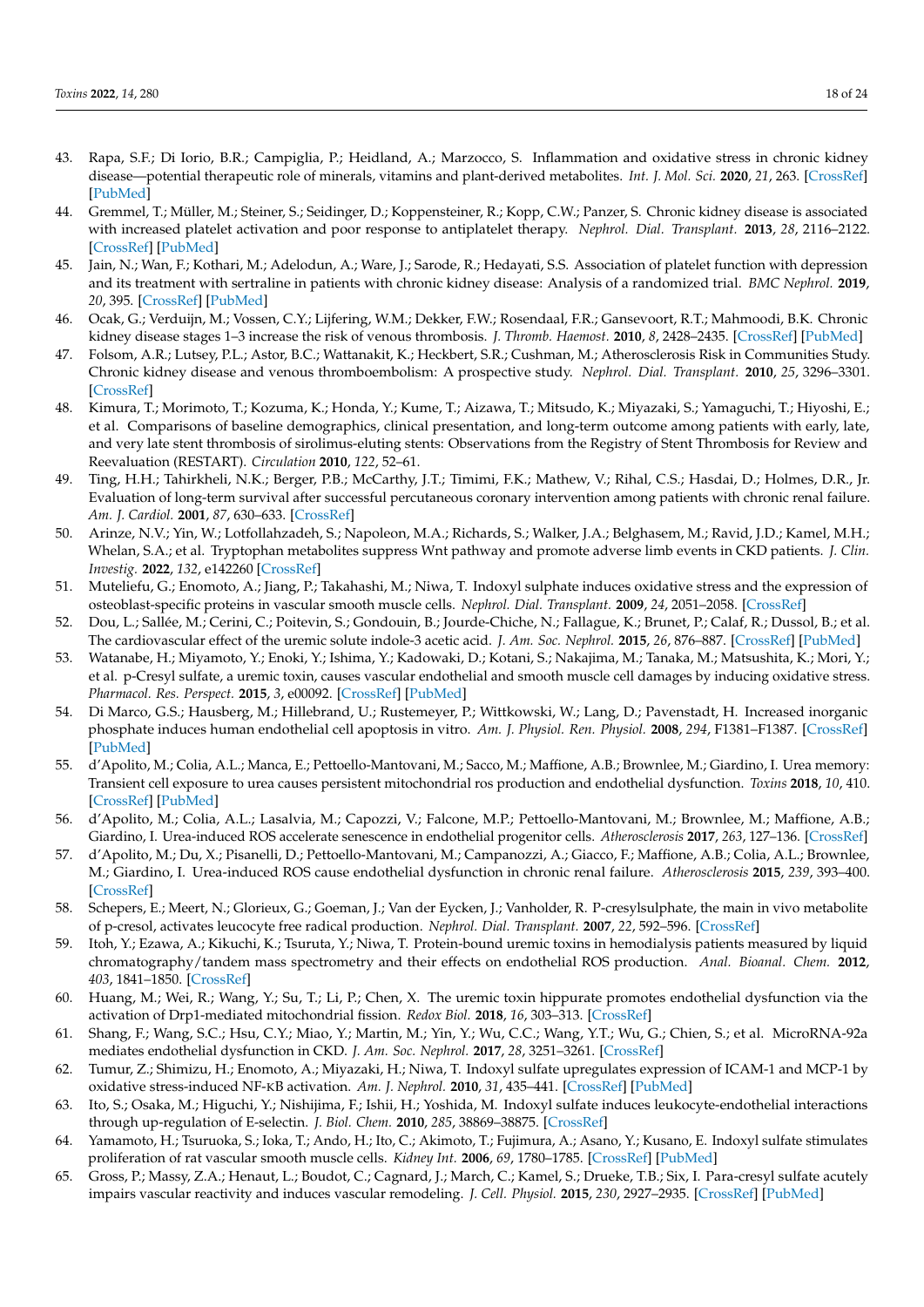- 66. Meijers, B.K.; Verbeke, K.; Dehaen, W.; Vanrenterghem, Y.; Hoylaerts, M.F.; Evenepoel, P.; Evenepoel, P. The uremic retention solute p-cresyl sulfate and markers of endothelial damage. *Am. J. Kidney Dis.* **2009**, *54*, 891–901. [\[CrossRef\]](http://dx.doi.org/10.1053/j.ajkd.2009.04.022)
- 67. Dou, L.; Bertrand, E.; Cerini, C.; Faure, V.; Sampol, J.; Vanholder, R.; Berland, Y.; Brunet, P. The uremic solutes p-cresol and indoxyl sulfate inhibit endothelial proliferation and wound repair. *Kidney Int.* **2004**, *65*, 442–451. [\[CrossRef\]](http://dx.doi.org/10.1111/j.1523-1755.2004.00399.x)
- 68. Rahabi-Layachi, H.; Ourouda, R.; Boullier, A.; Massy, Z.A.; Amant, C. Distinct effects of inorganic phosphate on cell cycle and apoptosis in human vascular smooth muscle cells. *J. Cell. Physiol.* **2015**, *230*, 347–355. [\[CrossRef\]](http://dx.doi.org/10.1002/jcp.24715)
- 69. Di Marco, G.S.; König, M.; Stock, C.; Wiesinger, A.; Hillebrand, U.; Reiermann, S.; Reuter, S.; Amler, S.; Köhler, G.; Buck, F.; et al. High phosphate directly affects endothelial function by downregulating annexin II. *Kidney Int.* **2013**, *83*, 213–222. [\[CrossRef\]](http://dx.doi.org/10.1038/ki.2012.300)
- 70. Six, I.; Maizel, J.; Barreto, F.C.; Rangrez, A.Y.; Dupont, S.; Slama, M.; Tribouilloy, C.; Choukroun, G.; Maziere, J.C.; Bode-Boeger, S.; et al. Effects of phosphate on vascular function under normal conditions and influence of the uraemic state. *Cardiovasc. Res.* **2012**, *96*, 130–139. [\[CrossRef\]](http://dx.doi.org/10.1093/cvr/cvs240)
- 71. Shigematsu, T.; Kono, T.; Satoh, K.; Yokoyama, K.; Yoshida, T.; Hosoya, T.; Shirai, K. Phosphate overload accelerates vascular calcium deposition in end-stage renal disease patients. *Nephrol. Dial. Transplant.* **2003**, *18*, iii86–iii89. [\[CrossRef\]](http://dx.doi.org/10.1093/ndt/gfg1022)
- 72. Lee, H.W.; Nizet, V.; An, J.N.; Lee, H.S.; Song, Y.R.; Kim, S.G.; Kim, J.K. Uremic serum damages endothelium by provoking excessive neutrophil extracellular trap formation. *Sci. Rep.* **2021**, *11*, 593.
- 73. Maciel, R.A.; Cunha, R.S.; Busato, V.; Franco, C.R.; Gregório, P.C.; Dolenga, C.J.; Nakao, L.S.; Massy, Z.A.; Boullier, A.; Pecoits-Filho, R.; et al. Uremia impacts VE-cadherin and ZO-1 expression in human endothelial cell-to-cell junctions. *Toxins* **2018**, *10*, 404. [\[CrossRef\]](http://dx.doi.org/10.3390/toxins10100404) [\[PubMed\]](http://www.ncbi.nlm.nih.gov/pubmed/30301260)
- 74. Trécherel, E.; Godin, C.; Louandre, C.; Benchitrit, J.; Poirot, S.; Mazière, J.C.; Massy, Z.A.; Galmiche, A. Upregulation of BAD, a pro-apoptotic protein of the BCL2 family, in vascular smooth muscle cells exposed to uremic conditions. *Biochem. Biophys. Res. Commun.* **2012**, *417*, 479–483. [\[CrossRef\]](http://dx.doi.org/10.1016/j.bbrc.2011.11.144) [\[PubMed\]](http://www.ncbi.nlm.nih.gov/pubmed/22172950)
- 75. Sun, J.T.; Yang, K.; Lu, L.; Zhu, Z.B.; Zhu, J.Z.; Ni, J.W.; Han, H.; Chen, N.; Zhang, R.Y. Increased carbamylation level of HDL in end-stage renal disease: carbamylated-HDL attenuated endothelial cell function. *Am. J.-Physiol. Ren. Physiol.* **2016**, *310*, F511–F517. [\[CrossRef\]](http://dx.doi.org/10.1152/ajprenal.00508.2015)
- 76. Zhang, X.; Li, Y.; Yang, P.; Liu, X.; Lu, L.; Chen, Y.; Zhong, X.; Li, Z.; Liu, H.; Ou, C.; et al. Trimethylamine-N-Oxide promotes vascular calcification through activation of NLRP3 (nucleotide-binding domain, Leucine-Rich-Containing family, pyrin Domain-Containing-3) inflammasome and NF-*κ*B (nuclear factor *κ*B) signals. *Arterioscler. Thromb. Vasc. Biol.* **2020**, *40*, 751–765. [\[CrossRef\]](http://dx.doi.org/10.1161/ATVBAHA.119.313414)
- 77. Ma, G.; Pan, B.; Chen, Y.; Guo, C.; Zhao, M.; Zheng, L.; Chen, B. Trimethylamine N-oxide in atherogenesis: Impairing endothelial self-repair capacity and enhancing monocyte adhesion. *Biosci. Rep.* **2017**, *37*. Available online: [https://pdfs.semanticscholar.org/](https://pdfs.semanticscholar.org/8ce6/2000e849c3249c7791eb0006a8cadc71d7dd.pdf) [8ce6/2000e849c3249c7791eb0006a8cadc71d7dd.pdf](https://pdfs.semanticscholar.org/8ce6/2000e849c3249c7791eb0006a8cadc71d7dd.pdf) (accessed on 18 March 2022). [\[CrossRef\]](http://dx.doi.org/10.1042/BSR20160244)
- 78. Boini, K.M.; Hussain, T.; Li, P.L.; Koka, S.S. Trimethylamine-N-oxide instigates NLRP3 inflammasome activation and endothelial dysfunction. *Cell. Physiol. Biochem.* **2017**, *44*, 152–162. [\[CrossRef\]](http://dx.doi.org/10.1159/000484623)
- 79. Sun, X.; Jiao, X.; Ma, Y.; Liu, Y.; Zhang, L.; He, Y.; Chen, Y. Trimethylamine N-oxide induces inflammation and endothelial dysfunction in human umbilical vein endothelial cells via activating ROS-TXNIP-NLRP3 inflammasome. *Biochem. Biophys. Res. Commun.* **2016**, *481*, 63–70. [\[CrossRef\]](http://dx.doi.org/10.1016/j.bbrc.2016.11.017)
- 80. He, X.; Jiang, H.; Gao, F.; Liang, S.; Wei, M.; Chen, L. Indoxyl sulfate-induced calcification of vascular smooth muscle cells via the PI3K/Akt/NF-*κ*B signaling pathway. *Microsc. Res. Tech.* **2019**, *82*, 2000–2006. [\[CrossRef\]](http://dx.doi.org/10.1002/jemt.23369)
- 81. Chen, J.; Zhang, X.; Zhang, H.; Liu, T.; Zhang, H.; Teng, J.; Ji, J.; Ding, X. Indoxyl sulfate enhance the hypermethylation of klotho and promote the process of vascular calcification in chronic kidney disease. *Int. J. Biol. Sci.* **2016**, *12*, 1236. [\[CrossRef\]](http://dx.doi.org/10.7150/ijbs.15195)
- 82. Bouabdallah, J.; Zibara, K.; Issa, H.; Lenglet, G.; Kchour, G.; Caus, T.; Six, I.; Choukroun, G.; Kamel, S.; Bennis, Y. Endothelial cells exposed to phosphate and indoxyl sulphate promote vascular calcification through interleukin-8 secretion. *Nephrol. Dial. Transplant.* **2019**, *34*, 1125–1134. [\[CrossRef\]](http://dx.doi.org/10.1093/ndt/gfy325) [\[PubMed\]](http://www.ncbi.nlm.nih.gov/pubmed/30481303)
- 83. Jover, E.; Silvente, A.; Marin, F.; Martinez-Gonzalez, J.; Orriols, M.; Martinez, C.M.; Puche, C.M.; Valdés, M.; Rodriguez, C.; Hernández-Romero, D. Inhibition of enzymes involved in collagen cross-linking reduces vascular smooth muscle cell calcification. *FASEB J.* **2018**, *32*, 4459–4469. [\[CrossRef\]](http://dx.doi.org/10.1096/fj.201700653R) [\[PubMed\]](http://www.ncbi.nlm.nih.gov/pubmed/29547702)
- 84. Zhang, D.; Bi, X.; Liu, Y.; Huang, Y.; Xiong, J.; Xu, X.; Xiao, T.; Yu, Y.; Jiang, W.; Huang, Y.; et al. High phosphate-induced calcification of vascular smooth muscle cells is associated with the TLR4/NF-*κ*b signaling pathway. *Kidney Blood Press. Res.* **2017**, *42*, 1205–1215. [\[CrossRef\]](http://dx.doi.org/10.1159/000485874)
- 85. Alesutan, I.; Voelkl, J.; Feger, M.; Kratschmar, D.V.; Castor, T.; Mia, S.; Sacherer, M.; Viereck, R.; Borst, O.; Leibrock, C.; et al. Involvement of vascular aldosterone synthase in phosphate-induced osteogenic transformation of vascular smooth muscle cells. *Sci. Rep.* **2017**, *7*, 2059. [\[CrossRef\]](http://dx.doi.org/10.1038/s41598-017-01882-2) [\[PubMed\]](http://www.ncbi.nlm.nih.gov/pubmed/28515448)
- 86. M'Baya-Moutoula, E.; Louvet, L.; Metzinger-Le Meuth, V.; Massy, Z.A.; Metzinger, L. High inorganic phosphate concentration inhibits osteoclastogenesis by modulating miR-223. *Biochim. Biophys. Acta-(Bba)-Mol. Basis Dis.* **2015**, *1852*, 2202–2212. [\[CrossRef\]](http://dx.doi.org/10.1016/j.bbadis.2015.08.003)
- 87. Ciceri, P.; Elli, F.; Cappelletti, L.; Tosi, D.; Braidotti, P.; Bulfamante, G.; Cozzolino, M. A new in vitro model to delay high phosphate-induced vascular calcification progression. *Mol. Cell. Biochem.* **2015**, *410*, 197–206. [\[CrossRef\]](http://dx.doi.org/10.1007/s11010-015-2552-6)
- 88. Guerrero, F.; Montes de Oca, A.; Aguilera-Tejero, E.; Zafra, R.; Rodríguez, M.; López, I. The effect of vitamin D derivatives on vascular calcification associated with inflammation. *Nephrol. Dial. Transplant.* **2012**, *27*, 2206–2212. [\[CrossRef\]](http://dx.doi.org/10.1093/ndt/gfr555)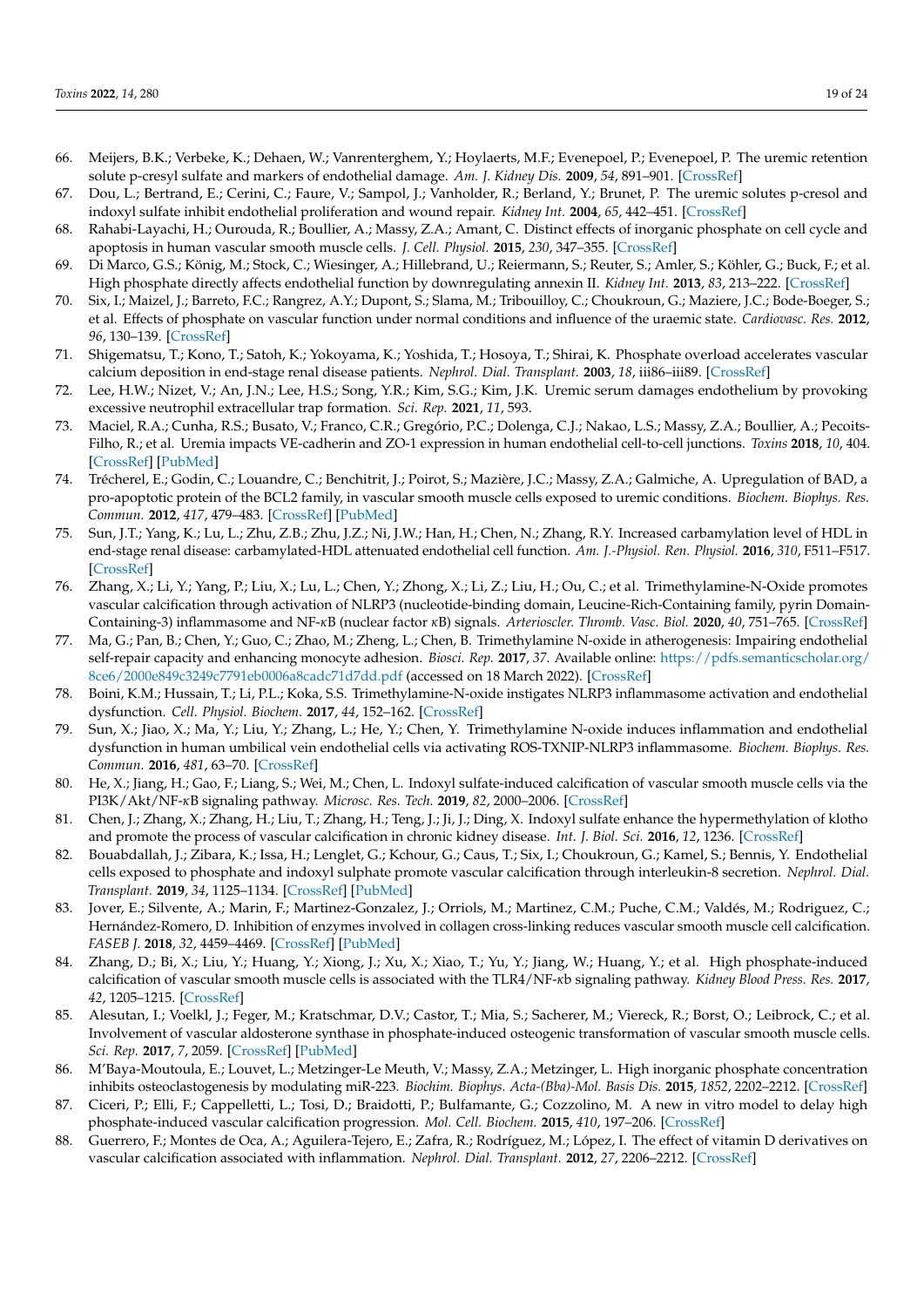- 89. Shroff, R.C.; McNair, R.; Skepper, J.N.; Figg, N.; Schurgers, L.J.; Deanfield, J.; Rees, L.; Shanahan, C.M. Chronic mineral dysregulation promotes vascular smooth muscle cell adaptation and extracellular matrix calcification. *J. Am. Soc. Nephrol.* **2010**, *21*, 103–112. [\[CrossRef\]](http://dx.doi.org/10.1681/ASN.2009060640)
- 90. Tang, W.H.; Wang, C.P.; Chung, F.M.; Huang, L.L.; Yu, T.H.; Hung, W.C.; Lu, L.F.; Chen, P.Y.; Luo, C.H.; Lee, K.T.; et al. Uremic retention solute indoxyl sulfate level is associated with prolonged QTc interval in early CKD patients. *PLoS ONE* **2015**, *10*, e0119545. [\[CrossRef\]](http://dx.doi.org/10.1371/journal.pone.0119545)
- 91. Lekawanvijit, S.; Adrahtas, A.; Kelly, D.J.; Kompa, A.R.; Wang, B.H.; Krum, H. Does indoxyl sulfate, a uraemic toxin, have direct effects on cardiac fibroblasts and myocytes? *Eur. Heart J.* **2010**, *31*, 1771–1779. [\[CrossRef\]](http://dx.doi.org/10.1093/eurheartj/ehp574)
- 92. Liu, S.; Wang, B.H.; Kompa, A.R.; Lekawanvijit, S.; Krum, H. Antagonists of organic anion transporters 1 and 3 ameliorate adverse cardiac remodelling induced by uremic toxin indoxyl sulfate. *Int. J. Cardiol.* **2012**, *158*, 457–458. [\[CrossRef\]](http://dx.doi.org/10.1016/j.ijcard.2012.05.022)
- 93. Lano, G.; Laforêt, M.; Von Kotze, C.; Perrin, J.; Addi, T.; Brunet, P.; Poitevin, S.; Burtey, S.; Dou, L. Aryl hydrocarbon receptor activation and tissue factor induction by fluid shear stress and indoxyl sulfate in endothelial cells. *Int. J. Mol. Sci.* **2020**, *21*, 2392. [\[CrossRef\]](http://dx.doi.org/10.3390/ijms21072392)
- 94. Chitalia, V.C.; Shivanna, S.; Martorell, J.; Balcells, M.; Bosch, I.; Kolandaivelu, K.; Edelman, E.R. Uremic serum and solutes increase post–vascular interventional thrombotic risk through altered stability of smooth muscle cell tissue factor. *Circulation* **2013**, *127*, 365–376. [\[CrossRef\]](http://dx.doi.org/10.1161/CIRCULATIONAHA.112.118174)
- 95. Gondouin, B.; Cerini, C.; Dou, L.; Sallée, M.; Duval-Sabatier, A.; Pletinck, A.; Calaf, R.; Lacroix, R.; Jourde-Chiche, N.; Poitevin, S.; et al. Indolic uremic solutes increase tissue factor production in endothelial cells by the aryl hydrocarbon receptor pathway. *Kidney Int.* **2013**, *84*, 733–744. [\[CrossRef\]](http://dx.doi.org/10.1038/ki.2013.133)
- 96. Gao, C.; Ji, S.; Dong, W.; Qi, Y.; Song, W.; Cui, D.; Shi, J. Indolic uremic solutes enhance procoagulant activity of red blood cells through phosphatidylserine exposure and microparticle release. *Toxins* **2015**, *7*, 4390–4403. [\[CrossRef\]](http://dx.doi.org/10.3390/toxins7114390)
- 97. Nagy, E.; Liu, Y.; Prentice, K.J.; Sloop, K.W.; Sanders, P.E.; Batchuluun, B.; Hammond, C.D.; Wheeler, M.B.; Durham, T.B. Synthesis and characterization of urofuranoic acids: In vivo metabolism of 2-(2-Carboxyethyl)-4-methyl-5-propylfuran-3-carboxylic acid (CMPF) and effects on in vitro insulin secretion. *J. Med. Chem.* **2017**, *60*, 1860–1875. [\[CrossRef\]](http://dx.doi.org/10.1021/acs.jmedchem.6b01668)
- 98. D'Apolito, M.; Du, X.; Zong, H.; Catucci, A.; Maiuri, L.; Trivisano, T.; Pettoello-Mantovani, M.; Campanozzi, A.; Raia, V.; Pessin, J.E.; et al. Urea-induced ROS generation causes insulin resistance in mice with chronic renal failure. *J. Clin. Investig.* **2010**, *120*, 203–213. [\[CrossRef\]](http://dx.doi.org/10.1172/JCI37672)
- 99. Cohen, G.; Glorieux, G.; Thornalley, P.; Schepers, E.; Meert, N.; Jankowski, J.; Jankowski, V.; Argiles, A.; Anderstam, B.; Brunet, P.; et al. Review on uraemic toxins III: Recommendations for handling uraemic retention solutes in vitro—Towards a standardized approach for research on uraemia. *Nephrol. Dial. Transplant.* **2007**, *22*, 3381–3390. [\[CrossRef\]](http://dx.doi.org/10.1093/ndt/gfm210)
- 100. Massy, Z.A.; Drueke, T.B. Role of uremic toxins in vascular disease-the end of nihilism? *Kidney Int.* **2022** , 22, S0085–S2538. [\[CrossRef\]](http://dx.doi.org/10.1016/j.kint.2022.01.024)
- 101. Hung, S.C.; Kuo, K.L.; Huang, H.L.; Lin, C.C.; Tsai, T.H.; Wang, C.H.; Chen, J.W.; Lin, S.J.; Huang, P.H.; Tarng, D.C. Indoxyl sulfate suppresses endothelial progenitor cell–mediated neovascularization. *Kidney Int.* **2016**, *89*, 574–585. [\[CrossRef\]](http://dx.doi.org/10.1016/j.kint.2015.11.020)
- 102. Matsumoto, T.; Kojima, M.; Takayanagi, K.; Taguchi, K.; Kobayashi, T. Trimethylamine-N-oxide specifically impairs endotheliumderived hyperpolarizing factor-type relaxation in rat femoral artery. *Biol. Pharm. Bull.* **2020**, *43*, 569–573. [\[CrossRef\]](http://dx.doi.org/10.1248/bpb.b19-00957)
- 103. Han, H.; Chen, Y.; Zhu, Z.; Su, X.; Ni, J.; Du, R.; Zhang, R.; Jin, W. p-Cresyl sulfate promotes the formation of atherosclerotic lesions and induces plaque instability by targeting vascular smooth muscle cells. *Front. Med.* **2016**, *10*, 320–329. [\[CrossRef\]](http://dx.doi.org/10.1007/s11684-016-0463-x)
- 104. Geng, J.; Yang, C.; Wang, B.; Zhang, X.; Hu, T.; Gu, Y.; Li, J. Trimethylamine N-oxide promotes atherosclerosis via CD36-dependent MAPK/JNK pathway. *Biomed. Pharmacother.* **2018**, *97*, 941–947. [\[CrossRef\]](http://dx.doi.org/10.1016/j.biopha.2017.11.016)
- 105. Seldin, M.M.; Meng, Y.; Qi, H.; Zhu, W.; Wang, Z.; Hazen, S.L.; Lusis, A.J.; Shih, D.M. Trimethylamine N-oxide promotes vascular inflammation through signaling of mitogen-activated protein kinase and nuclear factor-*κ*B. *J. Am. Heart Assoc.* **2016**, *5*, e002767. [\[CrossRef\]](http://dx.doi.org/10.1161/JAHA.115.002767)
- 106. Koeth, R.A.; Wang, Z.; Levison, B.S.; Buffa, J.A.; Org, E.; Sheehy, B.T.; Britt, E.B.; Fu, X.; Wu, Y.; Li, L.; et al. Intestinal microbiota metabolism of L-carnitine, a nutrient in red meat, promotes atherosclerosis. *Nat. Med.* **2013**, *19*, 576–585. [\[CrossRef\]](http://dx.doi.org/10.1038/nm.3145)
- 107. Massy, Z.A.; Ivanovski, O.; Nguyen-Khoa, T.; Angulo, J.; Szumilak, D.; Mothu, N.; Phan, O.; Daudon, M.; Lacour, B.; Drüeke, T.B.; et al. Uremia accelerates both atherosclerosis and arterial calcification in apolipoprotein E knockout mice. *J. Am. Soc. Nephrol.* **2005**, *16*, 109–116. [\[CrossRef\]](http://dx.doi.org/10.1681/ASN.2004060495)
- 108. Kuo, K.L.; Zhao, J.F.; Huang, P.H.; Guo, B.C.; Tarng, D.C.; Lee, T.S. Indoxyl sulfate impairs valsartan-induced neovascularization. *Redox Biol.* **2020**, *30*, 101433. [\[CrossRef\]](http://dx.doi.org/10.1016/j.redox.2020.101433)
- 109. Opdebeeck, B.; Maudsley, S.; Azmi, A.; De Maré, A.; De Leger, W.; Meijers, B.; Verhulst, A.; Evenepoel, P.; D'Haese, P.C.; Neven, E. Indoxyl sulfate and p-cresyl sulfate promote vascular calcification and associate with glucose intolerance. *J. Am. Soc. Nephrol.* **2019**, *30*, 751–766. [\[CrossRef\]](http://dx.doi.org/10.1681/ASN.2018060609)
- 110. Muteliefu, G.; Shimizu, H.; Enomoto, A.; Nishijima, F.; Takahashi, M.; Niwa, T. Indoxyl sulfate promotes vascular smooth muscle cell senescence with upregulation of p53, p21, and prelamin A through oxidative stress. *Am. J. Physiol.-Cell Physiol.* **2012**, *303*, C126–C134. [\[CrossRef\]](http://dx.doi.org/10.1152/ajpcell.00329.2011)
- 111. Adijiang, A.; Higuchi, Y.; Nishijima, F.; Shimizu, H.; Niwa, T. Indoxyl sulfate, a uremic toxin, promotes cell senescence in aorta of hypertensive rats. *Biochem. Biophys. Res. Commun.* **2010**, *399*, 637–641. [\[CrossRef\]](http://dx.doi.org/10.1016/j.bbrc.2010.07.130)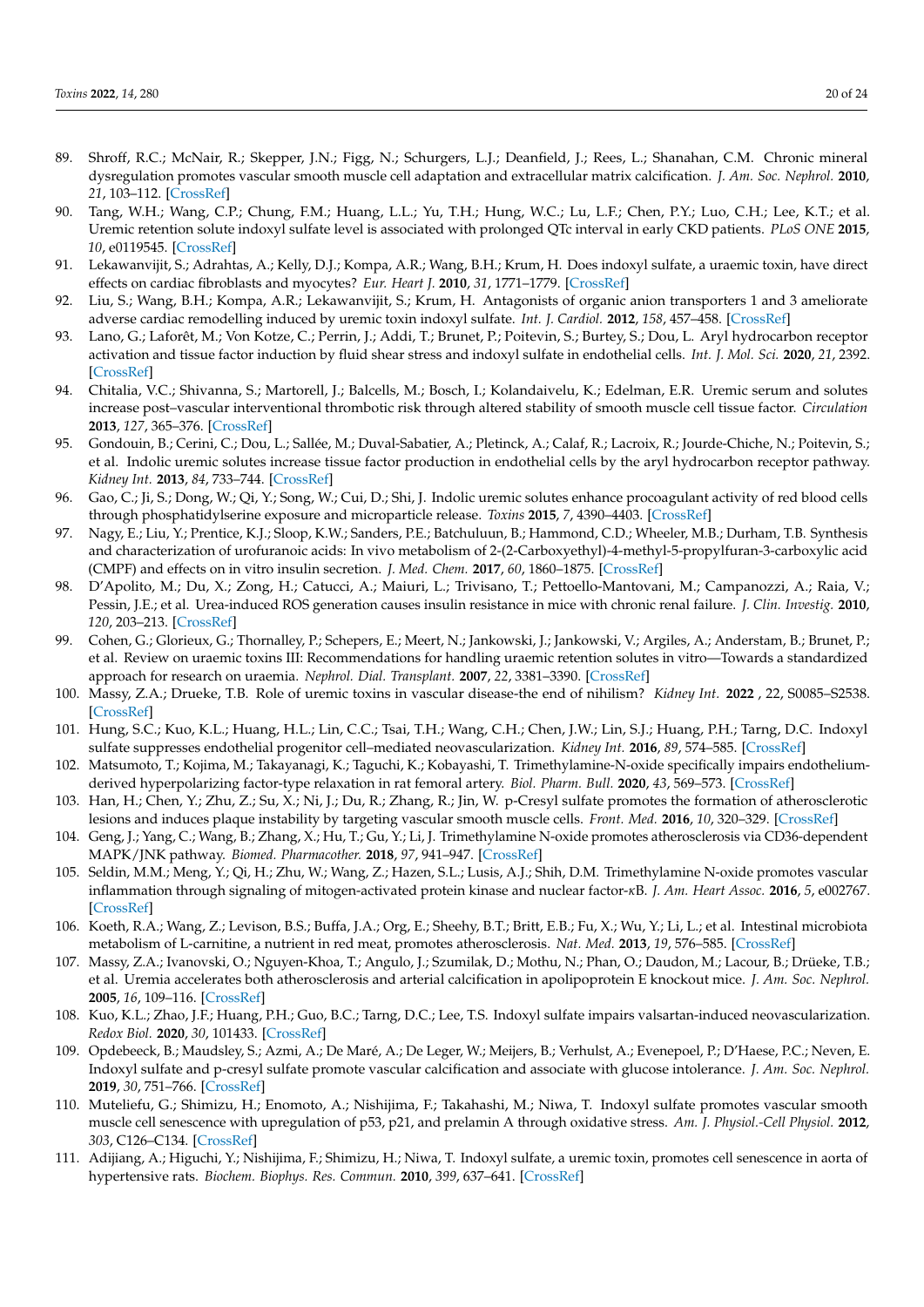- 112. Adijiang, A.; Goto, S.; Uramoto, S.; Nishijima, F.; Niwa, T. Indoxyl sulphate promotes aortic calcification with expression of osteoblast-specific proteins in hypertensive rats. *Nephrol. Dial. Transplant.* **2008**, *23*, 1892–1901. [\[CrossRef\]](http://dx.doi.org/10.1093/ndt/gfm861)
- 113. Crouthamel, M.H.; Lau, W.L.; Leaf, E.M.; Chavkin, N.W.; Wallingford, M.C.; Peterson, D.F.; Li, X.; Liu, Y.; Chin, M.T.; Levi, M.; et al. Sodium-dependent phosphate cotransporters and phosphate-induced calcification of vascular smooth muscle cells: Redundant roles for PiT-1 and PiT-2. *Arterioscler. Thromb. Vasc. Biol.* **2013**, *33*, 2625–2632. [\[CrossRef\]](http://dx.doi.org/10.1161/ATVBAHA.113.302249)
- 114. Lau, W.L.; Linnes, M.; Chu, E.Y.; Foster, B.L.; Bartley, B.A.; Somerman, M.J.; Giachelli, C.M. High phosphate feeding promotes mineral and bone abnormalities in mice with chronic kidney disease. *Nephrol. Dial. Transplant.* **2013**, *28*, 62–69. [\[CrossRef\]](http://dx.doi.org/10.1093/ndt/gfs333)
- 115. El-Abbadi, M.M.; Pai, A.S.; Leaf, E.M.; Yang, H.Y.; Bartley, B.A.; Quan, K.K.; Ingalls, C.M.; Liao, H.W.; Giachelli, C.M. Phosphate feeding induces arterial medial calcification in uremic mice: Role of serum phosphorus, fibroblast growth factor-23, and osteopontin. *Kidney Int.* **2009**, *75*, 1297–1307. [\[CrossRef\]](http://dx.doi.org/10.1038/ki.2009.83)
- 116. Yamada, S.; Tokumoto, M.; Tatsumoto, N.; Taniguchi, M.; Noguchi, H.; Nakano, T.; Masutani, K.; Ooboshi, H.; Tsuruya, K.; Kitazono, T. Phosphate overload directly induces systemic inflammation and malnutrition as well as vascular calcification in uremia. *Am. J.-Physiol.-Ren. Physiol.* **2014**, *306*, F1418–F1428. [\[CrossRef\]](http://dx.doi.org/10.1152/ajprenal.00633.2013)
- 117. Graciolli, F.G.; Neves, K.R.; dos Reis, L.M.; Graciolli, R.G.; Noronha, I.L.; Moysés, R.M.; Jorgetti, V. Phosphorus overload and PTH induce aortic expression of Runx2 in experimental uraemia. *Nephrol. Dial. Transplant.* **2009**, *24*, 1416–1421. [\[CrossRef\]](http://dx.doi.org/10.1093/ndt/gfn686)
- 118. Hosaka, N.; Mizobuchi, M.; Ogata, H.; Kumata, C.; Kondo, F.; Koiwa, F.; Kinugasa, E.; Akizawa, T. Elastin degradation accelerates phosphate-induced mineralization of vascular smooth muscle cells. *Calcif. Tissue Int.* **2009**, *85*, 523–529. [\[CrossRef\]](http://dx.doi.org/10.1007/s00223-009-9297-8)
- 119. Yisireyili, M.; Shimizu, H.; Saito, S.; Enomoto, A.; Nishijima, F.; Niwa, T. Indoxyl sulfate promotes cardiac fibrosis with enhanced oxidative stress in hypertensive rats. *Life Sci.* **2013**, *92*, 1180–1185. [\[CrossRef\]](http://dx.doi.org/10.1016/j.lfs.2013.05.008)
- 120. Lekawanvijit, S.; Kompa, A.R.; Manabe, M.; Wang, B.H.; Langham, R.G.; Nishijima, F.; Kelly, D.J.; Krum, H. Chronic kidney disease-induced cardiac fibrosis is ameliorated by reducing circulating levels of a non-dialysable uremic toxin, indoxyl sulfate. *PLoS ONE* **2012**, *7*, e41281. [\[CrossRef\]](http://dx.doi.org/10.1371/journal.pone.0041281)
- 121. Chen, W.T.; Chen, Y.C.; Hsieh, M.H.; Huang, S.Y.; Kao, Y.H.; Chen, Y.A.; Lin, Y.K.; Chen, S.A.; Chen, Y.J. The uremic toxin indoxyl sulfate increases pulmonary vein and atrial arrhythmogenesis. *J. Cardiovasc. Electrophysiol.* **2015**, *26*, 203–210. [\[CrossRef\]](http://dx.doi.org/10.1111/jce.12554)
- 122. Zhu, H.; Pan, L.; Dai, Y.; Zheng, D.; Cai, S. Role of TLR4/MyD88 Signaling Pathway in the Occurrence and Development of Uremia-Induced Myocardial Hypertrophy and Possible Mechanism. *Evid.-Based Complement. Altern. Med.* **2021**, *2021*, 7883643. [\[CrossRef\]](http://dx.doi.org/10.1155/2021/7883643)
- 123. Hu, M.C.; Shi, M.; Cho, H.J.; Adams-Huet, B.; Paek, J.; Hill, K.; Shelton, J.; Amaral, A.P.; Faul, C.; Taniguchi, M.; et al. Klotho and phosphate are modulators of pathologic uremic cardiac remodeling. *J. Am. Soc. Nephrol.* **2015**, *26*, 1290–1302. [\[CrossRef\]](http://dx.doi.org/10.1681/ASN.2014050465)
- 124. Prommer, H.U.; Maurer, J.; von Websky, K.; Freise, C.; Sommer, K.; Nasser, H.; Samapati, R.; Reglin, B.; Guimarães, P.; Pries, A.R.; et al. Chronic kidney disease induces a systemic microangiopathy, tissue hypoxia and dysfunctional angiogenesis. *Sci. Rep.* **2018**, *8*, 3075. [\[CrossRef\]](http://dx.doi.org/10.1038/s41598-018-23663-1)
- 125. Carmona, A.A.; Rigon, B.G.d.S.; Barroso, M.P.B.S.; Hauser, A.B.; Précoma, D.; Bucharles, S.; Noronha, L.D.; Pécoits-Filho, R. Induction of systemic inflammation and thickening of subepicardiac arteries in an animal model of uremia. *Braz. J. Nephrol.* **2011**, *33*, 408–412. [\[CrossRef\]](http://dx.doi.org/10.1590/S0101-28002011000400004)
- 126. Han, H.; Zhu, J.; Zhu, Z.; Ni, J.; Du, R.; Dai, Y.; Chen, Y.; Wu, Z.; Lu, L.; Zhang, R. p-Cresyl sulfate aggravates cardiac dysfunction associated with chronic kidney disease by enhancing apoptosis of cardiomyocytes. *J. Am. Heart Assoc.* **2015**, *4*, e001852. [\[CrossRef\]](http://dx.doi.org/10.1161/JAHA.115.001852)
- 127. Yang, K.; Du, C.; Wang, X.; Li, F.; Xu, Y.; Wang, S.; Chen, S.; Chen, F.; Shen, M.; Chen, M.; et al. Indoxyl sulfate induces platelet hyperactivity and contributes to chronic kidney disease–associated thrombosis in mice. *Blood J. Am. Soc. Hematol.* **2017**, *129*, 2667–2679. [\[CrossRef\]](http://dx.doi.org/10.1182/blood-2016-10-744060)
- 128. Kolachalama, V.B.; Shashar, M.; Alousi, F.; Shivanna, S.; Rijal, K.; Belghasem, M.E.; Walker, J.; Matsuura, S.; Chang, G.H.; Gibson, C.M.; et al. Uremic solute-aryl hydrocarbon receptor-tissue factor axis associates with thrombosis after vascular injury in humans. *J. Am. Soc. Nephrol.* **2018**, *29*, 1063–1072. [\[CrossRef\]](http://dx.doi.org/10.1681/ASN.2017080929)
- 129. Zhu, W.; Gregory, J.C.; Org, E.; Buffa, J.A.; Gupta, N.; Wang, Z.; Li, L.; Fu, X.; Wu, Y.; Mehrabian, M.; et al. Gut microbial metabolite TMAO enhances platelet hyperreactivity and thrombosis risk. *Cell* **2016**, *165*, 111–124. [\[CrossRef\]](http://dx.doi.org/10.1016/j.cell.2016.02.011)
- 130. Koppe, L.; Nyam, E.; Vivot, K.; Fox, J.E.M.; Dai, X.Q.; Nguyen, B.N.; Trudel, D.; Attané, C.; Moullé, V.S.; MacDonald, P.E.; et al. Urea impairs *β* cell glycolysis and insulin secretion in chronic kidney disease. *J. Clin. Investig.* **2016**, *126*, 3598–3612. [\[CrossRef\]](http://dx.doi.org/10.1172/JCI86181)
- 131. Carracedo, J.; Buendía, P.; Merino, A.; Soriano, S.; Esquivias, E.; Martín-Malo, A.; Aljama, P.; Ramírez, R. Cellular senescence determines endothelial cell damage induced by uremia. *Exp. Gerontol.* **2013**, *48*, 766–773. [\[CrossRef\]](http://dx.doi.org/10.1016/j.exger.2013.04.004)
- 132. Li, T.; Gua, C.; Wu, B.; Chen, Y. Increased circulating trimethylamine N-oxide contributes to endothelial dysfunction in a rat model of chronic kidney disease. *Biochem. Biophys. Res. Commun.* **2018**, *495*, 2071–2077. [\[CrossRef\]](http://dx.doi.org/10.1016/j.bbrc.2017.12.069) [\[PubMed\]](http://www.ncbi.nlm.nih.gov/pubmed/29247650)
- 133. Koppe, L.; Alix, P.M.; Croze, M.L.; Chambert, S.; Vanholder, R.; Glorieux, G.; Fouque, D.; Soulage, C.O. p-Cresyl glucuronide is a major metabolite of p-cresol in mouse: In contrast to p-cresyl sulphate, p-cresyl glucuronide fails to promote insulin resistance. *Nephrol. Dial. Transplant.* **2017**, *32*, 2000–2009. [\[CrossRef\]](http://dx.doi.org/10.1093/ndt/gfx089) [\[PubMed\]](http://www.ncbi.nlm.nih.gov/pubmed/28992089)
- 134. Koppe, L.; Pillon, N.J.; Vella, R.E.; Croze, M.L.; Pelletier, C.C.; Chambert, S.; Massy, Z.; Glorieux, G.; Vanholder, R.; Dugenet, Y.; et al. p-Cresyl sulfate promotes insulin resistance associated with CKD. *J. Am. Soc. Nephrol.* **2013**, *24*, 88–99. [\[CrossRef\]](http://dx.doi.org/10.1681/ASN.2012050503) [\[PubMed\]](http://www.ncbi.nlm.nih.gov/pubmed/23274953)
- 135. Fan, P.C.; Chang, J.C.H.; Lin, C.N.; Lee, C.C.; Chen, Y.T.; Chu, P.H.; Kou, G.; Lu, Y.A.; Yang, C.W.; Chen, Y.C. Serum indoxyl sulfate predicts adverse cardiovascular events in patients with chronic kidney disease. *J. Formos. Med. Assoc.* **2019**, *118*, 1099–1106. [\[CrossRef\]](http://dx.doi.org/10.1016/j.jfma.2019.03.005) [\[PubMed\]](http://www.ncbi.nlm.nih.gov/pubmed/30928187)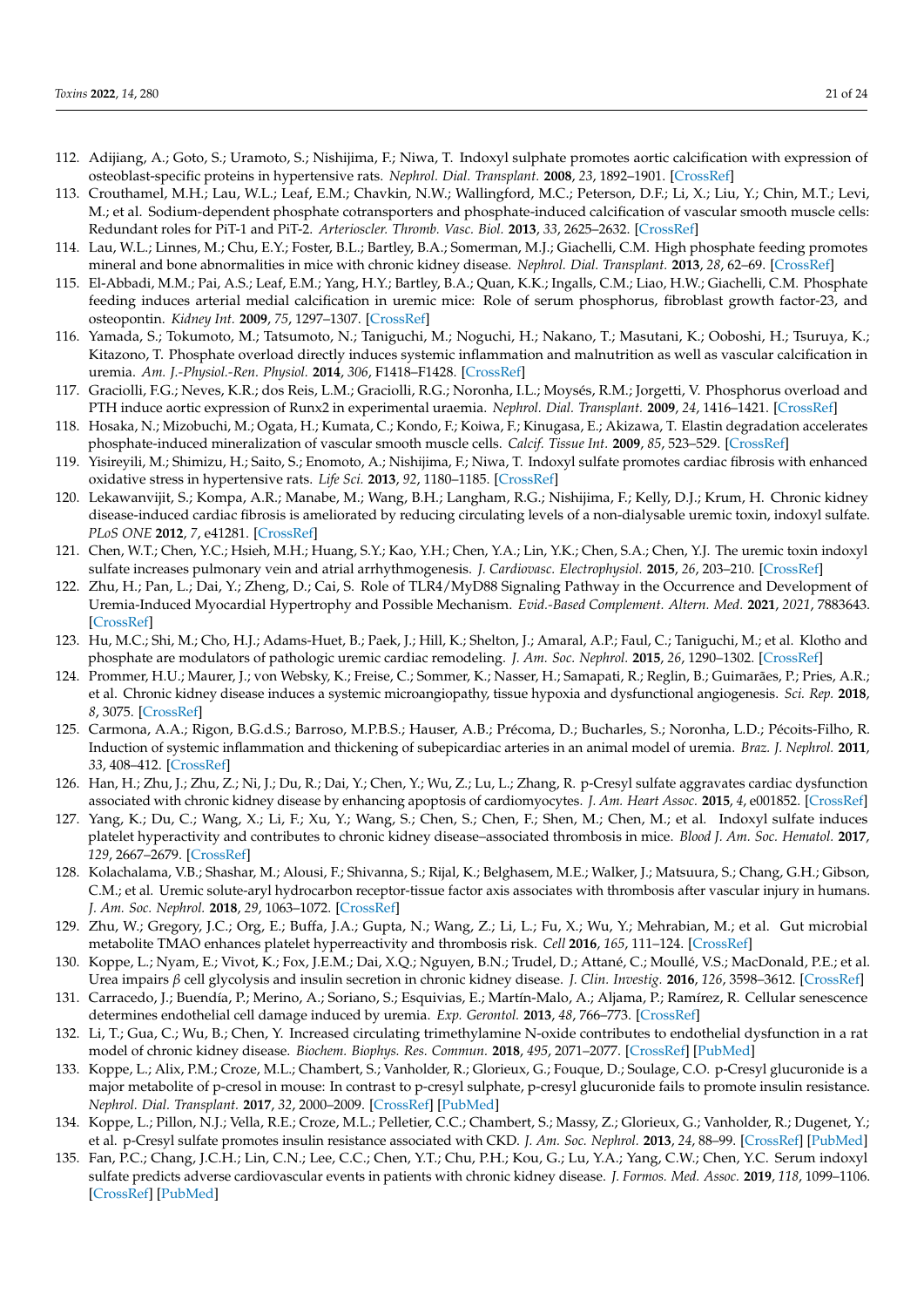- 136. Konje, V.C.; Rajendiran, T.M.; Bellovich, K.; Gadegbeku, C.A.; Gipson, D.S.; Afshinnia, F.; Mathew, A.V.; The Michigan Kidney Translational Core CPROBE Investigator Group. Tryptophan levels associate with incident cardiovascular disease in chronic kidney disease. *Clin. Kidney J.* **2021**, *14*, 1097–1105. [\[CrossRef\]](http://dx.doi.org/10.1093/ckj/sfaa031)
- 137. Wu, I.W.; Hsu, K.H.; Hsu, H.J.; Lee, C.C.; Sun, C.Y.; Tsai, C.J.; Wu, M.S. Serum free p-cresyl sulfate levels predict cardiovascular and all-cause mortality in elderly hemodialysis patients—a prospective cohort study. *Nephrol. Dial. Transplant.* **2012**, *27*, 1169–1175. [\[CrossRef\]](http://dx.doi.org/10.1093/ndt/gfr453)
- 138. Liabeuf, S.; Glorieux, G.; Lenglet, A.; Diouf, M.; Schepers, E.; Desjardins, L.; Choukroun, G.; Vanholder, R.; Massy, Z.A.; European Uremic Toxin (EUTox) Work Group. Does p-cresylglucuronide have the same impact on mortality as other protein-bound uremic toxins? *PLoS ONE* **2013**, *8*, e67168. [\[CrossRef\]](http://dx.doi.org/10.1371/journal.pone.0067168)
- 139. McGovern, A.P.; de Lusignan, S.; van Vlymen, J.; Liyanage, H.; Tomson, C.R.; Gallagher, H.; Rafiq, M.; Jones, S. Serum phosphate as a risk factor for cardiovascular events in people with and without chronic kidney disease: A large community based cohort study. *PLos ONE* **2013**, *8*, e74996. [\[CrossRef\]](http://dx.doi.org/10.1371/journal.pone.0074996)
- 140. Kimata, N.; Albert, J.M.; Akiba, T.; Yamazaki, S.; Kawaguchi, Y.; Fukuhara, S.; Akizawa, T.; Saito, A.; Asano, Y.; Kurokawa, K.; et al. Association of mineral metabolism factors with all-cause and cardiovascular mortality in hemodialysis patients: The Japan dialysis outcomes and practice patterns study. *Hemodial. Int.* **2007**, *11*, 340–348. [\[CrossRef\]](http://dx.doi.org/10.1111/j.1542-4758.2007.00190.x)
- 141. Slinin, Y.; Foley, R.N.; Collins, A.J. Calcium, phosphorus, parathyroid hormone, and cardiovascular disease in hemodialysis patients: The USRDS waves 1, 3, and 4 study. *J. Am. Soc. Nephrol.* **2005**, *16*, 1788–1793. [\[CrossRef\]](http://dx.doi.org/10.1681/ASN.2004040275)
- 142. Young, E.W.; Albert, J.M.; Satayathum, S.; Goodkin, D.A.; Pisoni, R.L.; Akiba, T.; Akizawa, T.; Kurokawa, K.; Bommer, J.; Piera, L.; et al. Predictors and consequences of altered mineral metabolism: The Dialysis Outcomes and Practice Patterns Study. *Kidney Int.* **2005**, *67*, 1179–1187. [\[CrossRef\]](http://dx.doi.org/10.1111/j.1523-1755.2005.00185.x) [\[PubMed\]](http://www.ncbi.nlm.nih.gov/pubmed/15698460)
- 143. Block, G.A.; Klassen, P.S.; Lazarus, J.M.; Ofsthun, N.; Lowrie, E.G.; Chertow, G.M. Mineral metabolism, mortality, and morbidity in maintenance hemodialysis. *J. Am. Soc. Nephrol.* **2004**, *15*, 2208–2218. [\[CrossRef\]](http://dx.doi.org/10.1097/01.ASN.0000133041.27682.A2) [\[PubMed\]](http://www.ncbi.nlm.nih.gov/pubmed/15284307)
- 144. Shafi, T.; Powe, N.R.; Meyer, T.W.; Hwang, S.; Hai, X.; Melamed, M.L.; Banerjee, T.; Coresh, J.; Hostetter, T.H. Trimethylamine N-oxide and cardiovascular events in hemodialysis patients. *J. Am. Soc. Nephrol.* **2017**, *28*, 321–331. [\[CrossRef\]](http://dx.doi.org/10.1681/ASN.2016030374) [\[PubMed\]](http://www.ncbi.nlm.nih.gov/pubmed/27436853)
- 145. Six, I.; Flissi, N.; Lenglet, G.; Louvet, L.; Kamel, S.; Gallet, M.; Massy, Z.A.; Liabeuf, S. Uremic toxins and vascular dysfunction. *Toxins* **2020**, *12*, 404. [\[CrossRef\]](http://dx.doi.org/10.3390/toxins12060404)
- 146. Berg, A.H.; Drechsler, C.; Wenger, J.; Buccafusca, R.; Hod, T.; Kalim, S.; Ramma, W.; Parikh, S.M.; Steen, H.; Friedman, D.J.; et al. Carbamylation of serum albumin as a risk factor for mortality in patients with kidney failure. *Sci. Transl. Med.* **2013**, *5*, 175ra29. [\[CrossRef\]](http://dx.doi.org/10.1126/scitranslmed.3005218)
- 147. Chen, Y.; Zelnick, L.R.; Huber, M.P.; Wang, K.; Bansal, N.; Hoofnagle, A.N.; Paranji, R.K.; Heckbert, S.R.; Weiss, N.S.; Go, A.S.; et al. Association Between Kidney Clearance of Secretory Solutes and Cardiovascular Events: The Chronic Renal Insufficiency Cohort (CRIC) Study. *Am. J. Kidney Dis.* **2021**, *78*, 226–235.e1. [\[CrossRef\]](http://dx.doi.org/10.1053/j.ajkd.2020.12.005)
- 148. Shafi, T.; Sirich, T.L.; Meyer, T.W.; Hostetter, T.H.; Plummer, N.S.; Hwang, S.; Melamed, M.L.; Banerjee, T.; Coresh, J.; Powe, N.R. Results of the HEMO Study suggest that p-cresol sulfate and indoxyl sulfate are not associated with cardiovascular outcomes. *Kidney Int.* **2017**, *92*, 1484–1492. [\[CrossRef\]](http://dx.doi.org/10.1016/j.kint.2017.05.012)
- 149. Luce, M.; Bouchara, A.; Pastural, M.; Granjon, S.; Szelag, J.C.; Laville, M.; Arkouche, W.; Fouque, D.; Soulage, C.O.; Koppe, L. Is 3-Carboxy-4-methyl-5-propyl-2-furanpropionate (CMPF) a Clinically Relevant Uremic Toxin in Haemodialysis Patients? *Toxins* **2018**, *10*, 205. [\[CrossRef\]](http://dx.doi.org/10.3390/toxins10050205)
- 150. Menon, V.; Greene, T.; Pereira, A.A.; Wang, X.; Beck, G.J.; Kusek, J.W.; Collins, A.J.; Levey, A.S.; Sarnak, M.J. Relationship of phosphorus and calcium-phosphorus product with mortality in CKD. *Am. J. Kidney Dis.* **2005**, *46*, 455–463. [\[CrossRef\]](http://dx.doi.org/10.1053/j.ajkd.2005.05.025)
- 151. Kaysen, G.A.; Johansen, K.L.; Chertow, G.M.; Dalrymple, L.S.; Kornak, J.; Grimes, B.; Dwyer, T.; Chassy, A.W.; Fiehn, O. Associations of trimethylamine N-oxide with nutritional and inflammatory biomarkers and cardiovascular outcomes in patients new to dialysis. *J. Ren. Nutr.* **2015**, *25*, 351–356. [\[CrossRef\]](http://dx.doi.org/10.1053/j.jrn.2015.02.006)
- 152. Lin, C.J.; Pan, C.F.; Liu, H.L.; Chuang, C.K.; Jayakumar, T.; Wang, T.J.; Chen, H.H.; Wu, C.J. The role of protein-bound uremic toxins on peripheral artery disease and vascular access failure in patients on hemodialysis. *Atherosclerosis* **2012**, *225*, 173–179. [\[CrossRef\]](http://dx.doi.org/10.1016/j.atherosclerosis.2012.07.012) [\[PubMed\]](http://www.ncbi.nlm.nih.gov/pubmed/22981405)
- 153. Shafi, T.; Meyer, T.W.; Hostetter, T.H.; Melamed, M.L.; Parekh, R.S.; Hwang, S.; Banerjee, T.; Coresh, J.; Powe, N.R. Free levels of selected organic solutes and cardiovascular morbidity and mortality in hemodialysis patients: Results from the retained organic solutes and clinical outcomes (ROSCO) investigators. *PLoS ONE* **2015**, *10*, e0126048. [\[CrossRef\]](http://dx.doi.org/10.1371/journal.pone.0126048) [\[PubMed\]](http://www.ncbi.nlm.nih.gov/pubmed/25938230)
- 154. Hsu, C.C.; Lu, Y.C.; Chiu, C.A.; Yu, T.H.; Hung, W.C.; Wang, C.P.; Lu, L.F.; Chung, F.M.; Lee, Y.J.; Tsai, I.T. Levels of indoxyl sulfate are associated with severity of coronary atherosclerosis. *Clin. Investig. Med.* **2013**, *36*, E42–E49. [\[CrossRef\]](http://dx.doi.org/10.25011/cim.v36i1.19404) [\[PubMed\]](http://www.ncbi.nlm.nih.gov/pubmed/23374599)
- 155. Lin, C.J.; Liu, H.L.; Pan, C.F.; Chuang, C.K.; Jayakumar, T.; Wang, T.J.; Chen, H.H.; Wu, C.J. Indoxyl sulfate predicts cardiovascular disease and renal function deterioration in advanced chronic kidney disease. *Arch. Med. Res.* **2012**, *43*, 451–456. [\[CrossRef\]](http://dx.doi.org/10.1016/j.arcmed.2012.08.002) [\[PubMed\]](http://www.ncbi.nlm.nih.gov/pubmed/22885091)
- 156. Taki, K.; Tsuruta, Y.; Niwa, T. Indoxyl sulfate and atherosclerotic risk factors in hemodialysis patients. *Am. J. Nephrol.* **2007**, *27*, 30–35. [\[CrossRef\]](http://dx.doi.org/10.1159/000098542)
- 157. Lin, C.J.; Wu, C.J.; Pan, C.F.; Chen, Y.C.; Sun, F.J.; Chen, H.H. Serum protein-bound uraemic toxins and clinical outcomes in haemodialysis patients. *Nephrol. Dial. Transplant.* **2010**, *25*, 3693–3700. [\[CrossRef\]](http://dx.doi.org/10.1093/ndt/gfq251)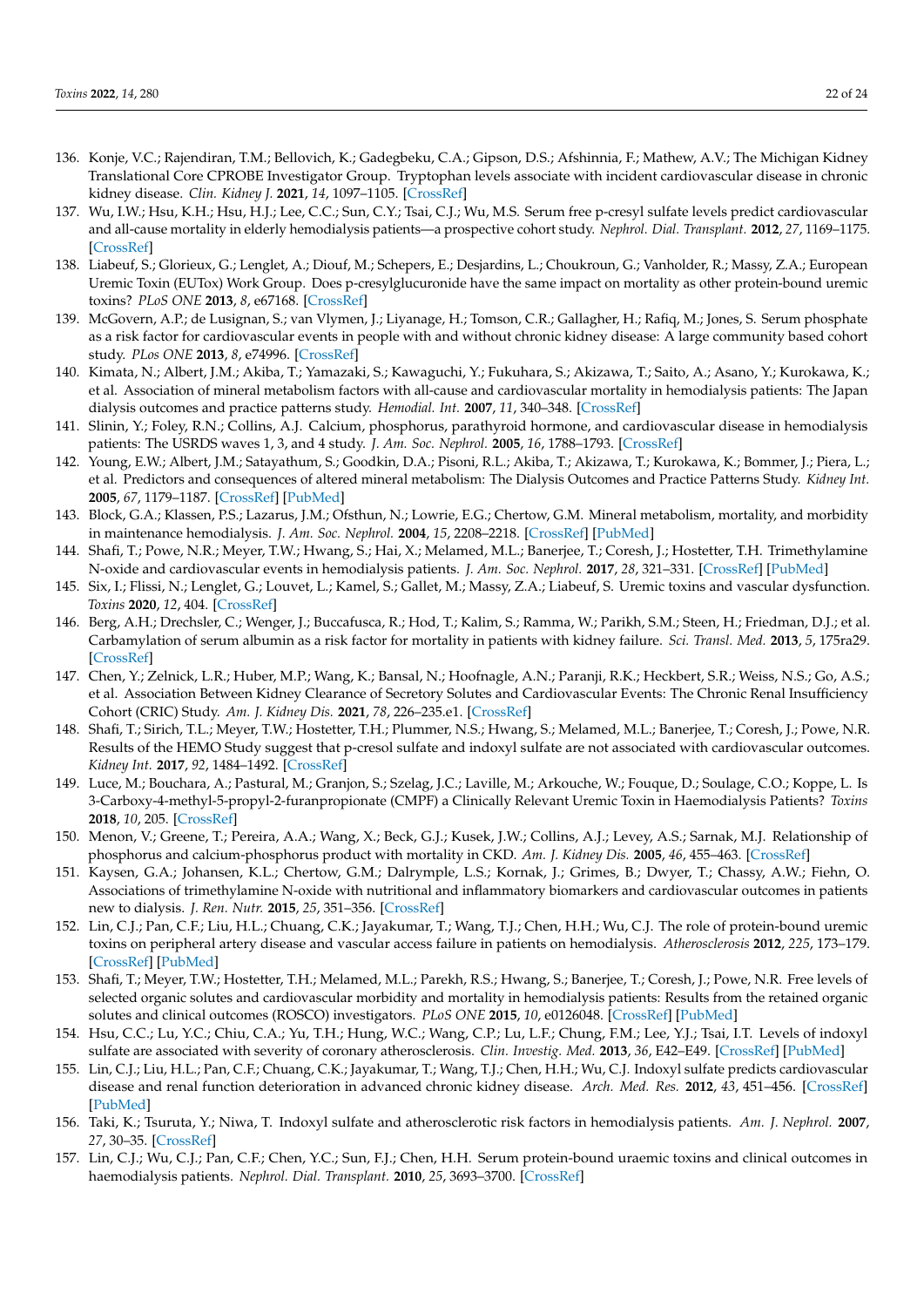- 158. Poesen, R.; Evenepoel, P.; de Loor, H.; Kuypers, D.; Augustijns, P.; Meijers, B. Metabolism, protein binding, and renal clearance of microbiota–derived p-cresol in patients with CKD. *Clin. J. Am. Soc. Nephrol.* **2016**, *11*, 1136–1144. [\[CrossRef\]](http://dx.doi.org/10.2215/CJN.00160116)
- 159. Poesen, R.; Claes, K.; Evenepoel, P.; de Loor, H.; Augustijns, P.; Kuypers, D.; Meijers, B. Microbiota-derived phenylacetylglutamine associates with overall mortality and cardiovascular disease in patients with CKD. *J. Am. Soc. Nephrol.* **2016**, *27*, 3479–3487. [\[CrossRef\]](http://dx.doi.org/10.1681/ASN.2015121302)
- 160. Wang, C.P.; Lu, L.F.; Yu, T.H.; Hung, W.C.; Chiu, C.A.; Chung, F.M.; Yeh, L.R.; Chen, H.J.; Lee, Y.J.; Houng, J.Y. Serum levels of total p-cresylsulphate are associated with angiographic coronary atherosclerosis severity in stable angina patients with early stage of renal failure. *Atherosclerosis* **2010**, *211*, 579–583. [\[CrossRef\]](http://dx.doi.org/10.1016/j.atherosclerosis.2010.03.036)
- 161. Nakamura, S.; Sasaki, O.; Nakahama, H.; Inenaga, T.; Kawano, Y. Clinical characteristics and survival in end-stage renal disease patients with arteriosclerosis obliterans. *Am. J. Nephrol.* **2002**, *22*, 422–428. [\[CrossRef\]](http://dx.doi.org/10.1159/000065267)
- 162. Merhi, B.; Shireman, T.; Carpenter, M.A.; Kusek, J.W.; Jacques, P.; Pfeffer, M.; Rao, M.; Foster, M.C.; Kim, S.J.; Pesavento, T.E.; et al. Serum phosphorus and risk of cardiovascular disease, all-cause mortality, or graft failure in kidney transplant recipients: An ancillary study of the FAVORIT trial cohort. *Am. J. Kidney Dis.* **2017**, *70*, 377–385. [\[CrossRef\]](http://dx.doi.org/10.1053/j.ajkd.2017.04.014) [\[PubMed\]](http://www.ncbi.nlm.nih.gov/pubmed/28579423)
- 163. Eddington, H.; Hoefield, R.; Sinha, S.; Chrysochou, C.; Lane, B.; Foley, R.N.; Hegarty, J.; New, J.; O'Donoghue, D.J.; Middleton, R.J.; et al. Serum phosphate and mortality in patients with chronic kidney disease. *Clin. J. Am. Soc. Nephrol.* **2010**, *5*, 2251–2257. [\[CrossRef\]](http://dx.doi.org/10.2215/CJN.00810110) [\[PubMed\]](http://www.ncbi.nlm.nih.gov/pubmed/20688884)
- 164. Kestenbaum, B.; Sampson, J.N.; Rudser, K.D.; Patterson, D.J.; Seliger, S.L.; Young, B.; Sherrard, D.J.; Andress, D.L. Serum phosphate levels and mortality risk among people with chronic kidney disease. *J. Am. Soc. Nephrol.* **2005**, *16*, 520–528. [\[CrossRef\]](http://dx.doi.org/10.1681/ASN.2004070602) [\[PubMed\]](http://www.ncbi.nlm.nih.gov/pubmed/15615819)
- 165. Stubbs, J.R.; House, J.A.; Ocque, A.J.; Zhang, S.; Johnson, C.; Kimber, C.; Schmidt, K.; Gupta, A.; Wetmore, J.B.; Nolin, T.D.; et al. Serum trimethylamine-N-oxide is elevated in CKD and correlates with coronary atherosclerosis burden. *J. Am. Soc. Nephrol.* **2016**, *27*, 305–313. [\[CrossRef\]](http://dx.doi.org/10.1681/ASN.2014111063)
- 166. Kim, R.B.; Morse, B.L.; Djurdjev, O.; Tang, M.; Muirhead, N.; Barrett, B.; Holmes, D.T.; Madore, F.; Clase, C.M.; Rigatto, C.; et al. Advanced chronic kidney disease populations have elevated trimethylamine N-oxide levels associated with increased cardiovascular events. *Kidney Int.* **2016**, *89*, 1144–1152. [\[CrossRef\]](http://dx.doi.org/10.1016/j.kint.2016.01.014)
- 167. Melamed, M.L.; Plantinga, L.; Shafi, T.; Parekh, R.; Meyer, T.W.; Hostetter, T.H.; Coresh, J.; Powe, N.R. Retained organic solutes, patient characteristics and all-cause and cardiovascular mortality in hemodialysis: Results from the retained organic solutes and clinical outcomes (ROSCO) investigators. *BMC Nephrol.* **2013**, *14*, 2579. [\[CrossRef\]](http://dx.doi.org/10.1186/1471-2369-14-134)
- 168. Chinnappa, S.; Tu, Y.K.; Yeh, Y.C.; Glorieux, G.; Vanholder, R.; Mooney, A. Association between protein-bound uremic toxins and asymptomatic cardiac dysfunction in patients with chronic kidney disease. *Toxins* **2018**, *10*, 520. [\[CrossRef\]](http://dx.doi.org/10.3390/toxins10120520)
- 169. Cao, X.S.; Chen, J.; Zou, J.Z.; Zhong, Y.H.; Teng, J.; Ji, J.; Chen, Z.W.; Liu, Z.H.; Shen, B.; Nie, Y.X.; et al. Association of indoxyl sulfate with heart failure among patients on hemodialysis. *Clin. J. Am. Soc. Nephrol.* **2015**, *10*, 111–119. [\[CrossRef\]](http://dx.doi.org/10.2215/CJN.04730514)
- 170. Shimazu, S.; Hirashiki, A.; Okumura, T.; Yamada, T.; Okamoto, R.; Shinoda, N.; Takeshita, K.; Kondo, T.; Niwa, T.; Murohara, T. Association between indoxyl sulfate and cardiac dysfunction and prognosis in patients with dilated cardiomyopathy. *Circ. J.* **2013**, *77*, 390–396. [\[CrossRef\]](http://dx.doi.org/10.1253/circj.CJ-12-0715)
- 171. Sato, B.; Yoshikawa, D.; Ishii, H.; Suzuki, S.; Inoue, Y.; Takeshita, K.; Tanaka, M.; Kumagai, S.; Matsumoto, M.; Okumura, S.; et al. Relation of plasma indoxyl sulfate levels and estimated glomerular filtration rate to left ventricular diastolic dysfunction. *Am. J. Cardiol.* **2013**, *111*, 712–716. [\[CrossRef\]](http://dx.doi.org/10.1016/j.amjcard.2012.11.025)
- 172. Barreto, F.C.; Barreto, D.V.; Liabeuf, S.; Meert, N.; Glorieux, G.; Temmar, M.; Choukroun, G.; Vanholder, R.; Massy, Z.A.; European Uremic Toxin Work Group (EUTox). Serum indoxyl sulfate is associated with vascular disease and mortality in chronic kidney disease patients. *Clin. J. Am. Soc. Nephrol.* **2009**, *4*, 1551–1558. [\[CrossRef\]](http://dx.doi.org/10.2215/CJN.03980609) [\[PubMed\]](http://www.ncbi.nlm.nih.gov/pubmed/19696217)
- 173. Zapolski, T.; Kamińska, A.; Kocki, T.; Wysokiński, A.; Urbanska, E.M. Aortic stiffness—Is kynurenic acid a novel marker? Cross-sectional study in patients with persistent atrial fibrillation. *PLoS ONE* **2020**, *15*, e0236413. [\[CrossRef\]](http://dx.doi.org/10.1371/journal.pone.0236413) [\[PubMed\]](http://www.ncbi.nlm.nih.gov/pubmed/32735567)
- 174. Pawlak, K.; My´sliwiec, M.; Pawlak, D. Kynurenine pathway–a new link between endothelial dysfunction and carotid atherosclerosis in chronic kidney disease patients. *Adv. Med. Sci.* **2010**, *55*, 196–203. [\[CrossRef\]](http://dx.doi.org/10.2478/v10039-010-0015-6) [\[PubMed\]](http://www.ncbi.nlm.nih.gov/pubmed/20439183)
- 175. Liabeuf, S.; Barreto, D.V.; Barreto, F.C.; Meert, N.; Glorieux, G.; Schepers, E.; Temmar, M.; Choukroun, G.; Vanholder, R.; Massy, Z.A.; et al. Free p-cresylsulphate is a predictor of mortality in patients at different stages of chronic kidney disease. *Nephrol. Dial. Transplant.* **2010**, *25*, 1183–1191. [\[CrossRef\]](http://dx.doi.org/10.1093/ndt/gfp592)
- 176. Yu, T.H.; Tang, W.H.; Lu, Y.C.; Wang, C.P.; Hung, W.C.; Wu, C.C.; Tsai, I.T.; Chung, F.M.; Houng, J.Y.; Lan, W.C.; et al. Association between hippuric acid and left ventricular hypertrophy in maintenance hemodialysis patients. *Clin. Chim. Acta* **2018**, *484*, 47–51. [\[CrossRef\]](http://dx.doi.org/10.1016/j.cca.2018.05.022)
- 177. Petchey, W.G.; Hawley, C.M.; Johnson, D.W.; Haluska, B.A.; Watkins, T.W.; Isbel, N.M. Multimodality vascular imaging in CKD: Divergence of risk between measured parameters. *Nephrol. Dial. Transplant.* **2012**, *27*, 1004–1012. [\[CrossRef\]](http://dx.doi.org/10.1093/ndt/gfr397)
- 178. Adeney, K.L.; Siscovick, D.S.; Ix, J.H.; Seliger, S.L.; Shlipak, M.G.; Jenny, N.S.; Kestenbaum, B.R. Association of serum phosphate with vascular and valvular calcification in moderate CKD. *J. Am. Soc. Nephrol.* **2009**, *20*, 381–387. [\[CrossRef\]](http://dx.doi.org/10.1681/ASN.2008040349)
- 179. Ketteler, M.; Bongartz, P.; Westenfeld, R.; Wildberger, J.E.; Mahnken, A.H.; Böhm, R.; Metzger, T.; Wanner, C.; Jahnen-Dechent, W.; Floege, J. Association of low fetuin-A (AHSG) concentrations in serum with cardiovascular mortality in patients on dialysis: A cross-sectional study. *Lancet* **2003**, *361*, 827–833. [\[CrossRef\]](http://dx.doi.org/10.1016/S0140-6736(03)12710-9)